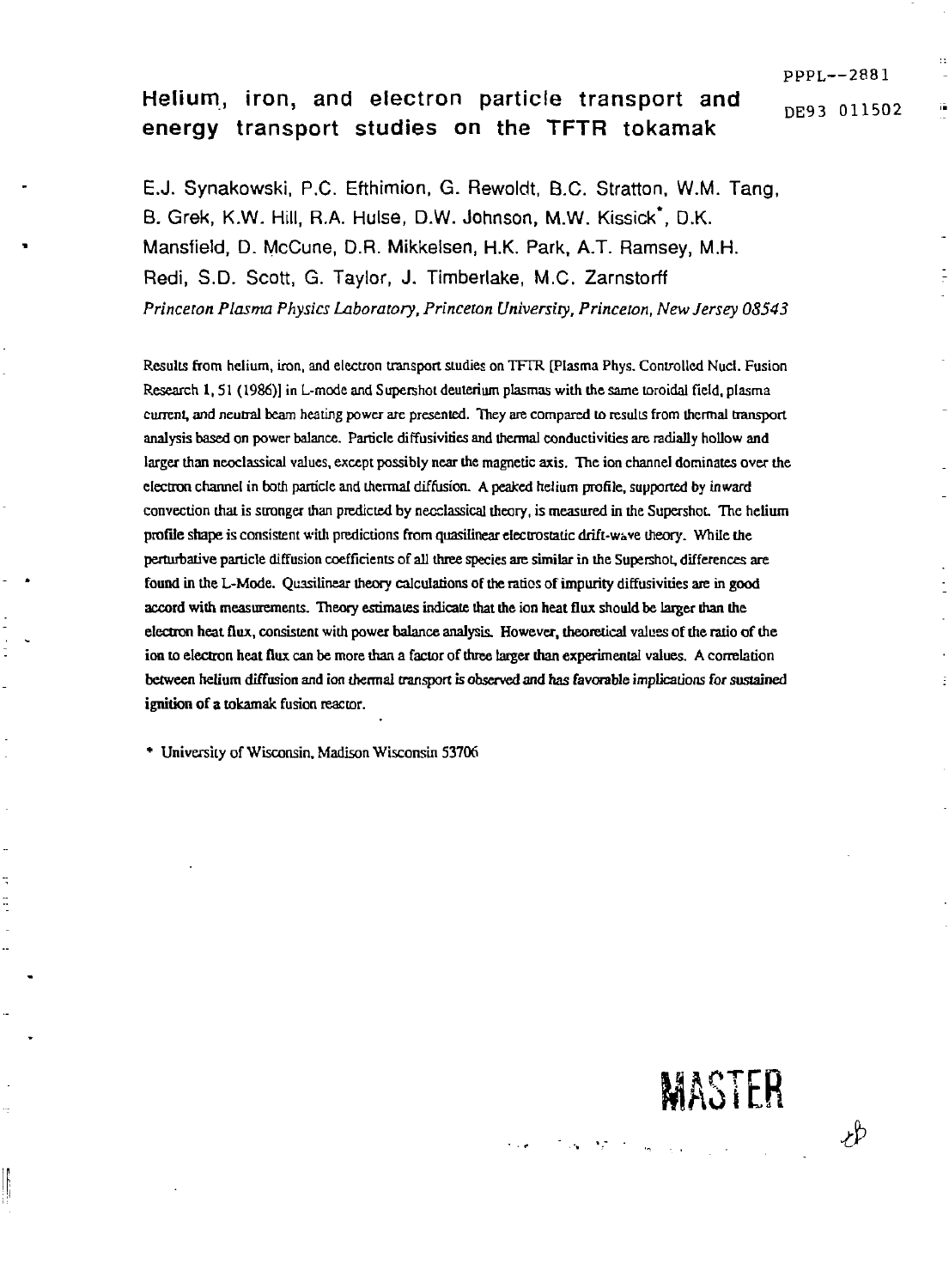## I. INTRODUCTION

ż

t  $\overline{a}$ 

 $\overline{\cdot}$  $\overline{a}$ 

 $\overline{\phantom{a}}$ i,

H

Particle and energy transport in tokamak plasmas have long been subjects of vigorous investigation. Local relationships between particle transport, particularly helium transport, and energy transport may ultimately indicate whether a tokamak operating in a given confinement regime is a viable candidate as a future fusion reactor. Also, a characterization of the local transport of several plasma species as well as the relationship between particle and energy transport may give insight regarding the nature cf the underlying transport mechanisms. Recent examples illustrate that the state of the art in transport studies has evolved to the point where radially resolved transport measurements of electron perturbations, low-Z<sup>2</sup>, <sup>3,4</sup> and high-Z<sup>3</sup> impurities, and energy<sup>6,7,8,9</sup> are possible. In addition, recent developments in transport theory provide tools that can be brought to bear on transport issues, allowing the local measurements to be a means of not only characterizing tokamak plasma transport but also of testing transport models.

 $\mathbf{k}$ 

Peaked density Supershot<sup>10</sup> and L-Mode plasmas on TFTR are known to have markedly different energy confinement times, electron and ion temperature profiles, and electron density profiles. It is natural to ask about the local characteristics of the accompanying transport, and in particular to ask whether the changes between the two regimes are reflected in differences in the local energy transport, particle transport, or both. Also, just as energy flows in the ion and electron channels are known to be different in a given plasma, mere is no reason to believe that in a multispecies plasma the particle transport of each species should be the same. This is of practical importance when extrapolating particle and energy transport measurements to future tokamak reactor scenarios: if helium and electron particle transport ate significantly different in a given regime, then comparing electron transport rates to thermal transport rates is potentially misleading.

This work has four interrelated aims. Transport studies of TFTR Supershot and L-Mode plasmas with the same plasma current, toroidal field, and neutral beam hearing power are presented. The first goal is to perform as complete a characterization as possible of the local transport of thermal helium, iron, and electrons in both confinement regimes. It is demonstrated that it is possible to measure differences in the local particle transport of different species in the same plasma condition and differences in transport of a given species in the two plasma types. Transport of He<sup>2+</sup> (introduced by a small gas puff) and Fe<sup>24+</sup> (introduced by laser blowoff) was studied using charge exchange recombination

**2**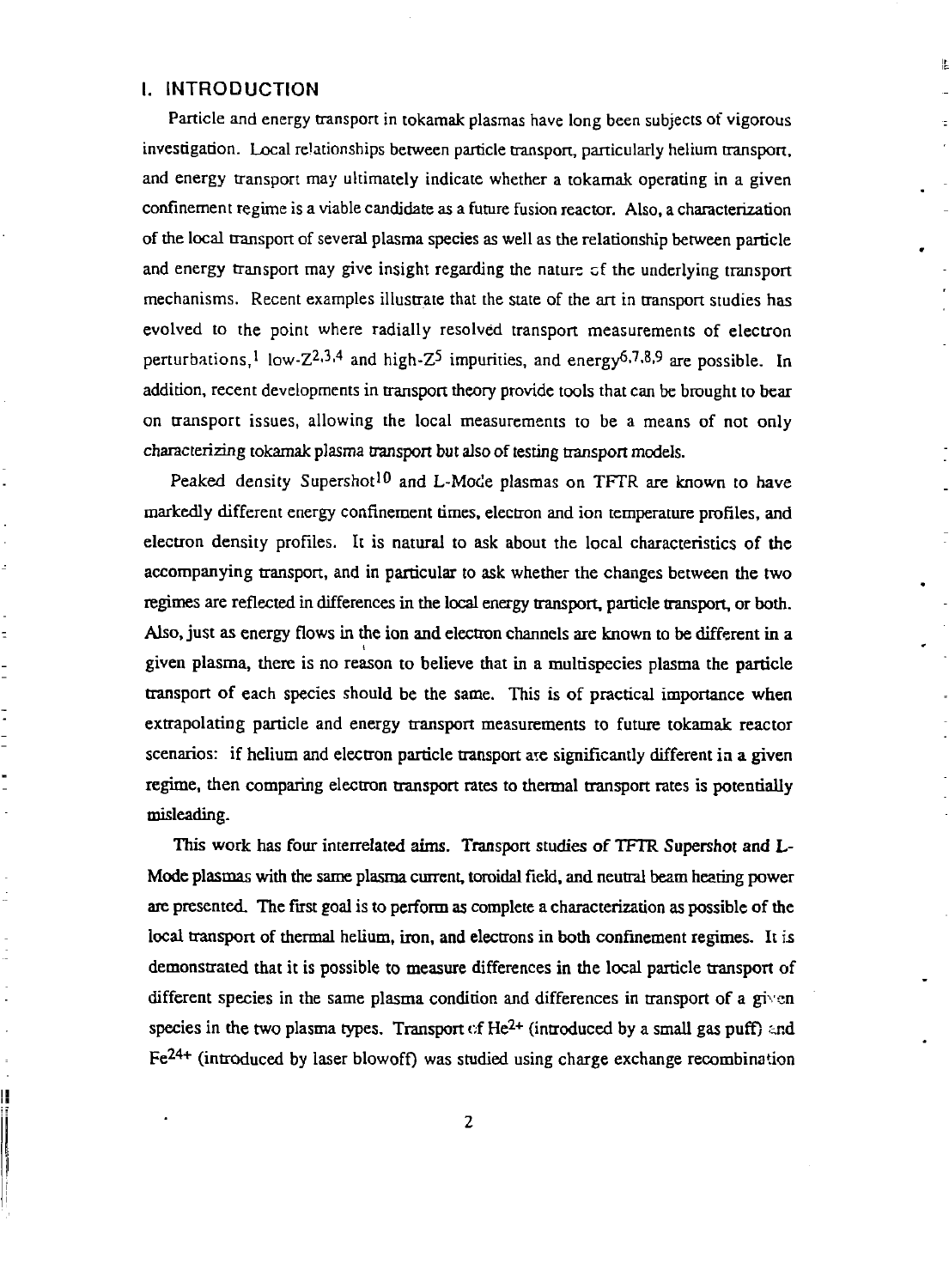spectroscopy (CHERS).<sup>11,12</sup> Electron transport was studied in two complementary ways. A ten channel Michelson infrared interferometer  $(MIRI)^{13}$  was used to measure the perturbed electron flux<sup>1</sup> from the same helium puff used for the  $He^{2+}$  studies. Examining the perturbed electron and  $He^{2+}$  responses following the same gas puff provides an unambiguous comparison of the perturbative transport of the two species. Electron particle balance analysis was also performed on die same discharges, permitting a comparison of perrurbative and particle balance analysis results. This is important since the relationship between the two depends on the underlying transport mechanisms.

Second, particle transport results are compared to local energy transport results from power balance analysis. The characteristics of the ion and electron channels in both panicle and energy transport are examined. Also, similarities in behavior of particle and energy diffusion in going from the Supershot to the L-Mode are discussed.

Third, these particle and energy transport results are used as a test bed for a transport model based on quasilinear electrostatic drift-wave-type instabilities.<sup>14</sup> Results from theory calculations of the ratios of particle and thermal fluxes for both plasmas at the plasma halfradius and near the magnetic axis are presented. These provide a local test of the theory over a wide range of gradients of temperature, electron density, and impurity density. Comparisons are made with this theoretical model because it is complete enough to enable predictions of die ratios of thermal and panicle transport coefficients and fluxes of a multispecies plasma in a toroidal geometry.

Finally, implications for helium ash transport in future tokamak fusion reactors which arise from measured correlations between local energy transport and local helium transport in the core of these TFTR plasmas are discussed. The relative importance of helium transport rates (both diffusive and convective), the thermal helium source profile and source rate, and thermal conduction in determining the depletion of deuterium and tritium is examined given the transport coefficients measured.

Section II contains a description of the experiment and results. There, the L-mode and Supershot plasmas are described. Similarities and differences in the panicle transport coefficients of the three species are discussed, and comparisons with the thermal conductivities are made. In Section  $III$ , the quasilinear drift wave model is outlined and the results of calculations of ratios of fluxes and transport coefficients are presented and compared to measured quantities. The implications of die measured correlation between helium particle transport and energy transport for helium ash transport in a future tokamak

I  $\ddot{z}$ 

 $\equiv$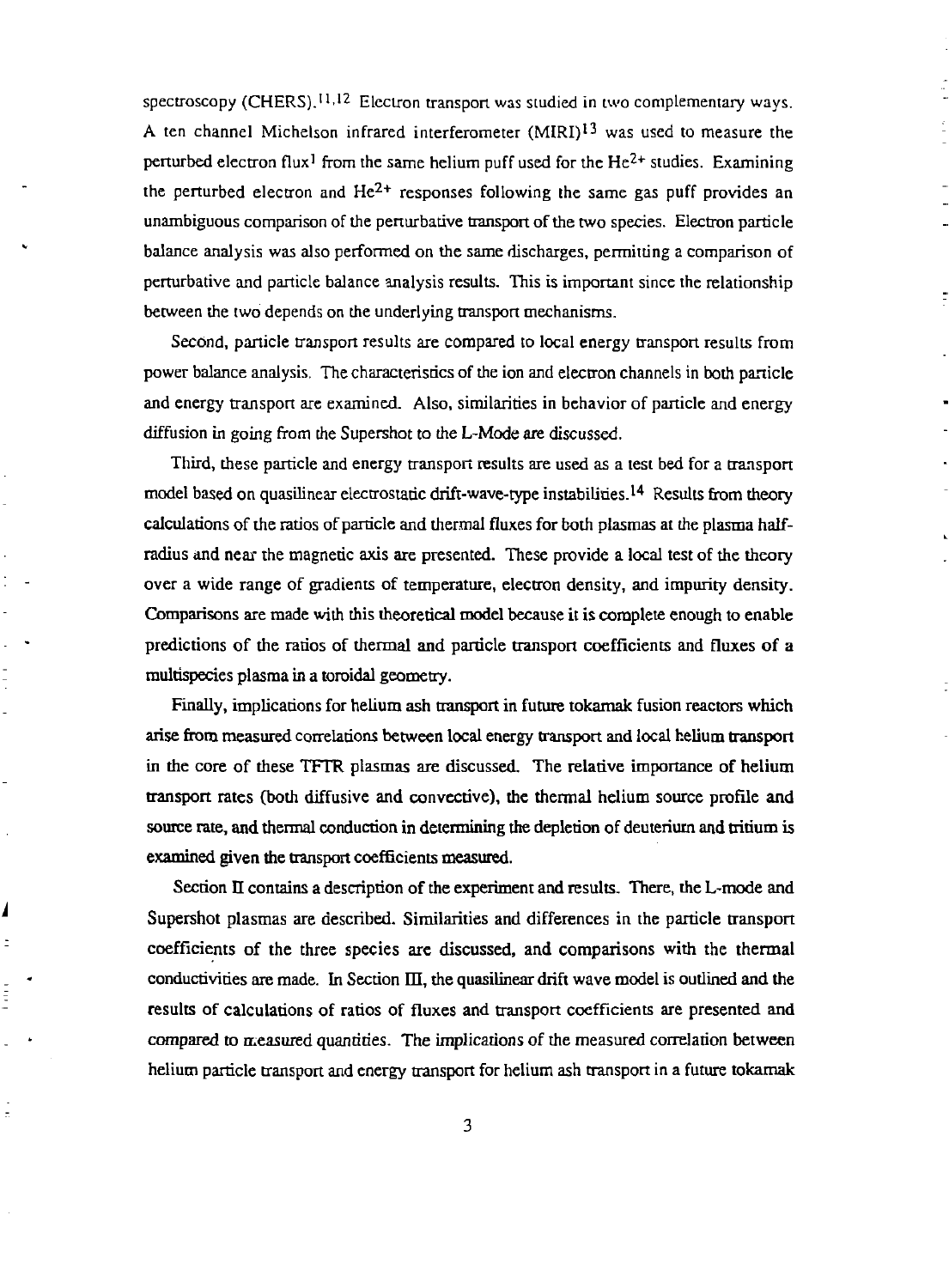reactor are explored in Section IV. Conclusions are outlined in Section V. Appendix A contains discussion of the details of the measurement techniques used in the impurity measurements. Appendix B contains a discussion of the interpretation of penurbative transport coefficients of trace and bulk species.

## II. DESCRIPTION OF THE EXPERIMENT AND RESULTS

#### A. Plasma Description

 $\frac{1}{2}$ 

t

 $\begin{array}{c} \mathbf{1} & \mathbf{1} & \mathbf{1} & \mathbf{1} \\ \mathbf{1} & \mathbf{1} & \mathbf{1} & \mathbf{1} \\ \mathbf{1} & \mathbf{1} & \mathbf{1} & \mathbf{1} \\ \mathbf{1} & \mathbf{1} & \mathbf{1} & \mathbf{1} \\ \mathbf{1} & \mathbf{1} & \mathbf{1} & \mathbf{1} \\ \mathbf{1} & \mathbf{1} & \mathbf{1} & \mathbf{1} \\ \mathbf{1} & \mathbf{1} & \mathbf{1} & \mathbf{1} \\ \mathbf{1} & \mathbf{1} & \mathbf$ 

İ

ĮĖ

Both the L-mode and Supershot plasmas had a toroidal field of 4.8 T, a plasma cu Tent of 1.0-1.1 MA, and 12-13 MW of balanced neutral deuterium beam injection. The plasma major radius was 2.45 m, and the minor radius was 0.80 m. Typical electron density, electron temperature, and ion temperature profiles for both the L-mode and Supershot are shown in fig. 1. The electron density was measured by a ten-channel infrared interferometer, and electron temperature was measured by electron-cyclotron emission and Thomson scattering. Ion temperatures were measured by charge exchange recombination spectroscopy (CHERS)<sup>15</sup>, viewing the 5292 A  $(n = 8-7)$  line of C<sup>5+</sup> excited by charge exchange recombination of  $C^{6+}$  with heating beam neutrals.  $Z_{eff}(r)$  was measured both with a tangentidlly viewing visible bremssttahlung (VB) array and with radial profiles of  $\mathbb{C}^{6+}$ , normalized to the central VB value, obtained with CHERS (carbon is the dominant impurity in most TFTR discharges). The central line-integrated electron density is shown in fig. 2 for the Supershot. A 24 ms helium puff was introduced into the plasma about halfway into die neutral beam pulse, resulting in a small perturbation in the line-averaged electron density (< 5%). The drop in  $T_e$  after the puff was less than 3% at all radii. For the iron measurements, iron was injected with the laser blowoff technique during the electron density flattop. For these plasmas, the density perturbation following iron injection was less than 1 *%.* The prompt perturbation on the electron temperature after iron injection was less than 3% for the L-Mode and less than 1% for the Supershot.

For the L-Mode, data from eight nearly identical discharges were averaged together so as to improve statistics of the helium transport and electron transport data. For the Supershot, fourteen nearly identical plasmas were used. Smaller ensembles were averaged together for the iron data. For the purpose of comparison with local electrostatic turbulence-based models and for reproducibility, the plasmas used in the transport analysis were chosen to be as free as possible of MHD activity, with the exception of small sawteeth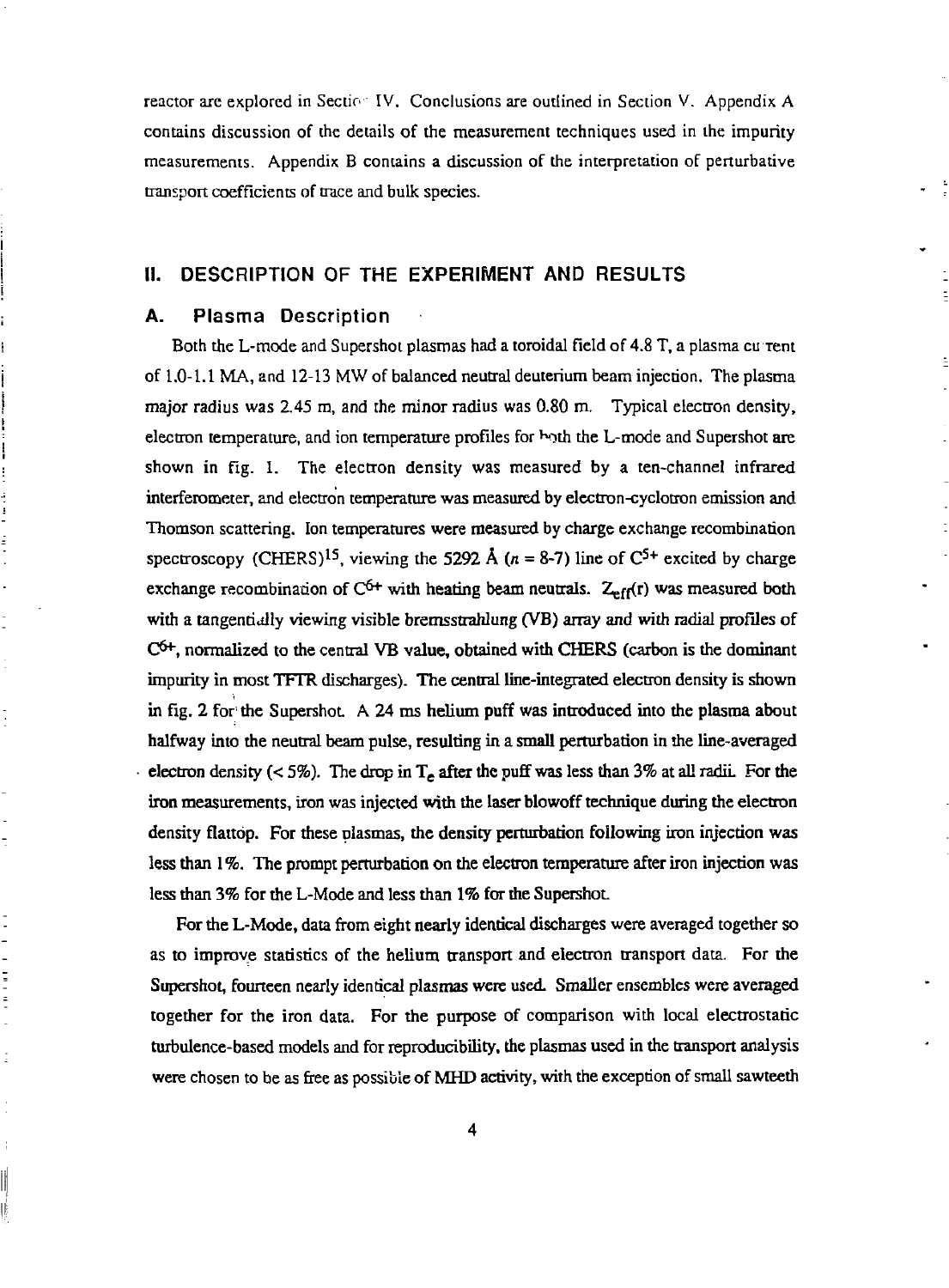present in the L-mode. The normalized sawtooth inversion radius  $r_{inv}/a$  was 0.13, and the measured change in electron temperature  $\Delta T_e(0)/T_e(0)$  was less than 10%. Their impact on the transpon measurements was minimal, as is discussed below. For the Supershot, sawteeth were suppressed.

## B. Methods of Analysis of Particle and Thermal Fluxes

#### *1. Perturbative Helium, Iron, and Electron Measurements*

For all particle transpon measurements, the flux is evaluated by solving the continuity equation

$$
\frac{\partial n}{\partial t} = -\nabla \cdot \Gamma + S. \tag{1}
$$

It is assumed that the impurity fluxes can be described as diffusive and convective flows, i.e.

$$
\Gamma_{\mathbf{z}}(\mathbf{r},t) = -\mathbf{D}_{\mathbf{z}}(\mathbf{r})\nabla \mathbf{n}_{\mathbf{z}}(\mathbf{r},t) + \mathbf{V}_{\mathbf{z}}(\mathbf{r})\mathbf{n}_{\mathbf{z}}(\mathbf{r},t).
$$
\n(2)

For fully-stripped helium, the source and sink  $S_{He2+}$  is governed by ionization of He<sup>+</sup> and recombination of He<sup>2+</sup>. Modelling with the MIST<sup>15</sup> impurity transport code, which solves the continuity equation given a source at the plasma boundary, indicates that  $S_{He2+}$  plays a small role in the continuity equation for  $r/a < 0.8$  compared to the transport of the helium ions following the gas puff.

For both the helium and iron measurements, the CHERS spectrometer viewed a coinjecting neutral beam line in the midplane (fig. 3). For all CHERS measurements, fiber optics bring the light from the plasma to a Czcmy-Tumer spectrometer. Sightline-neutral beam intersection radii were spaced by approximately 0.1 m, providing up to eight radial measurements in this 0.80 m minor radius plasma. The resolution in major radius was 0.02 - 0.03 m per channel.

For both the steady-state and perturbative helium measurements, the  $n = 4-3$ , 4686 Å He<sup>+</sup> line, excited by charge exchange with beam neutrals, was used to measure the He<sup>2+</sup> density profile shape (see Appendix A). Since CHERS provides local information about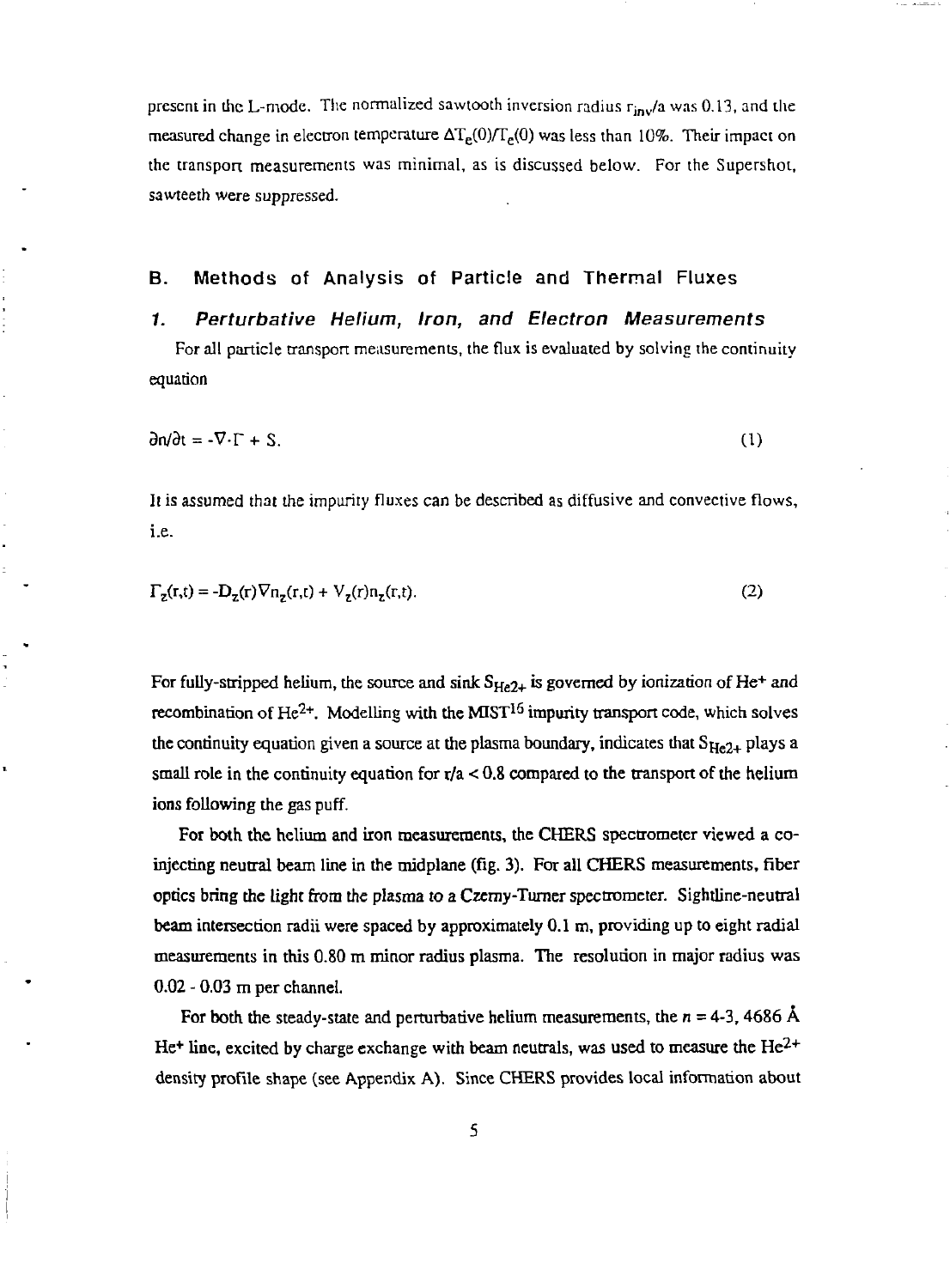the time histories of the helium density following the puff, both the helium diffusivity  $D_{\text{He}}$ and convective velocity  $V_{He}$  in the source-free region are evaluated by inferring the helium flux  $\Gamma_{\rm He}$  directly from the measured time-dependent He<sup>2+</sup> profiles. The flux, normalized to the local density, and the local- scale length measurements are then used to evaluate the transport coefficients directly.<sup>17</sup> Plots of  $\Gamma_{\rm He}/n_{\rm He}$  as a function of  $Vn_{\rm He}/n_{\rm He}$  at one minor radius are shown in fig. 4 for the L-mode. The normalized flux obeys a linear behavior, consistent with expectations for a trace impurity and time-independent transport coefficients. The diffusion coefficient  $D_{\text{He}}$  is the absolute value of the slope of the best-fit line, and the convective term  $V_{He}$  is given by the y-intercept. Negative values of  $V_{He}$  are defined to be inward. The main contributors to the uncertainty in the determination of the transport coefficients are noise in the measured  $\Gamma_{\text{He}}/n_{\text{He}}$  and  $Vn_{\text{He}}/n_{\text{He}}$  and systematic uncertainties in the changes of these two quantities. These systematic errors are due to uncertainties in the profile shape arising from errors in the beam stopping cross sections and the plume correction.

ċ

Ė

 $\frac{1}{2}$ 

三、前三、

 $\frac{1}{15}$ ij

÷,

This local analysis of the helium data was chosen to obviate difficulties in predictive modelling of the helium source and fully stripped helium time behavior following a gas puff. The success of predictive modelling with MIST of a highly recycling gas such as helium depends heavily on the ability to model the edge correctly. In these experiments, the time history of the helium source after the puff was measured by observing the 304  $\AA$ He<sup>+</sup> line (n=2-1). A range of values of V<sub>He</sub>, D<sub>He</sub>, recycling coefficient R<sub>He</sub>, recycling neutral energy  $E_0$ , and edge plasma parameters such as scrapeoff layer lengths and parallel transport times can result in predicted time histories that are in fact within the noise of the data from a single discharge. However, averaging data from the fourteen nearly identical Supershot plasmas cleaned up the CHERS and source measurements considerably. This revealed small features in the time evolutions that were impossible to reconcile with the model. No values of  $V_{He}$ ,  $D_{He}$ ,  $R_{He}$ ,  $E_0$ , and edge plasma parameters could be found to simultaneously reproduce the time histories measured for the outer CHERS channels and the measured source behavior in the first 30 - 50 ms after die puff while still being consistent with the long-time behavior after 150 ms. Candidates for the inadequacy of the predictive modelling are poor spatial resolution of the CHERS measurements and particle source measurements in the scrapeoff region of the plasma, lack of knowledge of any toroidal and poloidal asymmetries of the helium source time behavior, and possible time dependence of the helium recycling coefficient during the puff itself.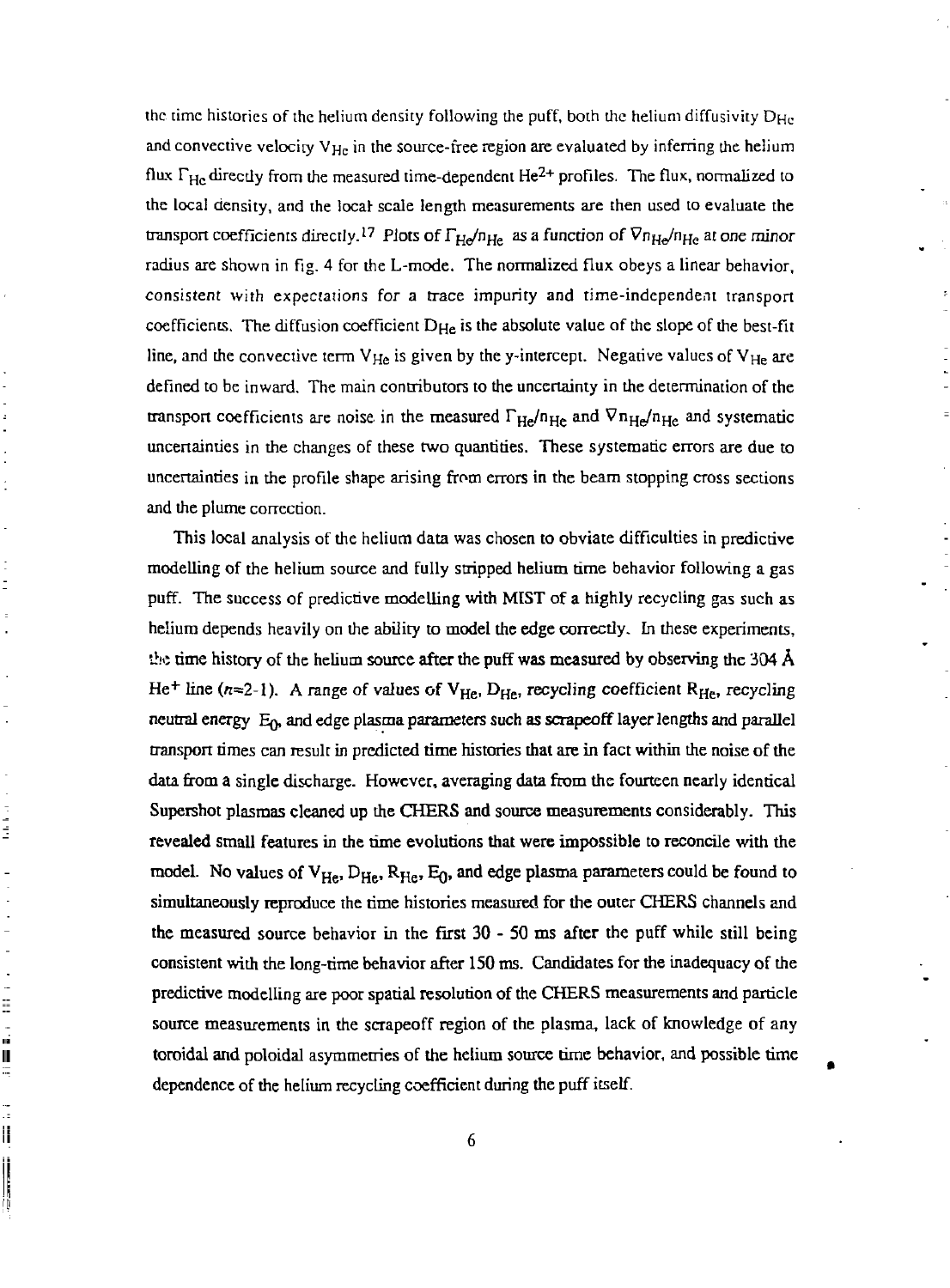This issue is not important for iron since it has a very low recycling coefficient: the neutral iron source is essentially a delta-function in time. Helium-like iron (Fe<sup>24+</sup>) was chosen for iron transport measurements because it is the dominant iron charge state in the core region of the TFTR discharges studied. Iron measurements were made using the 5001 A line of Fe<sup>23+</sup> ( $n = 19-18$ ), excited by charge exchange with heating beam neutrals (Appendix A). Because ionization and recombination for an iron ion (the source term in eq. 1) are important for the entire plasma cross section, MIST was used to solve the continuity equation and to model the time evolutions of the  $Fe<sup>24+</sup>$  density following laser blowoff. The iron atom source is an instantaneous burst of atoms that are assumed to be monoenergetic with an energy of  $3 \text{ eV}$ . The atoms are ionized in the region between 0.75 m and 0.80 m, well outside the observed region.<sup>18</sup> Varying the energy of the incoming atoms between 1 eV and 10 eV, and thus the source radius, does not make a significant difference in the predicted time evolutions or profiles of the core ionization states observed here. The results are insensitive to assumptions about the width of the scrapeoff region in the range of 0 - 0.10 m. A value of 0.05 m was used here. The relevant atomic physics rates (electron impact ionization, dielectronic recombination, radiative recombination and charge exchange recombination) are as described in reference 5. The effect of uncertainties in these rates on the MIST predictions was evaluated by making reasonable variations of the rates and comparing the results. This indicated that the shape of the time evolutions, of the  $Fe^{24+}$  density at the observed radii are insensitive to uncertainties in the rates but that the profile shape is sensitive. In the modelling, Dp<sup>e</sup> was not constrained to have any particular radial form, but  $V_{\text{F}}$  was parameterized as  $V_{\text{F}}(r) = c_2 \left(2D_{\text{F}}(r) / a/(r/a)\right)$ . The data were modeled by varying  $D_{\text{p}}$  and c v to match the observed time evolutions of the  $Fe^{24+}$ density at the observed radii. The measured and predicted profile shapes were then checked for reasonable agreement.

ċ

The small amount of helium gas puffed into these plasmas to determine the helium particle transport also serves as the source of the electron density perturbation. The time evolution of the density profile measured with the 10 channel far-infrared laser interferometer is used to solve the particle balance equation within the TRANSP analysis code.<sup>19</sup> For these plasmas, the neutral-beam fueling rate profile is calculated with a Monte Carlo beam deposition algorithm in the code. The wall source is calculated from the total number of panicles in the plasma and an estimate of the particle confinement time. The particle confinement time during the helium puff is assumed to be equal to the steady state

||<br>||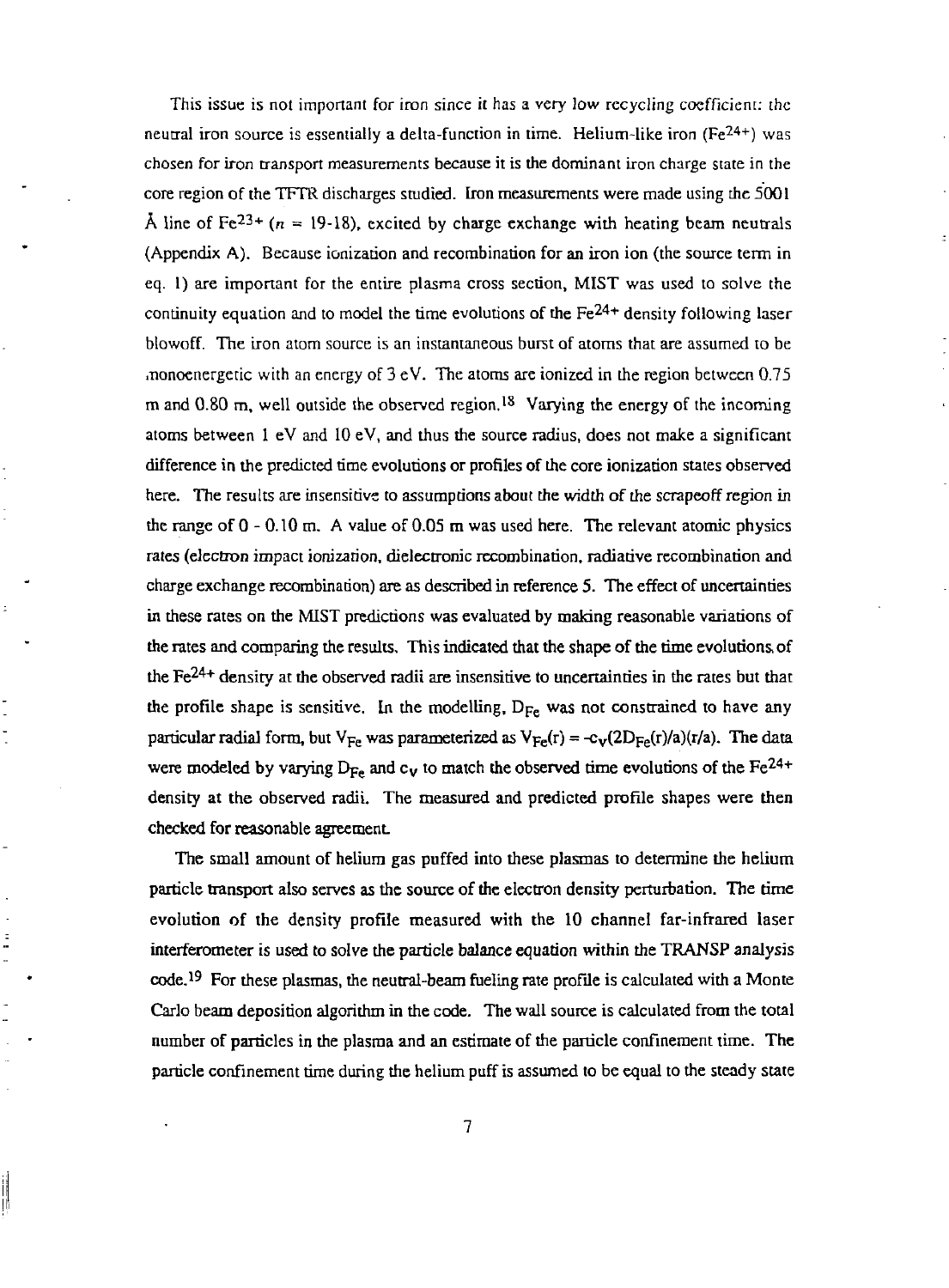value preceding the puff. The panicle confinement time before the helium puff is calculated from the particle balance equation using the brightness of the D<sub> $\alpha$ </sub> line (6562 Å) to provide the wall source. After the helium puff perturbation the particle confinement time based upon the  $D_{\alpha}$  ernission is the same as the value before the puff. The solution of the particle balance equation provides the electron particle flux,  $\Gamma_e(r,t)$ , as a function of plasma radius and time. The local transport coefficients are then the coefficients in a linear multiple regression with  $\Gamma_e$  as the dependent variable<sup>1</sup>:

δΓ<sub>e</sub>= (∂Γ<sub>e</sub>/∂∇π<sub>e</sub>)δ∇π<sub>e</sub> +(∂Γ<sub>e</sub>/∂π<sub>e</sub>)δπ<sub>e</sub> ,  $(3)$ 

where the symbols  $\delta \nabla n_e$  and  $\delta n_e$  refer to the perturbed electron density gradient and density, respectively, and  $\partial \Gamma_e / \partial \nabla n_e$  and  $\partial \Gamma_e / \partial n_e$  are the transport coefficients. The coefficients  $\partial\Gamma_e/\partial\nabla n_e$  and  $\partial\Gamma_e/\partial n_e$  have the units of particle cuffusivity and convection. Because these coefficients are not necessarily the steady state coefficients and may be nonlinear (e.g.  $\frac{\partial \Gamma_e}{\partial \nabla n_e}$  and  $\frac{\partial \Gamma_e}{\partial n_e}$  are functions of either  $\nabla n_e$  or  $n_e$ ) the coefficients are left as the terms in the Taylor series expansion. This regression is applied at each radius over the time of the density perturbation to produce transport coefficients as a function of plasma radius. In fact, the regression is applied to the total parameters instead of the perturbed parameters, because regression analysis removes the steady state component of the dependent and independent variables and makes fits based upon the change of the parameters. This was verified by completing the regression analysis on the total and the perturbed variables and exacdy the same coefficients were obtained. Previously, the regression was applied to the equation  $\mathbf{S}_s = (\partial \Gamma_e / \partial \nabla \mathbf{n_e}) \delta \nabla \mathbf{n_e} / \mathbf{n_e} + (\partial \Gamma_e / \partial \mathbf{n_e}).$ <sup>17</sup> However, it was observed that for small electron density perturbations,  $n_e$  and  $\nabla n_e$  are decorrelated parameters compared to the quality of the regression fits and thus they may be treated as independent variables. Using both terms results in better fits and does not include the overall residue from the fits in the coefficient  $\delta\Gamma_c/n_e$  The electron diffusivity inferred from the perturbation is noted here as  $D_p^p = -\frac{\partial \Gamma_e}{\partial \nabla n_e}$ . This may be quite different from the steady-state diffusivity (see Section I1.C.1 and Appendix B).

#### **2.** *Power and Particle Balance Analysis*

l,

Ė

Beam energy deposition and thermal heat fluxes were calculated using the transport code TRANSP using experimentally measured radial profiles of plasma parameters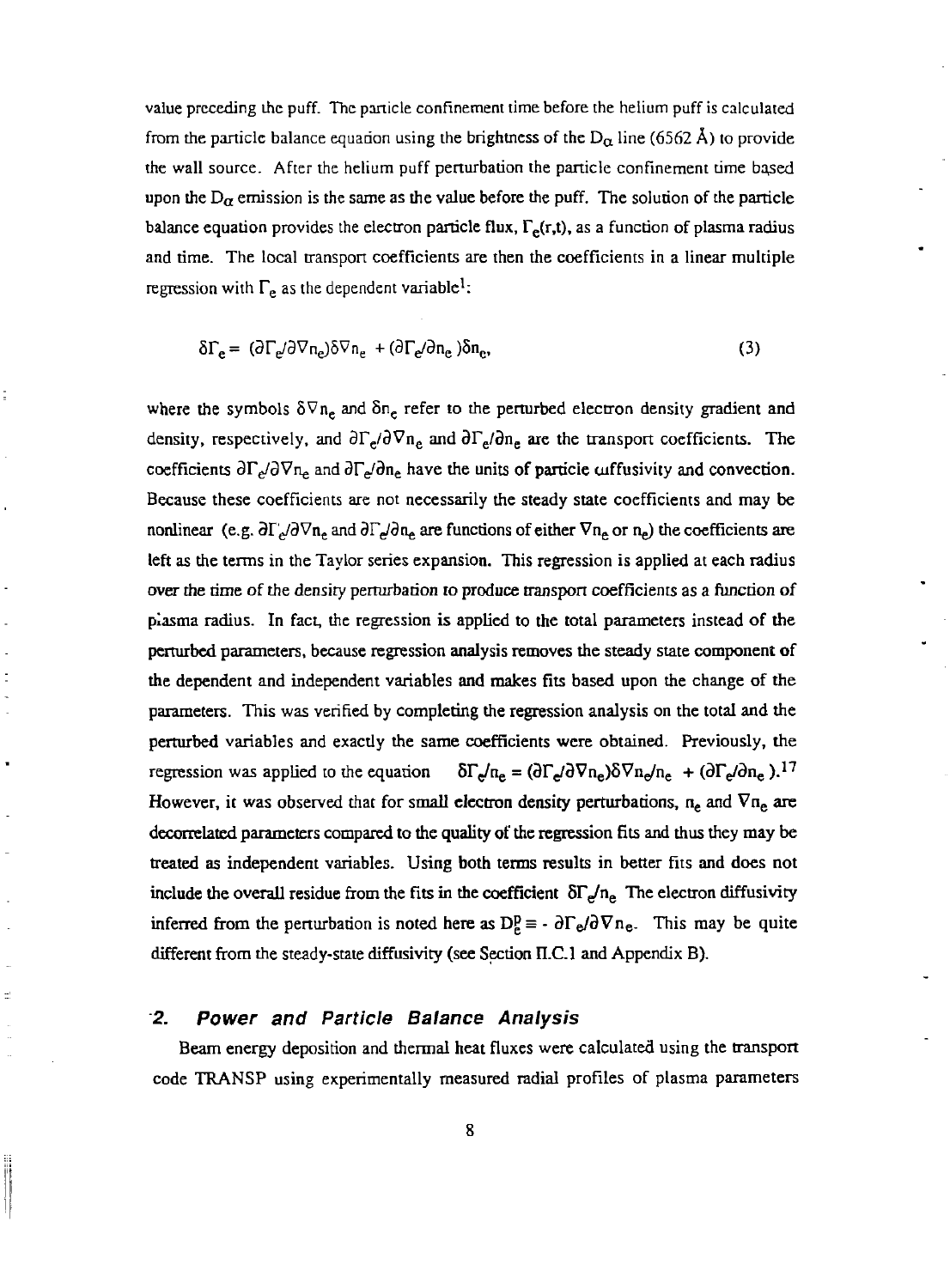including n<sub>e</sub>, T<sub>c</sub>, T<sub>i</sub>, and Z<sub>eff</sub>. To avoid confusion regarding convective vs. diffusive heat fluxes, we define an effective thermal conductivity *x e ^'-*

$$
Q_e = -\chi_e^{eff} n_e \nabla T_e, \tag{4}
$$

$$
Q_i = -\chi_i^{eff} (\sum_i n_j \nabla T_i), \tag{5}
$$

$$
Q_i + Q_e \equiv -\chi_{tot}^{eff} (n_e \nabla T_e + \sum_j n_j \nabla T_i), \tag{6}
$$

where  $Q_i$  and  $Q_e$  are the ion and electron heat fluxes, respectively. The sum is over the thermal ions, including impurities. In the Supershot, the heat flux is not purely conductive: convection is an important heat transport mechanism, especially near the magnetic axis. However, power balance analysis shows that the thermal transport coefficients with and without convection subtractedexhibit the same trends between L-Mode and Supershot. Error estimates of these power balance calculations were obtained by performing 64 transport analyses with the steady-state transport code SNAP. The measured background plasma profiles and other input data were varied within their ranges of uncertainty by Monte Carlo sampling a Gaussian distribution for both statistical and systematic errors.<sup>8</sup>

TRANSP was used to evaluate the electron particle flux by calculating the electron source rate from the beam neutrals and using the measured source rate from  $D_{\alpha}$ measurements at the plasma edge. An effective diffusivity is defined using the calculated flux and the measured electron density profile:

$$
\Gamma_e \equiv -D_e^{\text{eff}} \nabla n_e. \tag{7}
$$

This representation of the equilibrium particle flux does not distinguish between diffusive and convective contributions to the total particle flux. Still, it is a useful quantity because depending on the functional dependency of the particle flux on perturbed plasma quantities,  $D^{\text{eff}}_{\rho}$  and  $D^{\text{p}}_{\rho}$  may be related, as discussed below.

#### **C. Particle and Thermal Transport Measurement Results**

#### **/.** *Inferences from Steady-State Radial Helium Profiles*

Measured profiles of the fully-stripped helium density  $n_{He}$  and concentration  $n_{He}(r)/n_e(r)$  obtained 150 ms after the puff are shown in fig. 5. Since the absolute value of both quantities is not only a function of transport but also of recycling properties and gas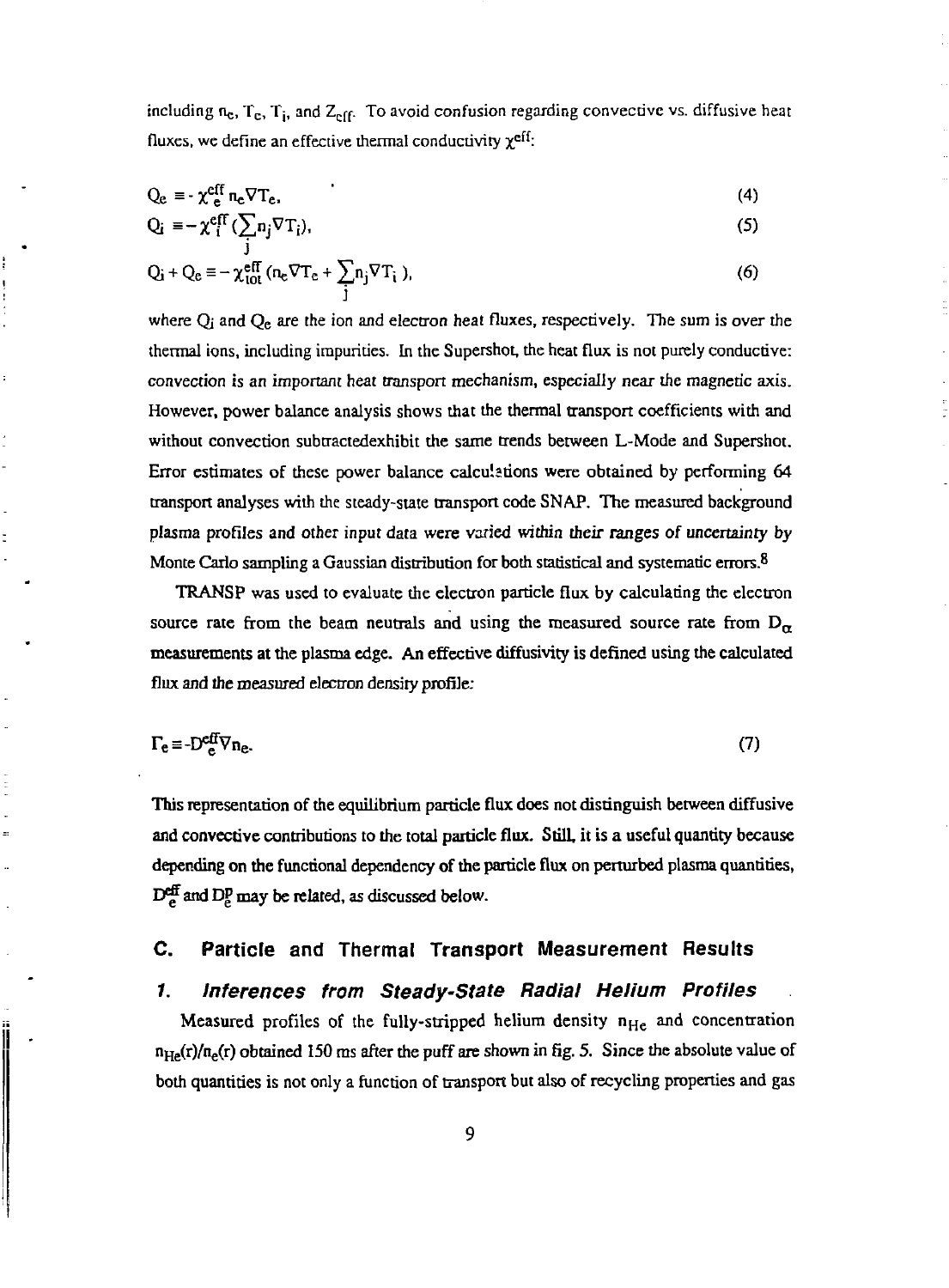puff size, both  $n_{\text{He}}(r)$  and  $n_{\text{He}}(r)/n_{\text{e}}(r)$  are normalized to central values. For both the Lrnode and Supershot, the shape of the helium profile remained constant after 150 ms, although the amplitude of the profile in the Supershot decreased in time as a result of pumping of the helium by the well-conditioned bumper limiter. The profile shape determination includes contributions to the spectral line brightness from electron-impact excitation of He<sup>+</sup> ions formed after the charge exchange event (Appendix A).<sup>13</sup> The shaded regions represent the effects of published uncertainties in the beam stopping cross sections, charge exchange excitation rates for the three beam species, and electron impact excitation rates relevant to plume brightness calculations. These systematic effects affect the Supershot and L-Mode profiles shapes in the same sense, implying that differences between the Supershot and L-Mode in  $n_{He}(r)$  and  $n_{He}(r)/n_{e}(r)$  profiles are real.

The helium density profile is peaked compared to the electron density profile in the Supershot. This is despite the fueling of electrons in the central region of the plasma from neutral beams and indicates that the helium transport must differ from the electron transport. Also, because the Supershot  $He^{2+}$  profile is peaked on axis in the source-free region, inward impurity convection must play an important role in the transport process. The  $C<sup>6+</sup>$  profile (as measured with CHERS) has a similar central peak and relatively flat pedestal in the outer half of the plasma as well. The similarity between the steady-state  $He^{2+}$  profile and the C<sup>6+</sup> profile is encouraging since the carbon measurements are much less prone to the effects of ion plume emission. Also, Zeff profiles measured with a tnidplane visible bremsstrahlung array are consistent with these measured impurity profiles. For these plasmas, the broad L-Mode helium profile and the centrally peaked Supershot helium profile are predicted by quasilinear drift-wave theory, as is discussed in Section III.

### *2. Steady-State Particle and Energy Transport*

こうきょう こうせき

In this section we confine the discussion of diffusivities to transport coefficients that are interpreted as being steady-state values (see Appendix B). The panicle transport coefficients  $D_{He}$ ,  $D_{Fe}$  and  $D_{e} ^{eff}$  are shown in fig. 6(a-c). The thermal transport coefficients  $\chi^{\text{eff}}_{\text{A}}$ , and  $\chi^{\text{eff}}_{\text{tot}}$  are shown in fig. 7(a-c). All of these transport coefficients are radially hollow and are larger than neoclassical values, except possibly near the magnetic axis.

For both plasmas, the helium and iron diffusivities  $D_{He}$  and  $D_{Fe}$  are larger than the effective electron diffusivity  $D_{\mu}^{\text{eff}}$ . This is similar to the ordering of the ion and electron thermal transport coefficients, i.e.  $\chi_{\text{eff}}^{\text{eff}} > \chi_{\text{eff}}^{\text{eff}}$  (fig. 7) for the L-Mode and Supershot. The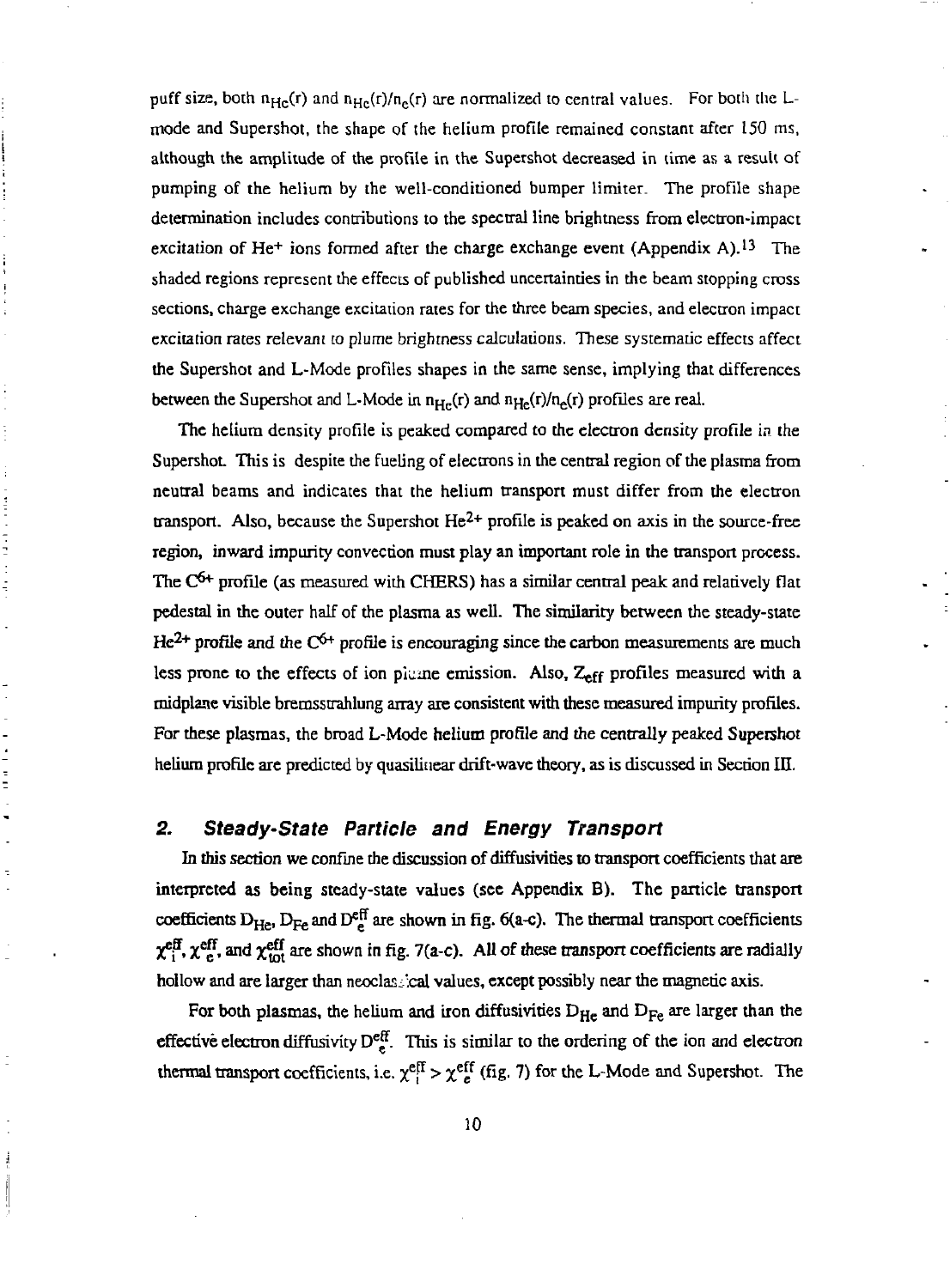dominance of die ion thermal channel over the electron thermal channel is reflected in the fact that, according to power balance calculations,  $Q_i > Q_e$  for most of the plasma cross section of both plasmas. The dominance of the ion channels and electron channels with respect to particle and thermal fluxes is incompatible with simple models based on magnetic stochasticity. However, it is qualitatively consistent with expectations based on the quasilinear electrostatic drift-wave transport model discussed in Section III.

The helium diffusivity  $D_{He}$  is reduced in the inner half of the Supershot as compared to the L-Mode (fig. 6(a)). Also,  $D_{\epsilon}^{\text{eff}}$  is smaller in the Supershot as compared to the L-Mode (fig. 6(c)). If helium transport is similar to the transport of the working thermal ions, then one characteristic of the improvement in particle confinement in the Supershot is the reduction in the working particle diffusivities in the plasma core. The reduction in  $D_{H_{\rm e}}$  is similar to the reduction in  $\gamma^{\text{eff}}$  in the Supershot as compared to the L-Mode.<sup>20</sup> The similarity in magnitude and behavior of  $D_{\text{tr}_n}$  and  $\gamma^{\text{eff}}$  between the two confinement regimes suggests that a link exists between ion thermal and particle transport. The similarity between  $D_{\text{H}_n}$  and the  $\gamma$ 's has previously been reported for rotating L-Mode plasmas on TFTR<sup>2</sup> and appears to be a feature of TFTR plasmas in general. The fact that  $y^{eff} > y^{eff}$ and Q; > Q<sub>e</sub> implies that  $\chi^{\text{eff}}_i$  is also similar in behavior and magnitude to  $\chi^{\text{eff}}_{\text{tot}}$  (fig. 7(c)). Implications of the resultant similarity between  $D_{\text{tr}}$  and  $\gamma^{\text{eff}}$  are generally favorable for helium ash accumulation issues in future tokamak reactors and are discussed in Section IV.

Not all impurities transport in the same way. The reduction found in the  $D_{He}$  when going from L-Mode to Supershot is not found for  $D_{Fe}$  (fig. 6(b)). In fact, the change in  $D_{Fe}$  is in the opposite sense of what might be naively expected. While  $D_{He}$  is similar in shape and magnitude to  $D_{\text{Fe}}$  in the Supershoi,  $D_{\text{Fe}} < D_{\text{He}}$  in the inner third of the plasma of the L-mode plasma. These differences in helium and iron diffusion in the L-Modc are in fact anticipated by the quasilinear drift-wave transport model (Section III). The experimental result serves as a caution against making generalizations about particle transport from measurements of a single species.

To confirm the validity of this result, MIST modelling of the iron data was performed under a variety of assumptions as to the shape and magnitude of  $D_{Fe}$  and  $V_{Fe}$ . No form of  $D_{\text{Fe}}$  reproduced the data under the assumption that  $V_{\text{Fe}} = V_{\text{He}}$ . Also, no satisfactory simulations were obtained for any form of  $V_{Fe}$  assuming that  $D_{Fe} = D_{He}$ , indicating that the conclusion that  $D_{F_e} < D_{H_e}$  in the core of the L-Mode plasma is not due to errors in the modelling.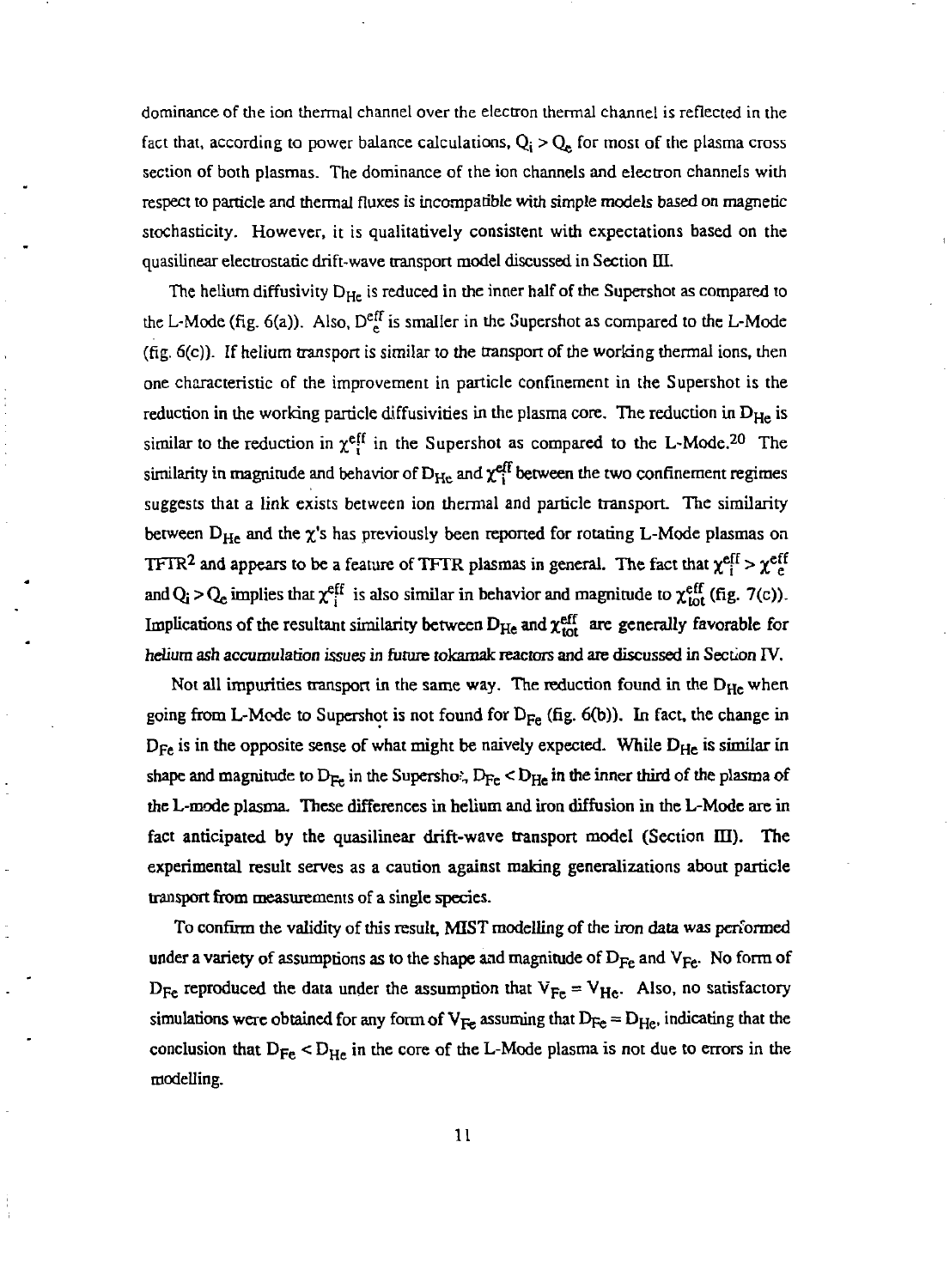Sawtooth oscillations, present in the L-Mode but suppressed in the Supershot, are expected to enhance the diffusivity of impurities in some circumstances.<sup>21</sup> Here, however, sawtooth effects are measured to be small in the L-mode. The sawtooth inversion radius for the L-mode was  $r/a \sim 0.13$ . Helium data averaged together from discharges with coincident sawtooth crash times were found to be absent of any signs of modulation of the local density except at r/a  $\sim$  0. There,  $\Delta n_{He}/n_{He}$  across the sawtooth crash was < 10%. The transport coefficients near the magnetic axis derived from the density rise during crashfree portions of the sawtooth cycle were found to be the same, within statistical errors, as those obtained during longer periods of the cycle that included crashes. The lack of significant changes in the measured diffusivity as a result of sawteeth is not unexpected in this particular case since the transport rime scale between sawtooth crashes within the sawtoothing region is rapid compared to die sawtoodi period. In the case of iron, modelling with MIST indicates that sawteeth do not effect the time scale of die central iron density decay significantly, again owing to the rapid transport as compared to die sawtoodi period.<sup>5</sup>

i<br>i

in the state of the state of the state of the state of the state of the state of the state of the state of the state of the state of the state of the state of the state of the state of the state of the state of the state o

ť

ē

÷

 $\overline{a}$ 

 $\equiv$  $\ddot{a}$  $\equiv$ 

 $\equiv$ 

i<br>Linki<br>Linki

 $\ddot{\phantom{a}}$  $\mathbf{a}$ 

The helium convective velocity  $V_{H_0}$  in the Supershot is inward and larger than neoclassical values for  $r/a < 0.4$  (fig. 8(a)). Helium convection in the Supershot characterized by two regions inside die scrapeoff. Values consistent widi neoclassical predictions are found for  $0.4 < r/a < 0.8$ , although anomalous values cannot be ruled out. However, inward convective velocities larger than neoclassical values  $22$  are inferred for r/a < 0.4. The L-Mode values are more uncertain (fig. 8(b)) because of die larger *v* v jrtainty in the helium profile scale length. For the L-Mode, anomalous values of  $V_{He}$  (both inward and outward) are within die uncertainties of die measurement, as are neoclassical values. Although the predominantly systematic errors are larger in die L-Mode than in the Supershot, the radial structure of the Supershot  $V_{H_e}$  is not present in the family of possible radial forms of the L-Mode  $V_{He}$ , indicating that there are changes in convective helium transport between die two regimes.

Using the parameterized form of  $V_{Fe}$ , trends in iron convective transport between the L-Mode and Supershot can be discerned. For iron, proper fits of the data are obtained only if  $V_{Fe}$  is assumed to be inward and larger than neoclassical values for both cases, and larger in magnitude for die Supershot than the L-Mode (see fig. 9).

Although die Supershot helium profile shape is roughly what might be expected from simplified neoclassical considerations, i.e.  $n_{\text{He}}(r) \propto n_{\text{e}}^2(r)$ , the measurements of the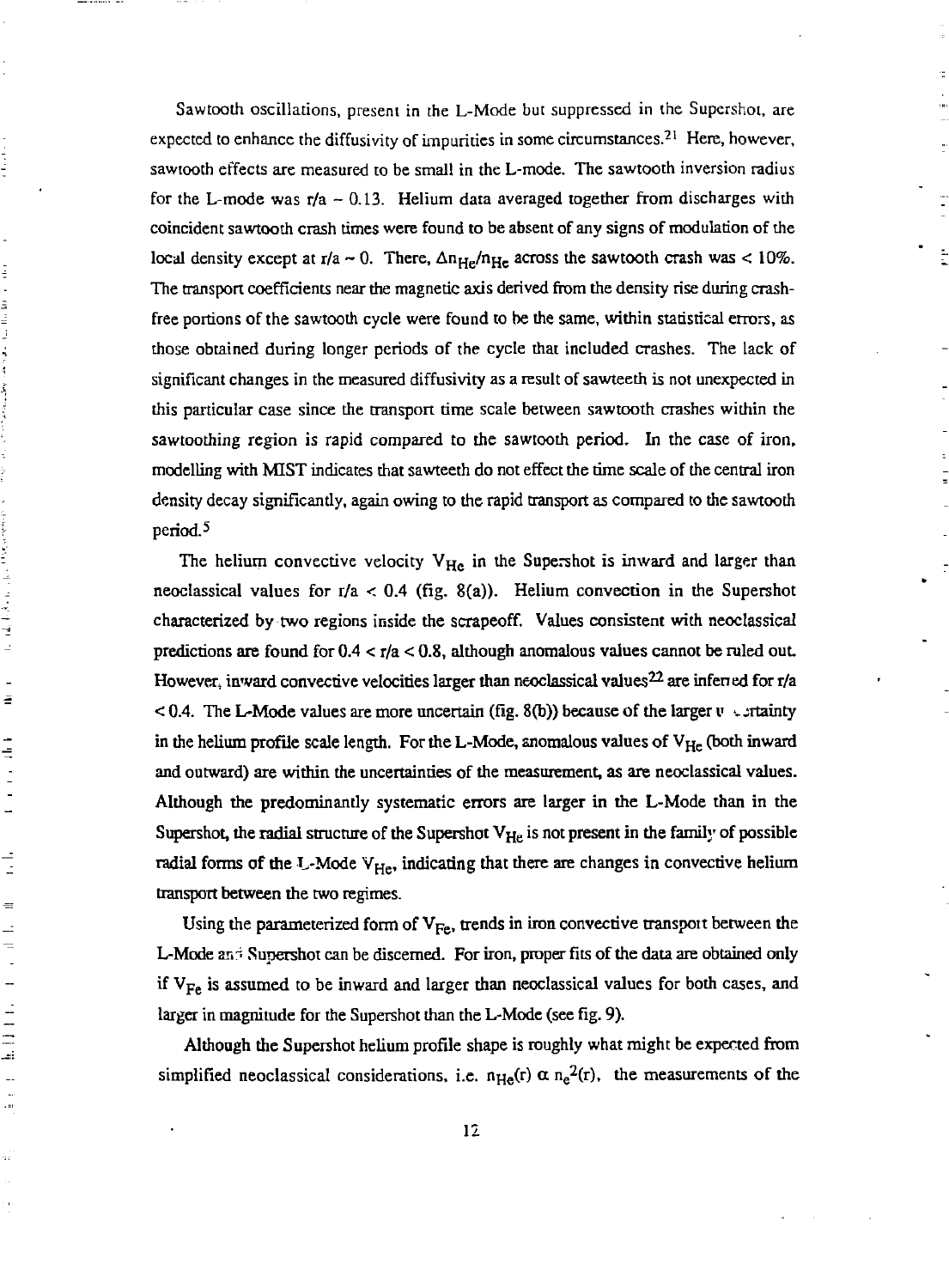iranspcrt coefficients clearly indicate that the transpon is *not* neoclassical. Similarity with neoclassical predictions of the profile shape must be regarded as coincidental and cautions against inferring neoclassical behavior of impurities from profile shape measurements alone.

## *3. Perturbative Electron Transport Measurements and Relationships With Steady-State Transport*

Comparisons of penurbative electron transport measurements and helium transport measurements yield some surprises. The electron transpon following the perturbation was found to be different from the helium transport in the L-Mode, even though both perturbations were from the same gas puff. The density rise of electrons and  $He^{2+}$ following die puff into the L-mode plasma is shown in fig. 10(a). The perturbed densities are normalized to long-time values, and the steady-state background levels are subtracted from them. The data are averaged over the same eight L-mode discharges. It is interesting to note that the helium perturbation arrived in the interior of the plasma *before* the electron density perturbation. Because of the constraints of ambipolariry, this is only possible if the background plasma ions (deuterium ions or fully-stripped carbon) responded to the presence of the perturbation. The diffusivities  $D_g^p \equiv -\frac{\partial \Gamma}{\partial \rho} \frac{\partial n}{\partial n}$  and  $D_{\rm He}$  are shown in fig. 10(b,c). While  $D_{He}$  and  $D_e^p$  are similar in the Supershot,  $D_{He} > D_e^p$  in the L-Mode. As the case of helium and iron in the L-Mode, this demonstrates that using transport measurements of one species as a descriptor of particle transport in general can be misleading.

Also, die equilibrium and perturbed electron diffusivities for the electrons for both Lmode and Supershot are not necessarily the same. Figure 11 shows the electron particle diffusivity DP (from the helium gas puff) and the effective electron diffusivity  $D_{\rho}^{eff}$  (from particle balance). In the inner half of the plasma, the two quantities are very similar in the L-Mode, but are very different in the Supershot. A possible explanation is that the density and/or gradient dependence of the bulk electron transport mechanisms has changed between the two regimes. Such a result can be understood qualitatively from considerations based on transport driven by drift-wave instabilities. As discussed earlier and further in Appendix B,  $D^p$  represents the derivative  $-\frac{\partial \Gamma}{\partial \theta} \nabla n_c$  of the flux, evaluated at equilibrium. Simplified forms of drift-wave type theory generally predict that the electron flux is related to the electron density gradient as  $\Gamma_e = A \nabla n_e B$ , in which case  $D_e^{\text{eff}} = -A \nabla n_e B^{-1}$ . The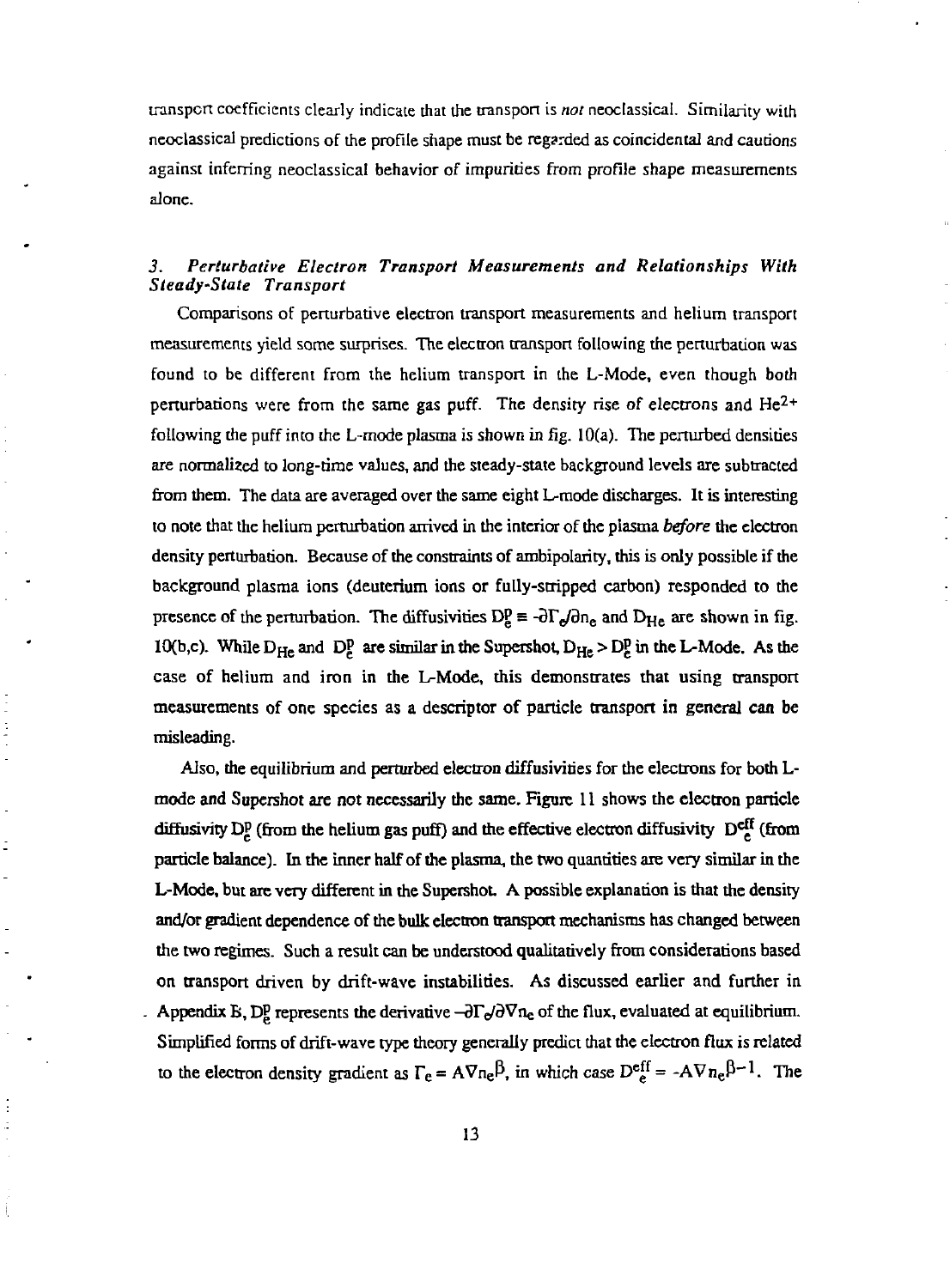diffusivity of the electron perturbation is  $D_{\rho}^{p} = -\beta A \nabla n_{c}P^{-1}$  or  $D_{\rho}^{p} = \beta D_{c}e^{i\pi}$ . In the L-Mode, the ion temperature gradient drive is expected to be dominant because the density profiles are broad and  $T_i/T_e$  is near unity.<sup>23</sup> In this situation, the dependence of  $\Gamma_e$  on  $\nabla n_e$ is not expected to be strongly nonlinear. In the Supershot, the ion temperature gradient drive is expected to be weakened because of the reduced value of  $\eta_i = d(\log T_i)/d(\log n_i)$ and the increased ratio of  $T_j/T_e$ . As a result, both  $\eta_j$  and trapped electron effects are expected to be important, and the dependence of  $\Gamma_e$  on  $\nabla n_e$  is expected to be stronger, i.e.  $\beta$  is expected to be larger in the Supershot than in the L-Mode. The qualitative nature of the differences observed between the L-Mode and Supershot are at least consistent with this simplified picture. However, other explanations, such as the presence or absence of an anomalous particle pinch not included in the steady-state particle balance analysis, may also be consistent with the observed differences.

## **III. PREDICTIONS FROM QUASILINEAR THEORY AND COMPARISONS WITH MEASUREMENTS**

 $\ddot{\cdot}$ ł

ś

ă

 $\frac{1}{2}$ 

A comprehensive numerical model<sup>14</sup> for calculating eigenmodes and eigenfrequencies of electrostatic and electromagnetic modes in a toroidal geometry has been developed and is applied to the present transport studies. While fluctuation saturation levels are unknown, estimates of ratios of transport coefficients and fluxes, e.g. D<sub>He</sub>/D<sub>Fe</sub>, D<sub>He</sub>/  $\chi^{eff}_{tot}$ , V<sub>He</sub>/D<sub>He</sub>, etc. are obtained. In the context of this quasilinear model, the saturation levels are multiplicative factors common to each predicted flux and cancel when ratios are taken. For input data, plasma profiles of  $n_e$ ,  $T_e$ ,  $T_i$ , and  $Z_{\text{eff}}(r)$  are used. The thermal deuteron density ry, local q, the plasma beta, and the local beam ion density and energy have been calculated by TRANSP. Results are based on calculations for the fastest growing mode found. These calculations confirm in detail the expectations mentioned in Section II.C.3 and discussed in Ref. 23 regarding the relative roles of *r\\* and trapped electron effects in the two plasmas, i.e. for the L-Mode, primar<sup>11</sup>  $\eta_i$  effects are expected, and in the peaked density Supershot, drift wave microinstabilities caused by both *r\-,* and trapped electron dynamics drive particle and energy transport

Table I shows ratios of transport coefficients and fluxes as calculated by the quasilinear theory for  $r/a = 0.2$  and 0.5. Also shown are experimental values for the same ratios. Experimental values were interpolated between values measured at nearby radii where necessary. Experimental uncertainties are shown in parentheses. For the L-Mode case at

İ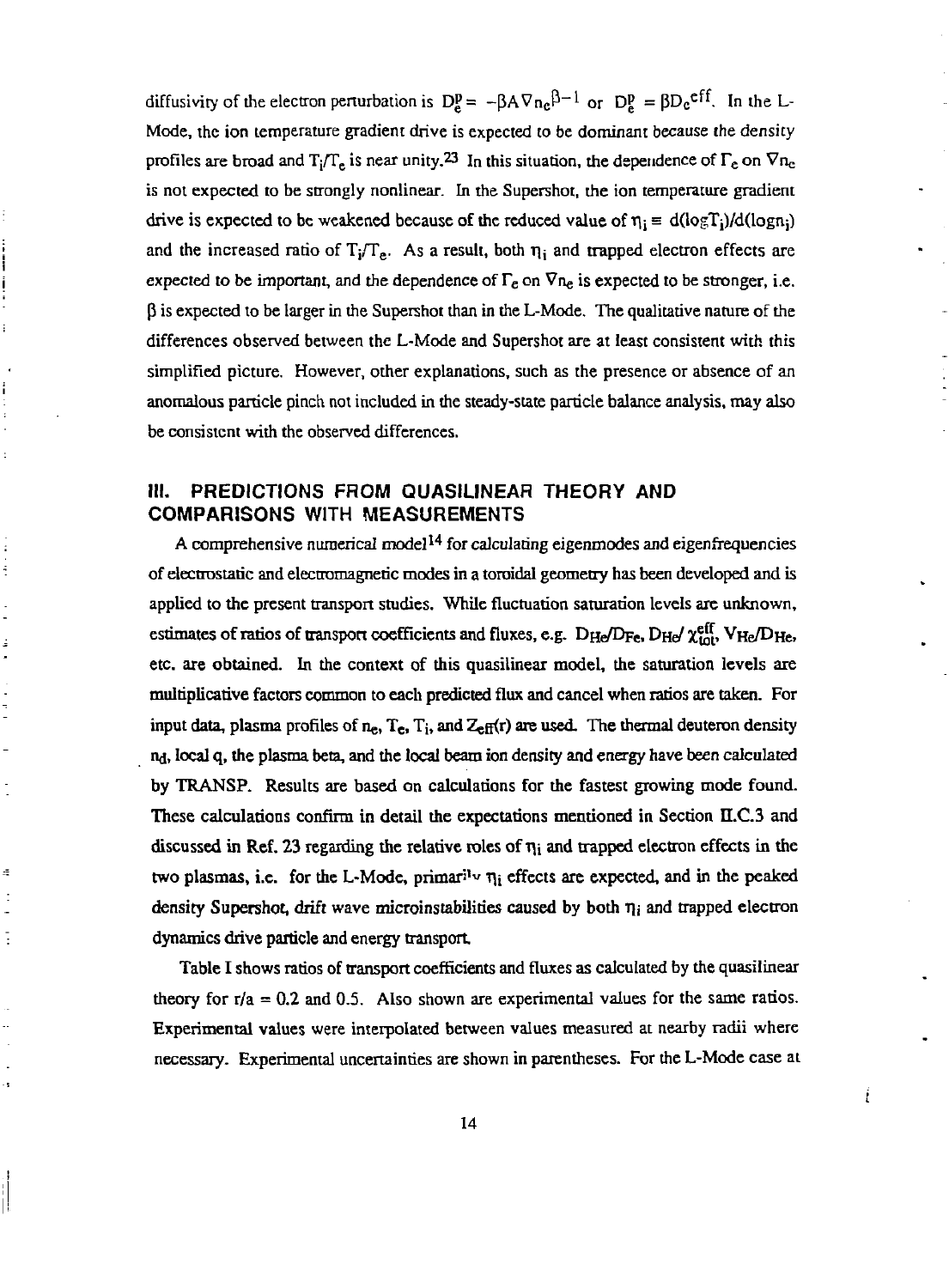$r/a = 0.5$ , uncertainties in the theory calculations due to experimental errors in the determination of the gradient of  $T_c$ ,  $n_c$ , and  $T_i$  are shown as well and are discussed below. These two radii were chosen for die theory calculations because the gradients and values of the bulk plasma quantities are well known there. These two radii are also characterized by very different gradients in the helium and carbon profile shapes in the Supershot. Finally, the measured changes in transport between Supershot and L-Mode occur inside of  $r/a =$ 0.5: measurements of transport in the inner region show reductions in  $D_{\text{He}}$ ,  $D_{\text{e}}^{\text{e}}$ , and  $\chi_{\text{e}}^{\text{e}\text{H}}$ .

In the absence of particle sources, the steady-state helium profile shapes are determined entirely by  $V_{He}/D_{He}$ . The calculations of  $V_{He}/D_{He}$  show that the two very different Supershot and L-Mode He<sup>2+</sup> profile shapes are consistent with quasilinear theory of drift wave-driven transport. For both plasmas, the measured helium transport is a linear function of the gradient alone at  $r/a = 0.5$ , corresponding to small values of  $V_{He}/D_{He}$ . This is also true for the L-Mode at  $r/a = 0.2$ . This diffusion dominance is in fact predicted by the theory for these three points. For the Supershot, however, the inner minor radius is unique: the measured absolute valu $\sim$  of V<sub>He</sub>/D<sub>He</sub> is larger there, implying a small steadystate scale length and strong peaking on axis. Again, this is predicted by the quasilinear theory and manifests itself as a prediction of nonzero inward helium flux in the presence of zero helium density gradient

The measured ratios  $D_{He}/D_{Fe}$  are in reasonable agreement with the predictions. Even though the predicted transport arises from  $ExB$  effects, differences in  $He^{2+}$  and  $Fe^{24+}$ transport are expected in some circumstances because of differences in the toroidal transit times of each ion and the finite toroidal extent of die dominant modes. The quasilinear theory predicts the largest difference in  $D_{He}/D_{Fe}$  to be found near the center of the L-Mode plasma, which is seen in the measurements. Measurements yield  $D_{He}/D_{Fe} \sim 3$  there; the predicted value is about 5.

 $\overline{a}$ 

※ ニョニョ ■ ■ ■

It is inferred from power balance analysis that  $Q_i > Q_e$  for all minor radii of these plasmas. While this ordering is anticipated in the quasilinear treatment, the predicted values are often larger than the power balance values. One possible cause of this is that magnetic stochasticity plays some role in heat transport through the election channel. Alternatively, the collision operator employed in the quasilinear treatment might inadequately describe the power transfer between ions and electrons. Also, these calculations were based on results obtained from examining the fastest growing mode. It is possible that the fastest growing mode is not necessarily that dominates the transport.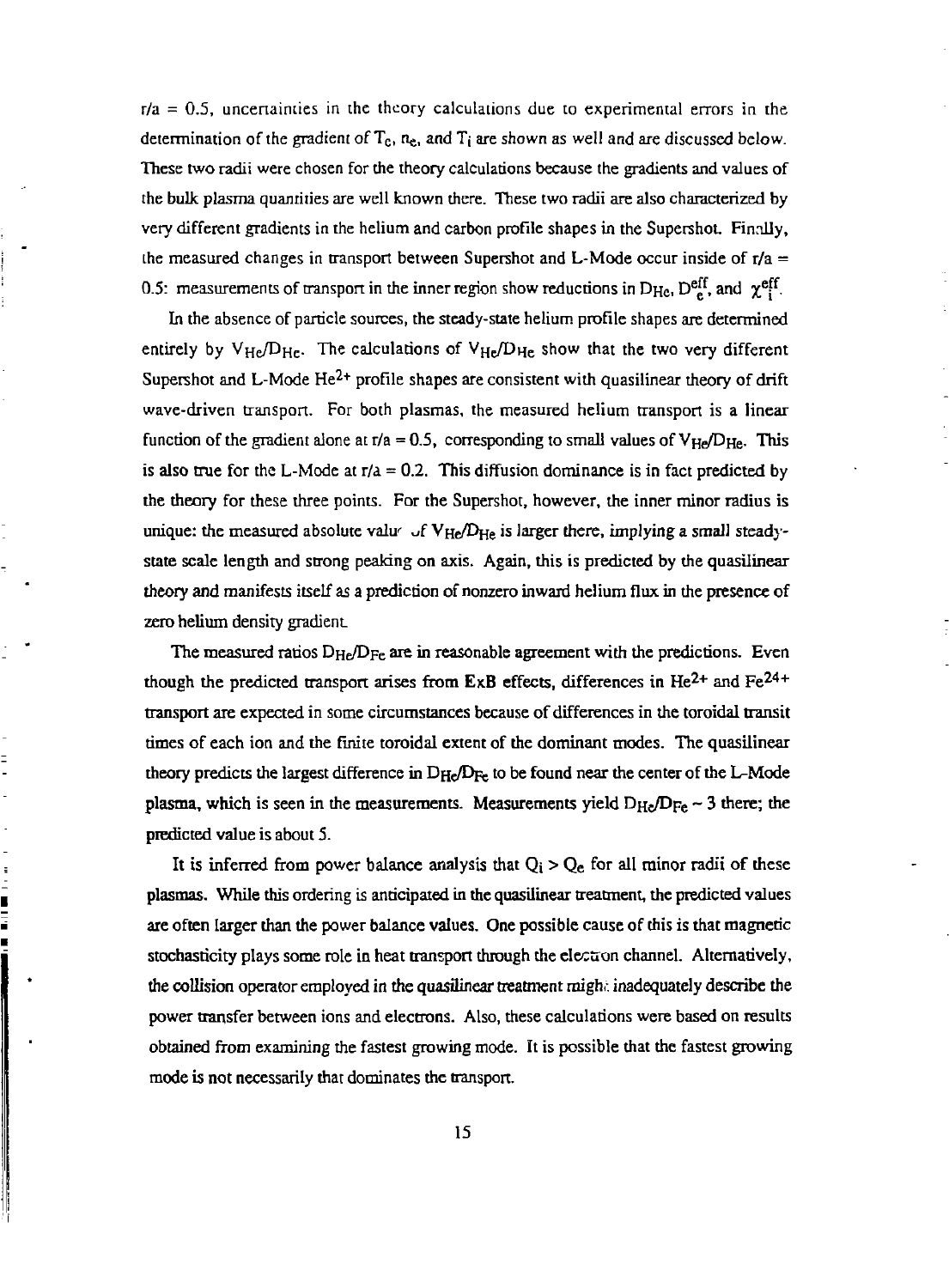Similarly, the experimentally determined ratio  $D_{c}^{eff}/D_{He}$  is typically larger than the theoretical value. In this context, however, it is important to examine not only the experimental uncertainties but also the effects of the plasma profile uncertainties on the theory calculations themselves. For the L-Mode at  $r/a = 0.5$ , a sensitivity study of the theory results was performed. Gradients in  $n_e$ ,  $T_e$ , and  $T_i$  were varied within their experimental uncertainties. TRANSP calculations of  $n_d$ , q, plasma beta, and the local beam ion density and energy were repeated with the varied profiles. Ratios of fluxes were then calculated again with the  $c$  asilinear treatment after finding the fastest growing mode. It was found that the total electron particle flux  $\Gamma_e$  is very sensitive to the input data. In fact, it is possible to change the sign of the calculated  $\Gamma_{\rm c}$  (and thus  $D_{\rm c}^{\rm eff}$ ) with variations in the gradient of either  $n_e$ ,  $T_e$ , or  $T_i$ . It is not clear whether or not a fully nonlinear theoretical treatment would exhibit this degree of sensitivity. Still, even with the uncertainties in the theory result, the calculations are consistent with experiment in that  $D_{He}$  and  $D_{Fe}$  are predicted to be larger than  $\mathrm{DefL}$ . The resultant uncertainty in the predicted heat fluxes is somewhat less. Here, heat fluxes are always expected to be outward, and errors in  $Q_i/Q_e$ are estimated to be about 50%. Finally, the ratios of trace impurity transport coefficients are the least sensitive quantities studied. Both  $V_{He}/D_{He}$  and  $D_{He}/D_{Fe}$  exhibit about a 15% uncertainty in this particular case.

#### **IV. CORE TRANSPORT AND HELIUM ASH ACCUMULATION**

 $\frac{1}{2}$ 

The helium ash density in a future fusion reactor depends on the local relationship between core energy transport and thermal helium transport as well as edge helium transport and pumping speed.<sup>24,25,26,27,28</sup>. Examined here is the role of the measured correlation between  $D_{\text{He}}$  and  $\chi^{\text{eff}}_{\text{tot}}$  and the importance of core helium peaking of the type measured in the Supershot in determining central helium content in rTER.

In the limit where the heat flux  $Q$  is from alpha particle heating alone, the assumption that the slowing-down alpha particles do not diffuse leads to an ash source profile shape that is the same as the heating source profile shape. In steady-state,  $-\nabla \cdot \Gamma_{\text{He}} = S_{\text{He}}$ , where SHe is the thermal alpha source. The heat source is given by  $E_{\alpha}S_{He}$ , where  $E_{\alpha}$  is the alpha energy of 3.5 MeV, and -V-Q =  $E_{\alpha}S_{He}$ . For steady state, relating the two equations of continuity yields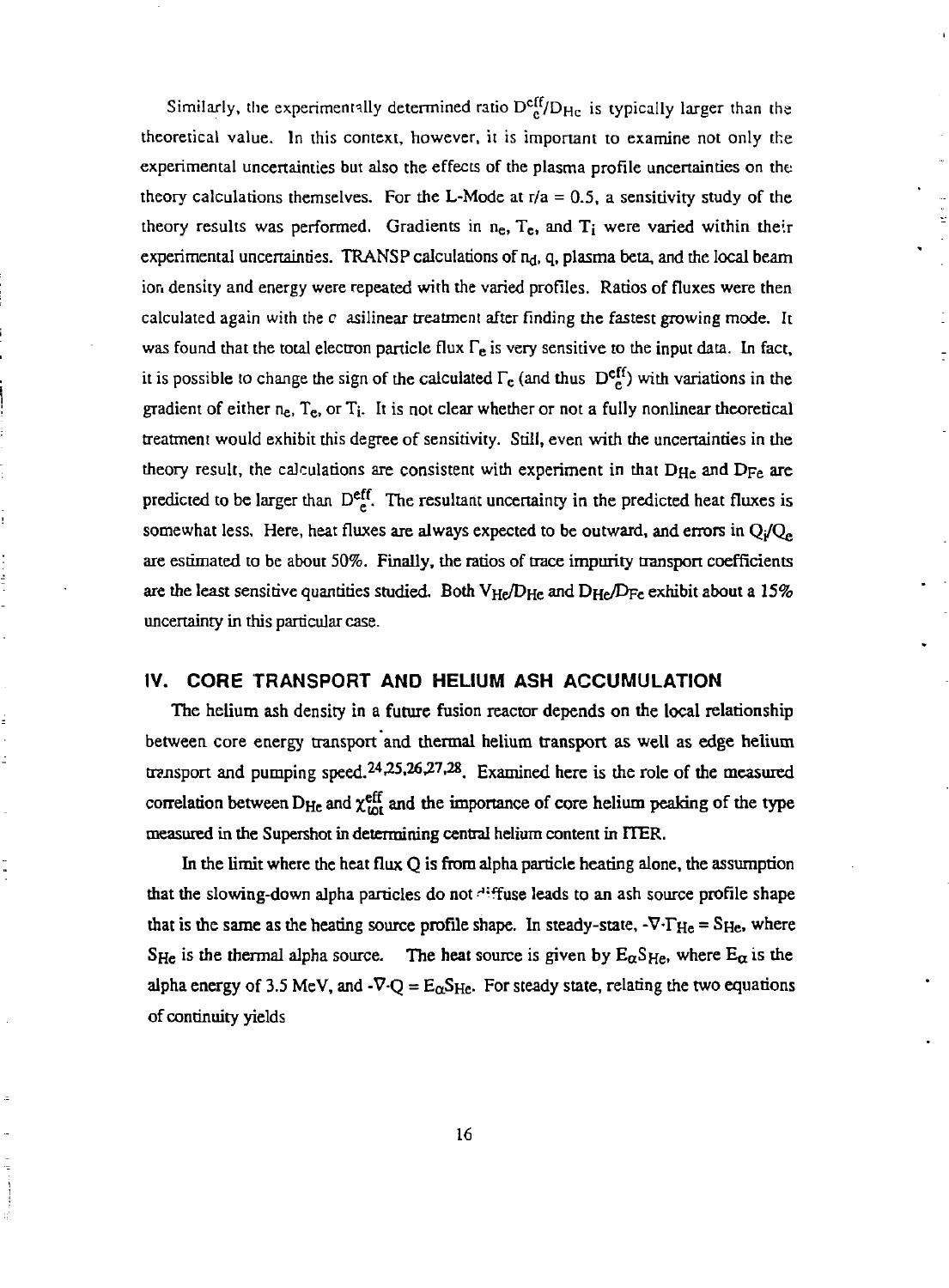$$
\frac{dn_{He}}{dr} - \frac{V_{He}}{D_{He}} n_{He} = -n_c \frac{\chi_{tot}^{eff}}{D_{He}E_{\alpha}} \frac{dT}{dr}
$$
 (8)

Under some circumstances, this expression can be simplified to reveal the importance of the relation between local helium particle and energy transport. If the helium transport is dominated by diffusion and if the electron density profile is flat, then an expression valid for all shapes of  $D_{He}$  and  $\chi_{tot}^{\text{eff}}$  but constant  $\chi_{tot}^{\text{eff}}/D_{He}$  is

$$
\frac{n_{\text{He}}(r)}{n_{\text{e}}(r)} \equiv \frac{\chi_{\text{tot}}^{\text{eff}}(r)}{D_{\text{He}}(r)} \frac{T(r)}{E_{\alpha}} + \frac{n_{\text{He}}(a)}{n_{\text{e}}(r)}.
$$
\n(9)

From this relation, it is clear that the relation between energy and helium particle transport is tremendously important. Simple magnetic stochastic considerations yield  $\chi_{\text{tot}}^{\text{clt}}/D_{\text{He}} \approx \sqrt{m_{\text{He}}/m_{\text{e}}}$  = 85. If T(0) = 30 keV, n<sub>e</sub>(0) = 1.35x10<sup>20</sup> m<sup>-3</sup>, and the edge helium density  $n_{\text{He}}(a) = 0.1 n_{\text{e}}(a)$  (required for proper divertor pumping<sup>23</sup>), this implies enormous helium concentrations of 70%, clearly incompatible with sustained ignition. However, if  $\chi_{\text{tot}}^{\text{eff}}/D_{\text{He}}$  - 1, typical of the values found here for the Supershot and L-Mode, expected helium concentrations are about *2%.* 

However,  $V_{He} \neq 0$  in some plasmas, as was clearly seen for r/a < 0.4 in the Supershot. We investigate the importance of convection in the inner half of a broad electron density profile plasma by solving eq. (8), using plasma profiles similar to those used in Ref. 26 for an ignited ITER plasma ( $r = 3.1$  m,  $T(0) = 30$  keV,  $n_e(0) = 1.35 \times 10^{20}$  $m^{-3}$ ,  $\langle n_e \rangle \approx 1.2 \times 10^{20}$  m<sup>-3</sup>,  $Z_{eff}$  from carbon = 1.4). An edge helium density of 0.1 $n_e$ (a) was assumed. Here we assume that  $\chi_{\text{tot}}^{\text{eff}}/D_{\text{He}} = 3$  throughout the cross section. This larger value is comparatively pessimistic from the point of view of ash accumulation.

Both the Supershot and L-Mode helium and energy transport coefficients lead to helium ash profiles that do not quench the plasma burn. <sup>26</sup> Results obtained with the nominal  $L$ -Mode and Supershot experimental values of  $V_{He}/D_{He}$  for r/a < 0.8 expressed as a function of r/a measured are shown in fig. 12. The L-Mode transport coefficients lead to a predicted helium profile that is quite broad, despite the presence of a centrally peaked thermal alpha source. Central helium concentrations are about 8%, consistent with sustained ignition at these densities and temperatures. Not surprisingly, the profile obtained using the Supershot transport coefficients is very similar to that measured in these experiments. This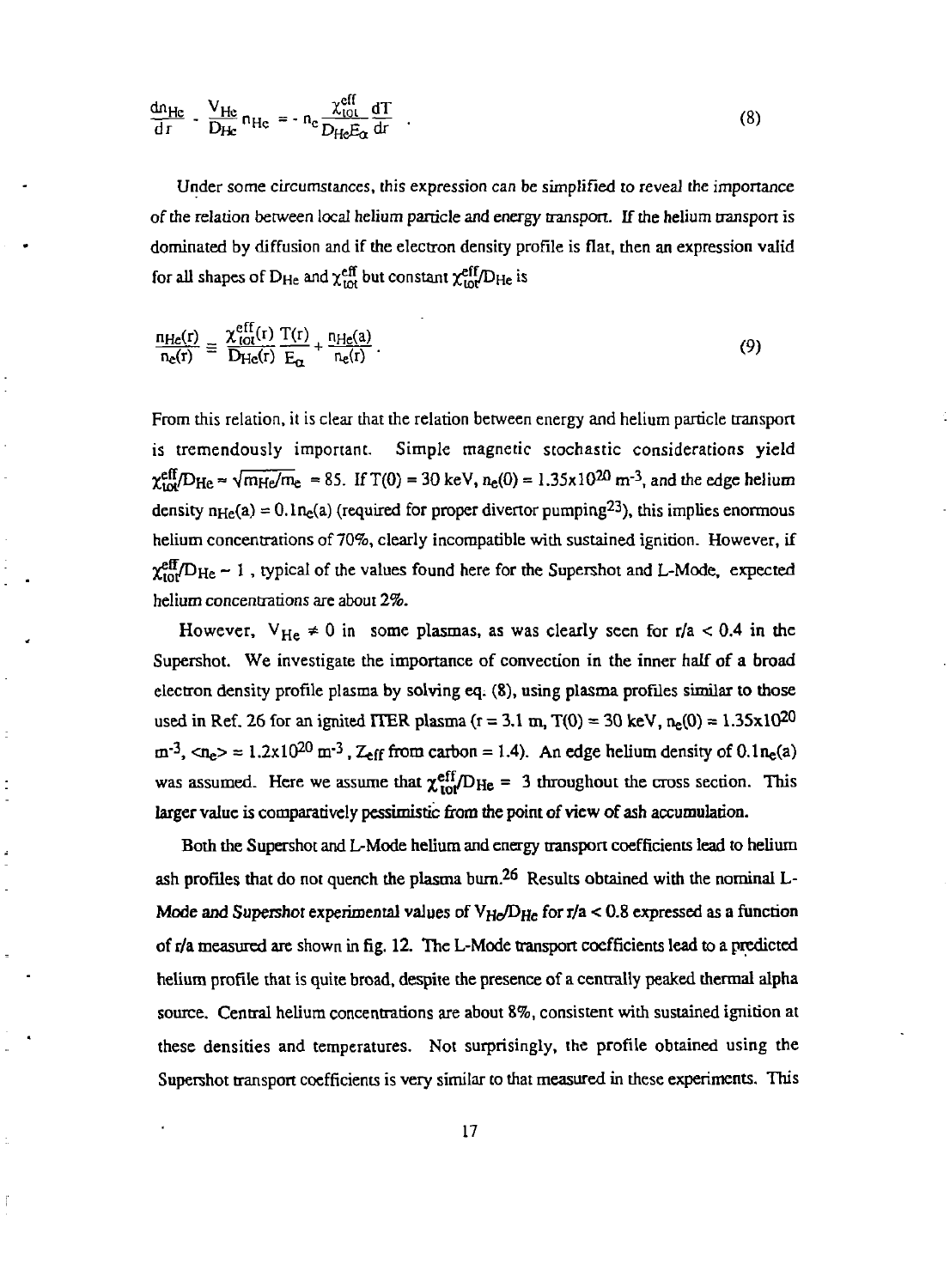is because at these densities  $(V_{Hc}/D_{Hc})n_{Hc} > n_c \chi_{10l}^{01} / E_{\alpha} D_{Hc}(dT/dr)$ . From eq. 8, then, dn<sub>He</sub>/dr is determined by core transport, not the thermal alpha particle profile. While the helium profiles obtained using the Supershot  $V_{He}/D_{He}$  are strongly peaked, the fusion fuel dilution in this broad electron density plasma occurs in a region of small plasma volume, leading to a relatively small decrease in fusion power of about 10%. Of course, if helium panicle convection is important for larger values of r/a than measured here, then the fraction of die plasma volume occupied by helium ash can be more significant.

#### V. SUMMARY

These local measurements reveal important similarities and differences in the transport of low and high Z impurities, electrons, and energy. Among the similarities, the diffusive transport coefficients measured by perturbations for helium  $(D_{He})$ , iron  $(D_{Fe})$ , and electrons (D<sub>E</sub> =  $-\partial\Gamma_c/\partial\nabla n_c$ ) and the effective electron diffusivity D<sup>en</sup>e =  $-\Gamma_c/\nabla n_c$  inferred from particle balance analysis are radially hollow in all cases and larger than neoclassical values, except near the magnetic axis.

Particle and energy transport are similar in ordering of the transport coefficients. The measured particle diffusivities  $D_{\rm He}$  and  $D_{\rm Fe}$  are larger than the steady-state diffusivity of the electrons  $D_{\mu}^{\text{eff}}$  for both the L-Mode and the Supershot. Likewise, the ion thermal conductivity  $\chi_i^{\text{eff}}$  is larger than the electron thermal conductivity  $\chi_c^{\text{eff}}$  for both plasmas. The dominance of the ion channels for both particles and energy is predicted by quasilinear theory. Even though predictions of  $D <sup>eff</sup>$  are highly sensitive to uncertainties in the input data, the magnitude of  $D^{\text{eq}}_{\epsilon}$  is smaller than  $D_{\text{He}}$  and  $D_{\text{Fe}}$  for all cases studied. Also, while quasilinear theory is in qualitative agreement with experiment in that  $Q_i > Q_e$  for these plasmas at all radii,  $Q_i/Q_e$  is often predicted to be larger than the experimental value.

Similarities between particles and energy extend to die behavior in the ion channel between confinement regimes. A reduction in  $D_{He}$  in the Supershot as compared to the L-Mode for r/a < 0.5 is accompanied by a similar reduction in  $\chi^{\text{eff}}$ . Because the ion channel is the dominant energy loss channel in both plasmas,  $\chi_{\text{tot}}^{\text{eff}}$  behaves in the same way. This relation between core helium particle transport and energy transport is favorable with respect to the issue of helium ash removal in a tokamak fusion reactor.

Inward convection (larger than neoclassical values) for helium is measured for  $r/a < 0.5$ in the Supershot. This is consistent with predictions from quasilinear drift-wave instability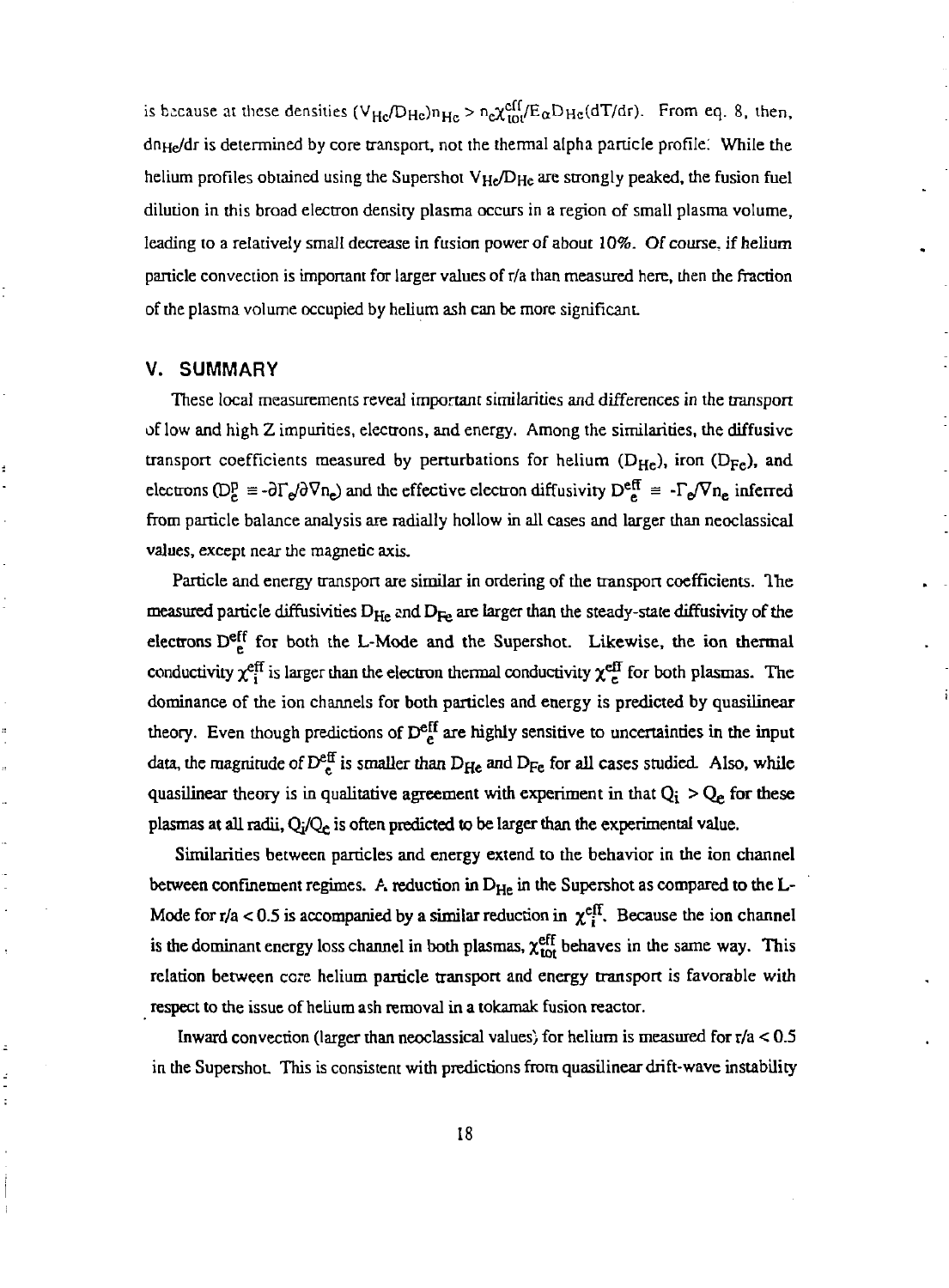theory. A broad helium profile is predicted for  $r/a = 0.5$  in the Supershot and  $r/a = 0.2$  and 0.5 in the L-Mode. These predictions are also consistent with the measurements. Core peaking of the helium profile of the type found in the Supershot will increase the on-axis concentration of helium ash in a tokamak fusion reactor. However, if the relations between energy and particle diffusion are similar to diose measured here, and if the bulk plasma density profile is broad, then the helium peaking will result in only a modest loss in fusion reactivity.

Different particles from the same gas puff do not necessarily transport alike. In the L-Mode, the density perturbation of electrons arrives in the center L-mode plasmas after the helium perturbation. The transport coefficients derived from these perturbations reflect these differences. Also, all impurities do not necessarily have the same transport coefficients. While  $D_{He}$  and  $D_{Fe}$  are quite similar in the Supershot,  $D_{He} > D_{Fe}$  near the magnetic axis of the L-Mode. With respect to these differences between  $D_{He}$  and  $D_{Fe}$ , the quasilinear theory does quite well. Ratios of  $D_{H_0}$  to  $D_{F_0}$  predicted in the quasilinear framework are found to be within a factor of two of measured values for two different radial locations ( $r/a = 0.2$  and  $r/a = 0.5$ ) in both the L-Mode and Supershot. In particular, it is observed that  $D_{\text{tr}}$  is clearly larger than  $D_{\text{tr}}$  at r/a = 0.2 in the L-Mode. This is predicted by die quasilinear theory. These experimental and theoretical results serve as a warning against using a particle transport measurement of one species as a descriptor of particle transport in general.

In the Supershot, the electron diffusivity measured from the perturbation is not die same as the effective diffusvity from particle balance. However, the two quantities are much more similar in the L-Mode. One possible explanation is that trapped electron and  $\eta_i$ -type dynamics are expected to be present in the Supershot, while *r\* j effects are expected to dominate the L-Mode. Trapped election effects are expected to lead to a stronger nonlinear dependence of the electron particle flux on the electron density gradient than would be observed if only  $\eta_i$ -type effects were present.

 $\ddot{\phantom{a}}$ 

ċ

Future work includes extending the helium and electron transport studies to L-Mode plasmas of various temperatures and densities in order to study the parametric dependence of the local transport on local quantities such as  $n_e$  and  $T_e$ . These studies will also be carried out in conjunction with energy transport studies in order to further explore the relation between helium transport and energy-transport. Use of the local fluctuation levels as measured by beam emission spectroscopy and reflectometry should allow the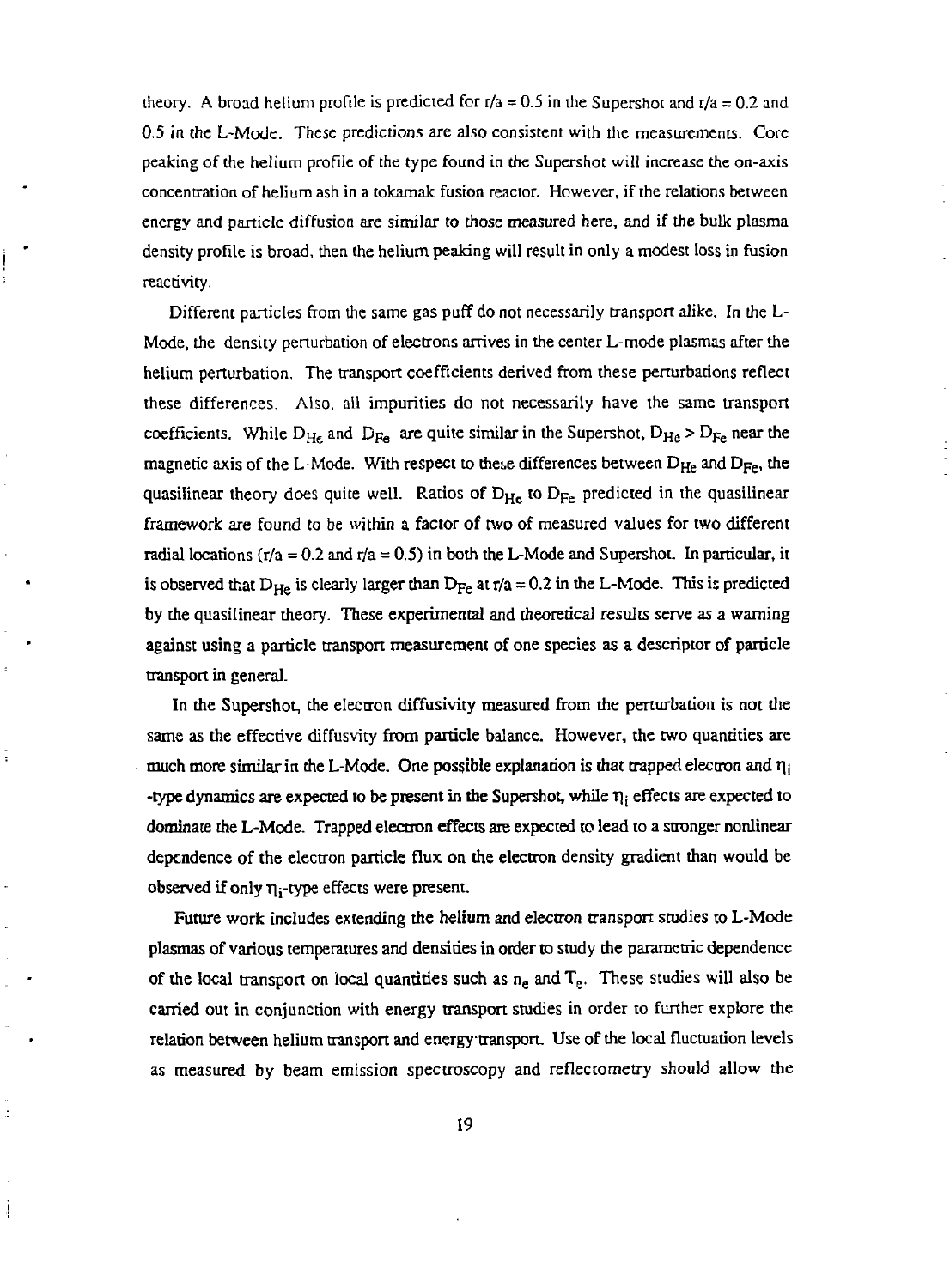substitution of measured fluctuation saturation levels into transpon calculations in order to obtain estimates of the absolute particle and energy flux levels expected.

## **ACKNOWLEDGMENTS**

The authors gratefully acknowledge the support of the TFTR staff in the execution of these experiments. R.E. Bell developed a greatly improved error treatment of the CHERS ion temperature data that was particularly useful in determining the uncertainties in the power balance calculations. Discussions with Steve Cowley are appreciated. N. Schechtman provided invaluable computer support for these experiments. R.E. Olson (University of Missouri) supplied calculations of needed iron charge exchange cross sections and made available his Classical Trajectory Monte Carlo code. This enabled us to calculate the cross sections for charge exchange between excited neutral atoms and helium ions. R. Phaneuf (University of Nevada) provided useful guidance pertaining to the relevant atomic physics of helium ion plumes. The work of L. Friedman (currently at the University of Chicago) on neoclassical impurity transport coefficient calculations is most appreciated.

This work was supported by the *U.S.* Department of Energy, Contract No. DE-AC02- 76-CHO-3073.

# **APPENDIX A. CHARGE EXCHANGE RECOMBINATION SPECTROSCOPY OF FULLY STRIPPED HELIUM AND HELIUM-LIKE IRON**

The transport of fully stripped helium and helium-like iron have been explored with the technique of Charge Exchange Recombination Spectroscopy (CHERS). An outline of CHERS measurement techniques is presented here to aid discussion of issues that can complicate interpretation of the data.

CHERS measurements take advantage of the reaction

$$
D^0 + A^Z \to D^+ + A^{(Z-1)*}, \tag{10}
$$

where  $D^0$  is an energetic deuterium beam neutral, and  $A^Z$  is an impurity ion of charge Z. The product impurity ion is usually created in an excited state that rapidly decays to lower-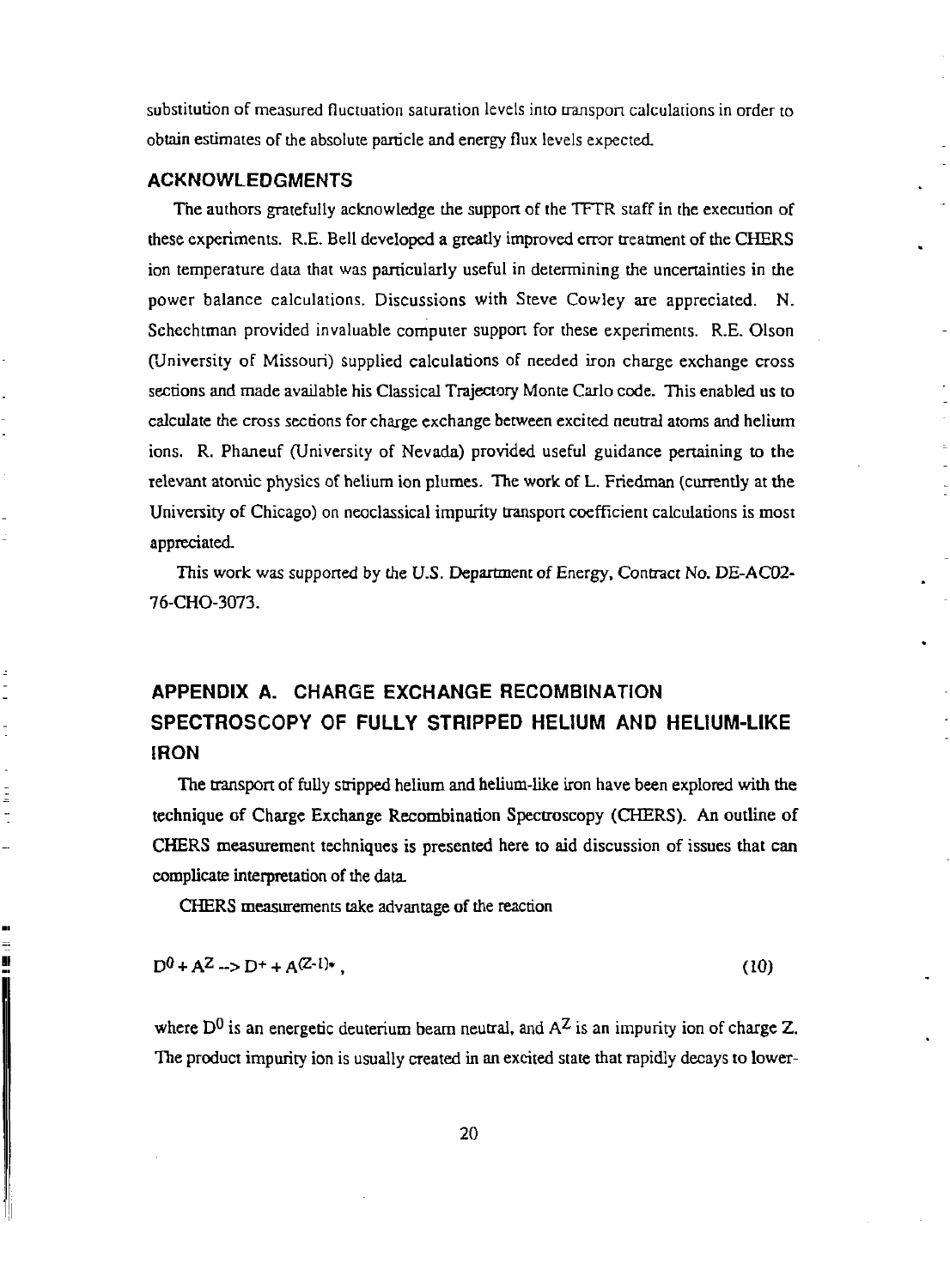lying levels, radiating photons in the process of the cascade. The local impurity density can be inferred from the measured brightness of a charge-exchange-excited spectral line if the local neutral beam density and the rate coefficient for exciting the line are known:

$$
B = \frac{1}{4\pi} \sum_{j=1}^{3} \int n_A <\sigma v >_{j} n_{0j} dl
$$
 (11)

Here, B is the brightness of the spectral line, < $\sigma v$  is the line excitation rate coefficient,  $n_0$ is the local neutral density, and  $n_A$  is the local impurity density. The integral is along the line of sight, and the sum is over the three energy components of the neutral beam,  $E_0$ ,  $E_0/2$ , and  $E_0/3$ .

For both helium and iron, interpreting the measured signals requires knowledge of charge exchange reaction rates as well as beam attenuation. For helium, electron impact excitation rates are also required, as discussed below. Since the transport coefficients for both helium and iron can be deduced from profile shapes rather than from the absolute amplitude of the the profiles, die absolute values of the of the rates are unimportant. In general, their energy dependence must be known, but since the beam currents on TFTR are dominated by contributions from die full energy component, determining profile shapes is insensitive to uncertainties in the rates.

Measured cross sections from Hoekstra $^{29}$  and Frieling  $^{30}$  for excitation of the 4686 Å line of He<sup>+</sup> were used for the full (45 - 50 keV/amu), half (22.5 - 25 keV/amu), and onethird (15-17 keV/amu) energy beam components. The reaction-rate coefficient for exciting this transition by charge exchange from the  $n = 2$  level of deuterium beam neutrals, most important for the one-third energy component of the beam,  $3<sup>1</sup>$  has been estimated using the Classical Trajectory Monte Carlo Code (CTMC) code of Olson. The population of the  $n=2$ state of the beam neutrals relative to that of the ground state was calculated using the multistep mean-free path treatment of Boley, Janey, and Post  $32$  Near the plasma edge, the one-third energy component is not significandy attenuated. This process increases the total He<sup>+</sup> line emission reaction rate by at most 15% there. The effect has been included in these measurements.

The energy dependence of the cross-sections for iron was taken from cross-sections for capture into the  $n = 19$  levels of  $Fe<sup>24+</sup>$  calculated by Olson<sup>33</sup> using the CTMC method.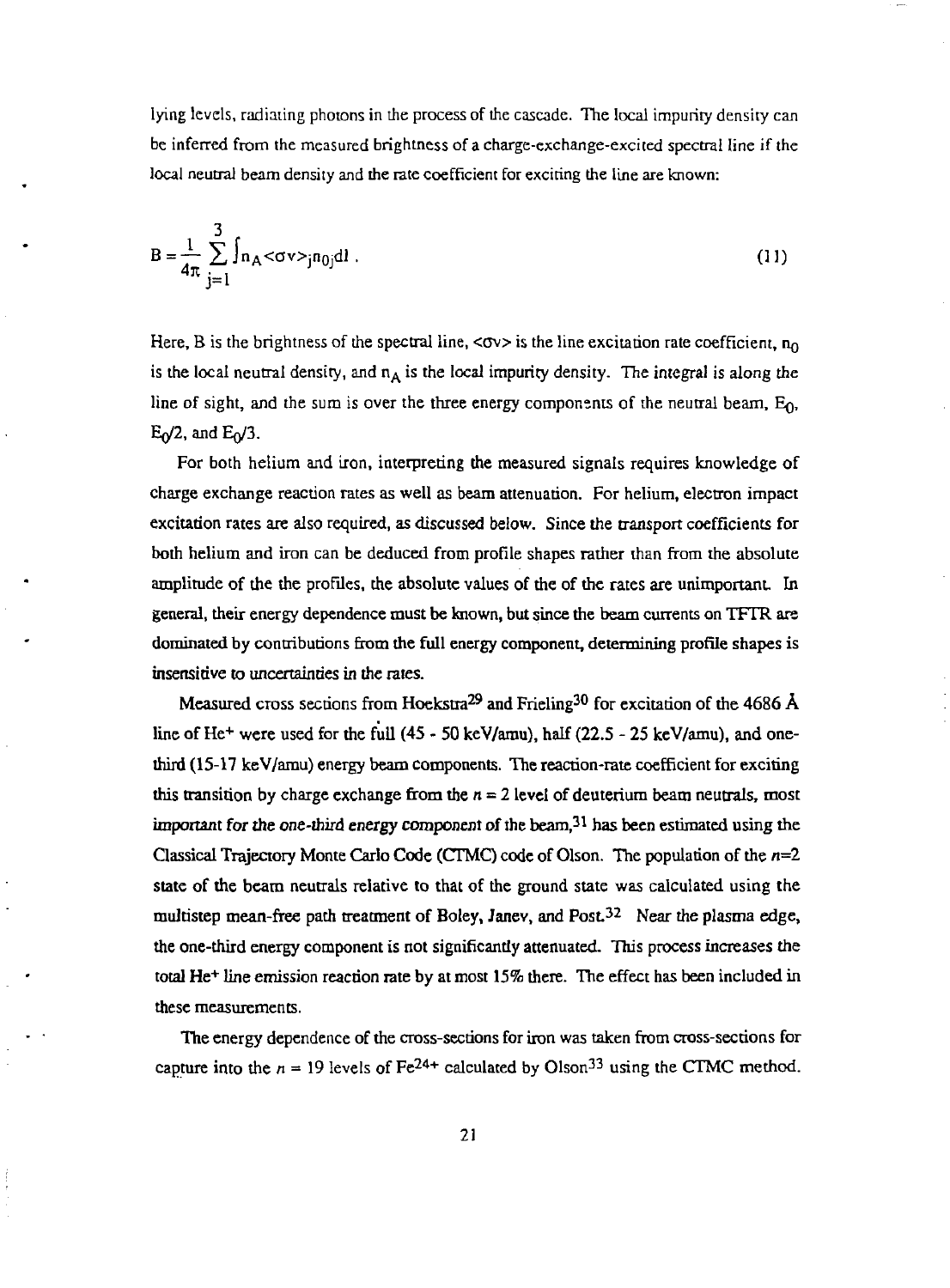This approximation is not reliable below 25 keV/amu. For beam energies below this, the cross-section was obtained by extrapolation from higher energies. Because the contribution to the line brightness from the third energy component is small, uncertainty in this extrapolation does not significantly affect the accuracy of the deduced  $Fe<sup>24+</sup>$  profiles. Multigeneration halo atoms produced by charge exchange between beam neutrals and working plasma ions can contribute to the total brightness of a charge-exchange induced spectral line in high temperature plasm $\epsilon_{\text{L}}^{34}$ . The effect has been estimated for these visible helium and iron lines and is expected to contribute less than 10% to the total signal and has therefore been neglected.

The impurity ions that undergo charge exchange have ionization mean free paths in the plasma that can extend up to and beyond a large fraction of the torus circumference. This is referred to as the ion plume effect.<sup>12</sup> Subsequent electron impact excitation of these product ions can potentially enhance the measured signal over that expected by charge exchange alone, and delocalize the measured signal from that expected in the ideal chargeexchange-only situation, especially for low-Z ions. The total brightness of this portion of the signal is a strong function of viewing geometry and plasma conditions.

Plume effects been addressed with a time-dependent code that models the total brightness of the expected signal, including charge exchange and electron impact excitation effects. In the code, trial He<sup>2+</sup> profile shapes are iterated until agreement between predicted and observed *total* line brightnesses is achieved. Because of the geometry of these experiments, the plume emission is expected to come predominantly from the major radius of the sightline-neutral beam region. As a result, the time histories of the helium emission are not significantly affected by the plume. Recent measurements of the plume-to-prompt signal intensity ratio and spectral line shape modelling for both helium and carbon emission are in good agreement with model predictions.<sup>35</sup>

# **APPENDIX B. INTERPRETATION OF TRACE AND BULK PARTICLE FLUXES FOLLOWING PERTURBATIONS**

ś

Developments in the techniques of local perturbative transport studies and discussion regarding their interpretation make it appropriate to examine issues relevant to die determination and interpretation of particle fluxes. Here, a discussion pertaining to the

ę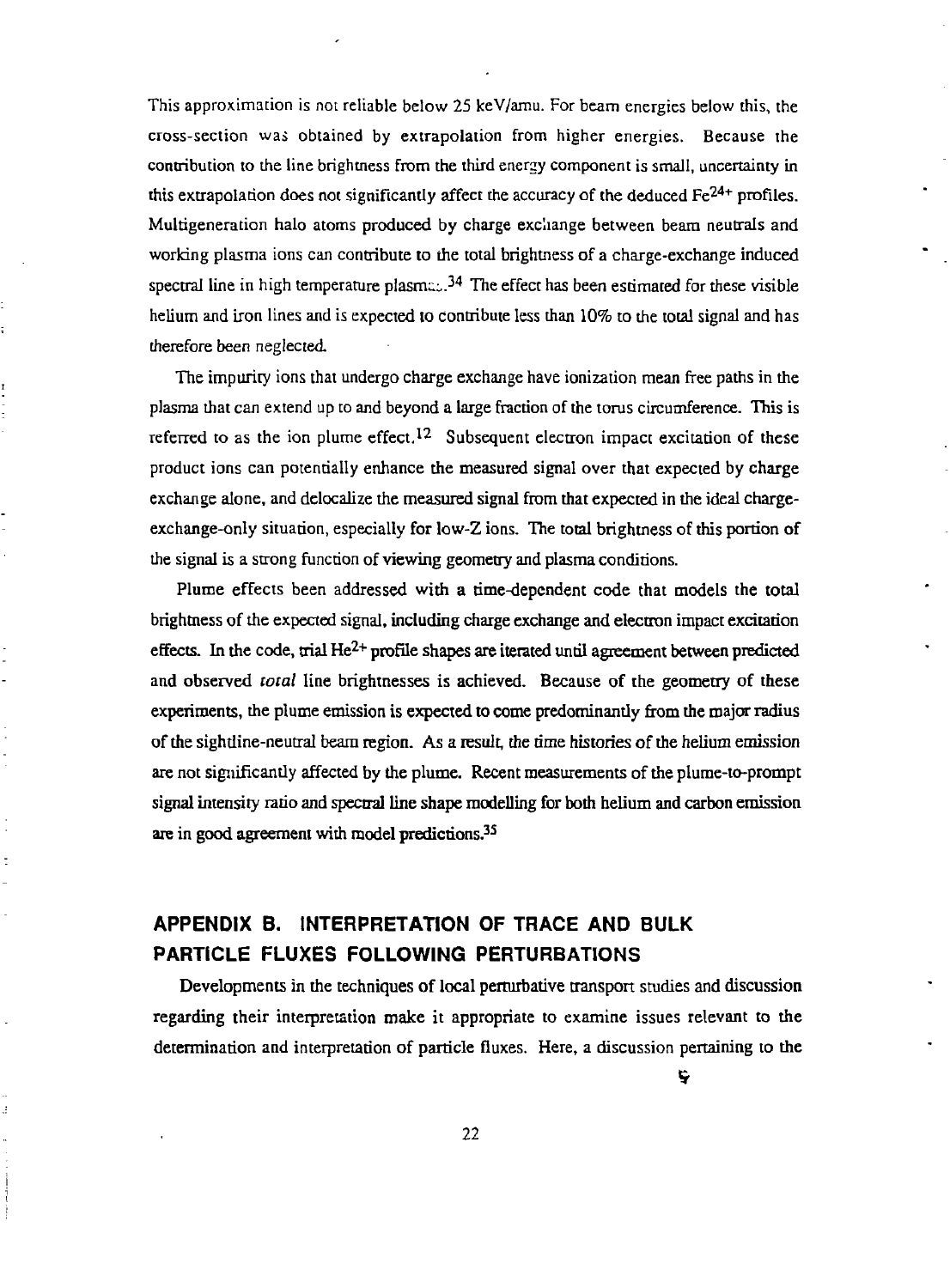differences of interpretation of the results quoted for trace panicles (helium and iron) and bulk particles (electrons) is given.

For both impurity and electron transport experiments, the particle flux of a particular species is often assumed to be governed by diffusive and convective processes, i.e.

$$
\Gamma(r,t) = -D(r)\nabla n(r,t) + V(r)n(r,t),
$$
\n(12)

where D and V are constant over the time of the perturbation. If a linear analysis is performed on the total flux, and if the change in the flux is assumed to be a function of changes in the perturbed quantity and its gradient, the perturbed flux can be expressed in a Taylor expansion as

$$
\delta\Gamma = (\partial\Gamma/\partial\nabla n)\delta\nabla n + (\partial\Gamma/\partial n)\delta n
$$
  
= [- - (\partial D/\partial\nabla n)<\nabla n > + (\partial V/\partial\nabla n)<\nabla n > 3\delta\nabla n  
+ [- + (\partial V/\partial n)<\nabla n > - (\partial D/\partial n)<\nabla n > 3\delta n, (13)

where  $\leq$  denotes steady-state values and  $\delta$  refers to perturbed quantities. The derivatives are evaluated at equilibrium. In the trace impurity limit, the transport mechanisms do not depend on the presence of the trace impurity itself, implying that the partial derivatives are zero. In addition, the equilibrium terms vanish for a trace impurity. The perturbed impurity flux then obeys the same transport equation that applies in equilibrium, i.e.

$$
\Gamma_{Z}(r,t) = -\langle D_{Z}(r) \rangle \nabla n_{Z}(r,t) + \langle V_{Z}(r) \rangle n_{Z}(r,t), \qquad (14)
$$

where  $D_z$  and  $V_z$  are determined entirely by background plasma quantities. In this light, the helium and iron transport results presented here are interpreted as steady-state values.

The issue becomes more subtle when the transport of a bulk plasma species such as electrons is in question. It has been pointed out that the perturbed flux of bulk particles may obey a transport equation very different from that applicable to steady-state, even in the limit of an infinitesimally small puff.  $1,36,37$  For a perturbation of a bulk plasma • quantity, a small change in the background transport coefficients from an *arbitrarily small perturbation* can result in a contribution to the total change in the particle flux, 8r, from the background particles that is on the order of that due to the transport of the externally applied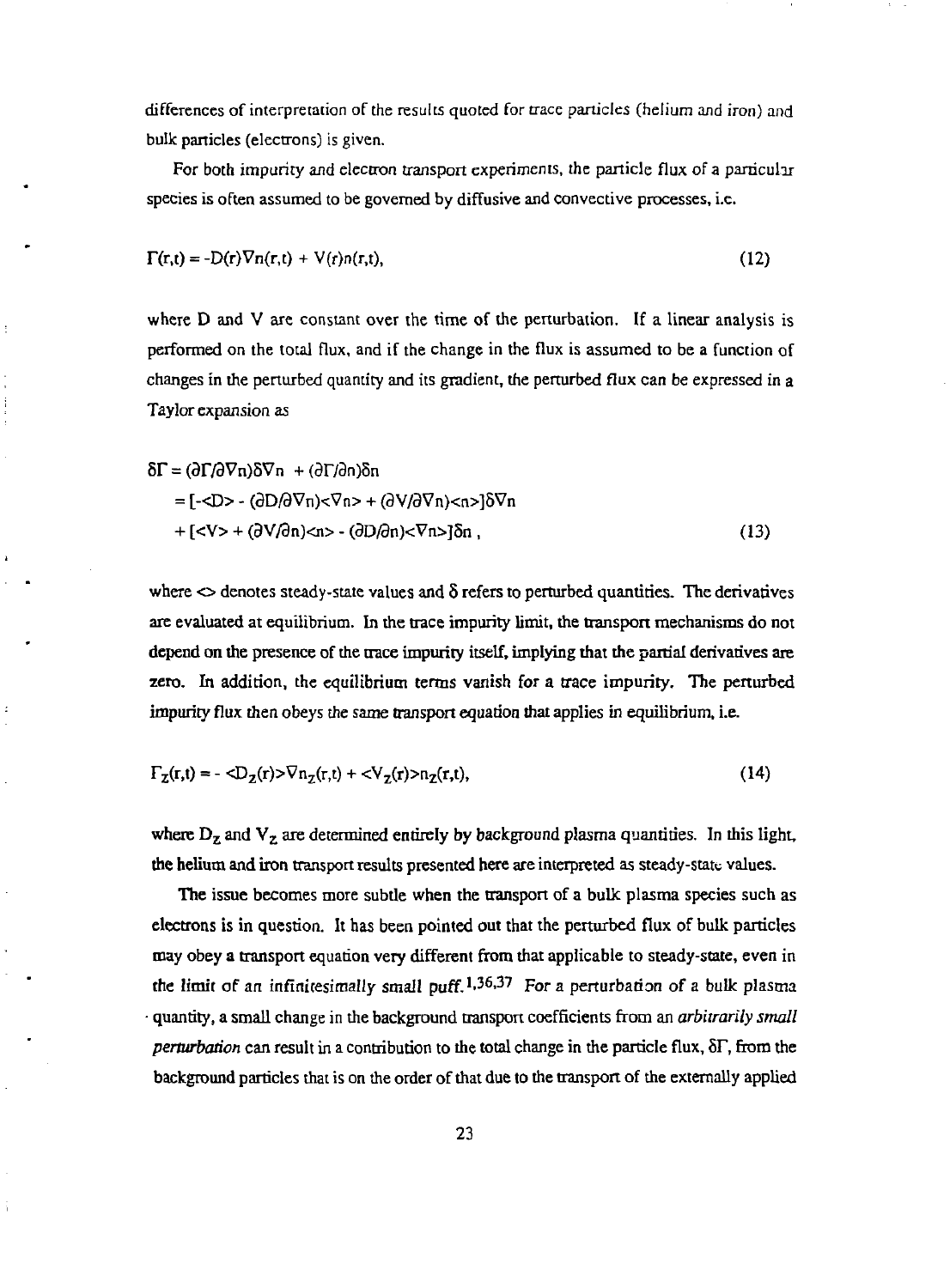perturbation itself. For an electron density perturbation, the steady-state terms in the brackets are not zero, implying that their product with the partial derivatives in eq. 8 are *not*  ignorable. The transport coefficients  $D_g^D = -\partial \Gamma_g / \partial \nabla n_e$  and  $V_g^D = \partial \Gamma_g / \partial n_e$  of the perturbation of the electrons are then to be viewed as the diffusivity and convection of the perturbation. They are related to, but may not be equivalent to, steady-state values. This has powerful implications: knowledge of the steady-state transport obtained from particle balance and the perturbation transport coefficients obtained from gas puffing can provide constraints on the density and gradient dependence of the underlying transport mechanisms.<sup>38</sup> The different interpretations of  $D_{a}^{\text{eff}}$  and  $D_{b}^{\text{p}}$  has been underscored in this work and may relate to the similarities and differences between the two quantities, as is discussed in Section II.C.3.

t

ċ

<sup>1</sup> P.C. Efthimion, D.K. Mansfield, B.C. Slralton, E. Synakowski, A. Bhattacharjee, H. Biglari, P.H. Diamond, R J. Goldston, C.C. Hegna, D. McCune, G. Rewoldt, S. Scott, W.M. Tang, G. Taylor, R.E. Waltz, R.M. Wieland, and M.C. Zamstorff, Phys. Rev. Lett 66 (1991) 421.

<sup>&</sup>lt;sup>2</sup> E.J. Synakowski, B.C. Stratton, P.C. Efthimion, R.J. Fonck, R.A. Hulse, D.W. Johnson, D.K. Mansfield, H. Park, S.D. Scott, and G. Taylor, Phys. Rev. Lett. 65 (1990) 2255.

<sup>3</sup> RJ. Fonck and R.A. Hulse, Phys. Rev. Lett. 52 (1984) 530.

<sup>4</sup> EJ. Synakowski, R.D. Bengtson,, A. Ouroua, AJ. Woouon, S.K. Kim, Nucl. Fusion 29 (1989) 311.

<sup>5</sup> B.C. Stratum, EJ. Synakowski, P.C. Efthimion, RJ. Fonck, K.W. Hill, R.A. Hulse, D.W. Johnson, H. Park, G. Taylor, J. Timberlake, Nucl. Fusion 31 (1991) 171.

<sup>6</sup> <sup>3</sup> R.J. Groebner, W. Pfeiffer, F.Pl Blau, K.H. Burrell, E.S. Fairbanks, R.P. Seraydarian, H. St. John, and R.E. Stockdale, Nucl. Fusion 26 (1986) 543.

<sup>7</sup> RJ. Fonck, R. Howell, K. Jaehnig. L. Roquemore, G. Schilling, S. Scott, M.C, Zamstorff, C. Bush, R. Goldston, H. Hsuan, D. Johnson, A. Ramsey, J. SchiveU, and H. Towner, Phys. Rev. Lett. 63, (1989) 520.

<sup>8</sup> S. Scott, P. Diamond, R. Fonck, R. Goldston, R. Howell, K. Jaehnig, G. Schilling, E. Synakowski, M. Zamstorff, C. Bush, E. Fredrickson, K. Hill, A. Janos, D. Mansfield, D. Owens. H. Park, G. Pautasso, A. Ramsey, J. Schivell, G. Tait, W. Tang, and G. Taylor, Phys. Rev. Lett. 64 (1990) 531.

<sup>9</sup> M.L. Watlrins, B. Balet, VP. Bhatnager, J.G. Cordey, G.W. Hammett, T. Hellsten, M. Keilhacker, S.L. Milora, P. D. Morgan, C. Sack, G.L. Schmidt, A. Taroni, P.R. Thomas, K. Thomsen, F. Tibone, M. von Hellermann, H. Weisen, Plasma Phys. and Contr. Fusion 31 (1987) 1713.

<sup>&</sup>lt;sup>10</sup> J.D. Strachan, M. Bitter, A.T. Ramsey, M.C. Zamstroff, V. Arunasalam, M.G. Bell, N.L. Bretz, R. Budny, C.E. Bush, S.L. Davis, H.F. Dylla, P.C. Efthimion, R.J. Fonck, E. Fredrickson, H.P. Furth, RJ. Goldston, L.R. Grisham, B. Grek, RJ. Hawryluk, W.W. Heidbrink. H.W. Hendel. K.W. Hill, H. Hsuan, K.P. Jaehnig, D.L. Jassby, F. Jobes, D.W. Johnson, L.C. Johnson, R. Kaita, J. Kampersehroer, RJ. Knize, T. Kozub, H. Kugel, B. LeBIanc, F. Levimon, P.H. LaMarche, D.M. . Manos, D.K. Mansfield, K. McGuire, D.H. McNeill, D.M. Meade, S.S. Medely, W. Morris, D. Mueller, E.B. Nieschmidt, D.K. Owens, H. Park, J. Schivell, G. Schilling, G.L. Schmidt, S.D.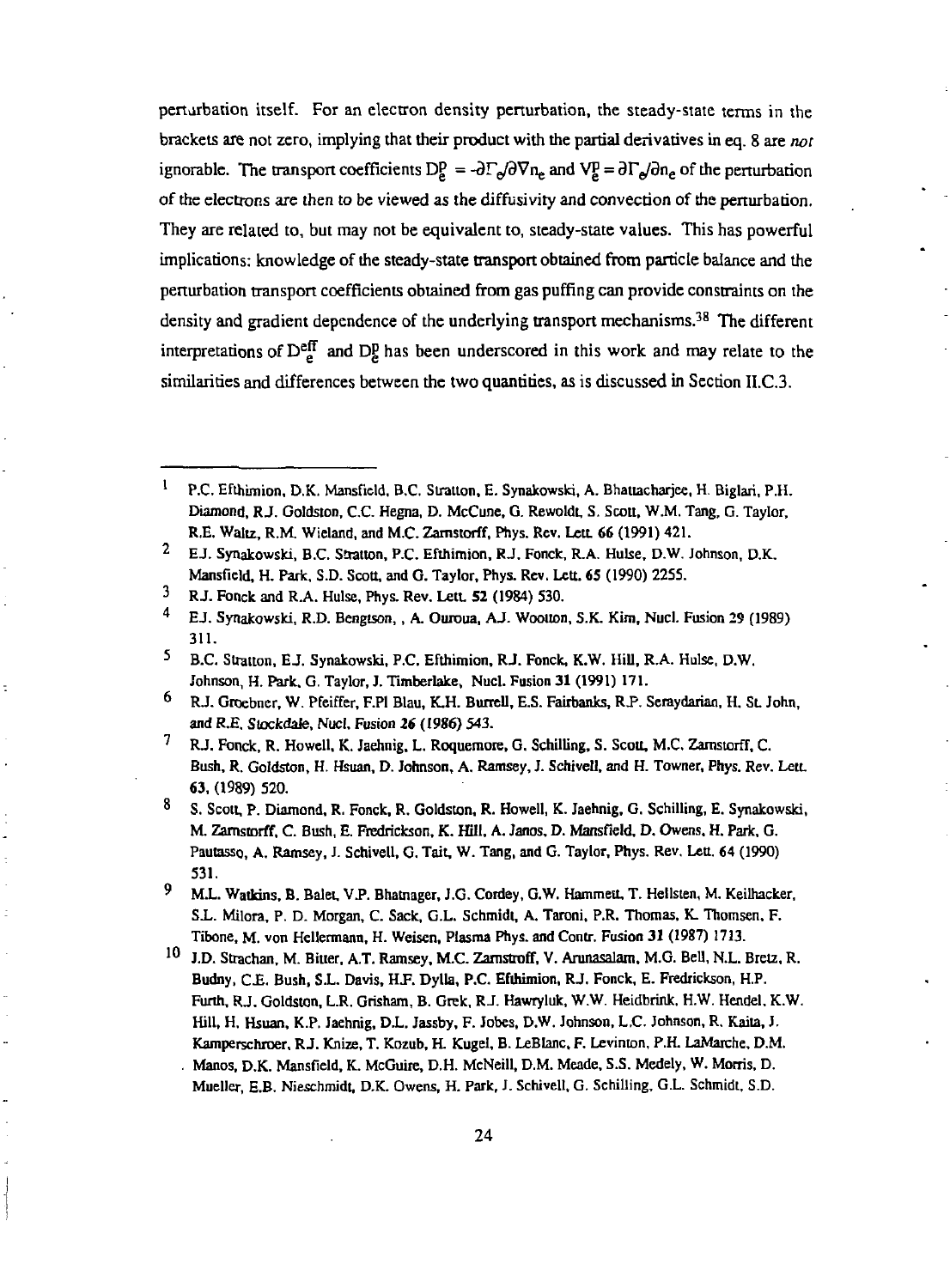**Scott, S. Sesnic, J.C. Sinnis, FJ. Siauffer, B.C. Stratton, G.D. Tail, G. Taylor, H.H. Towner, M. Ulrickson, S. von Goeler, R. Wieland. M.D. Williams, K.-L. Wong. S. Yashikawa, K.M. Young, and SJ. Zweben, Phys. Rev. Lett. 58 (1987) 1004.** 

ſ

- **1 ' R.C. Isler and L£ . Murray, Appl. Phys. Lett, 42, 355 (19S3).**
- **1 2 RJ. Fonck, D.S. Darrow, K.P. Jaehnig, Phys. Rev. A 29 (1984) 3288.**
- **1 3 D.K. Mansfield, H.K. Park, L.C. Johnson, KM. Anderson. R. Chouinard. V.S. Foote, C.H. Ma, and B J. Clifton, Appl. Optics 26 (1987) 4469.**
- **1 4 G. Rewoldt, W.M. Tang, RJ. Hasue, Phys. Fluids 30 (1987) 807.**
- <sup>15</sup> B.C. Stratton, R.J. Fonck, K.P. Jaehnig, N. Schechtman, and E.J. Synakowski, in Proceedings of **the IAEA Technical Committee Meeting on Time Resolved Two- and Three-Dimensional Plasma Diagnostics (1991) 78.**
- **1 6 R.A. Hulse, Nucl. Tcchnol. Fusion 3 (1983) 259.**
- **1 7 P.C. Efthimion, M. Bitter, E.D. Fredrickson, R J. Goldston, G.W. Hammett, K.W. Hill. H. Hsuan, R.A. Hulse. R. Kaita, D.K. Mansfield, D.C. McCune. K.M. McGuire. S.S. Medley,, D. Mueller, A.T. Ramsey, S.D. Scott, B.C. Stratton, K.-L.Wong, H. Biglari, P.H. Diamond, Y.Takase, V.A. Vershkov, in** *Plasma Physics and Controlled Nuclear Fusion Research 1988* **(IAEA, Vienna, 1989), 1, 307.**
- **!8 J. Timberlake, S. Cohen, C. Daughney, and D. Manos, J. Vac. Sci. Technol. A (1983) 841.**
- <sup>19</sup> RJ. Hawryluk. in Physics Close to Thermonuclear Conditions (Proc. Course Varenna. 1979), **Commission of the European Communities, Brussels (1979).**
- **2 0 M.C. Zamstorff. V, Arunasalam, C.W. Barnes, M.G. Bell. M. Bitter, H.-S. Bosch, NJ.. Bretz, R.**  Budny, C.E. Bush, A. Cavallo, T.K. Chu, S.A. Cohen, P.L. Colestock, S.L. Davis, D.L. Dimock, **H.F. Dylla. P.C. Efthimion, A.B. Ehrhardt, RJ. Fonck, E.D. Fredrickson. H J . Furth, G. Gammel. RJ. Goldston, GJ. Greene, B. Grek, L.R. Grisham, G.W. Hammeit, RJ. Hawryluk, H.W. Hendel, K.W. Hill, E. Hinnov, J.C. Hosea, R.B, Howell, H. Hsuan, R.A. Hulse, K.P. Jaehnig, A.C. Janos, D.L. Jassby, F.C. Jobes, D.W. Johnson. L.C. Johnson. R. Kaila, C. Kieras-Phillips, SJ. Kilpatrick. V.A. Krupin, P.R LaMarche, B. LeBlanc, R. Little, A.I. Lysojvan, D.M. Manos, D.K. Mansfield, E. Mazzucato, R.T. McCann, M.P. McCarthy, D.C. McCune, K.M. McGuire, DJH. McNeill. D.M. Meade, S.S. Medley,** *DSL.* **Mikkelsen, R.W. Modey, D. Mueller, Y. Murakami, J.A. Murphy. E.B. Nieschmidt, D.K. Owens, H.K. Park, A.T. Ramsey, M.H. Redi, A.L. Roquemore, PJL Rutherford,**  T. Saito, N.R. Sauthoff, G. Schilling, J. Schivell, G.L. Schmidt, S.D. Scott, J.C. Sinnis, J.E. **Stevens, W. Stodiek,** *ID.* **Strachan, B.C. Stratton, G.D. Tail, G. Taylor,** *JR.* **Timberlake, H.H.**  Towner, M. Ulrickson, S. von Goeler, R.M. Wieland, M.D. Williams, J.R. Wilson, K.-L. Wong, S. **Yoshikawa, K.M. Young, and S J. Zweben,** *Plasma Physics and Controlled Nuclear Fusion Research 1988* **(IAEA. Vienna, 1989). 1,183.**
- **2 1 F.H. Seguin. R. Peaasso, E.S. Marmar, Phys. Rev. Leu. 51 (1983) 455.**
- **2 2 K.W. Wenzel, DJ. Sigmar, Nucl. Fus. 30 (1990) 1117.**

ľ I

- **2 3 G. Rewoldt and W.M. Tang, Phys. Fluids B 2 (1990) 318.**
- **2 4 F. Engelmann, A. Nocentine, Comments Plasma Phys. Controlled Fusion 5 (1980) 253.**
- **2 5 RJ. Taylor, B.D. Fried, GJ. Morales, Comments Plasma Phys. Controlled Fusion 13 (1990) 227.**
- **2 6 M.H. Redi, S.A. Cohen, EJ. Synakowski, Nucl. Fusion 31 (1991) 1689.**
- **2 7 D.L. HiUis, K.H. Finken, J.T. Hogan, K.H. Dippel, R.A. Moyer, A. Posp ^zczyk, D. Rusbuldt, K. Akaishi, R.W. Conn, H. Euringer, D.S. Gray, L.D. Horton, R.A. Hulse. R.C. Isler, C.C. Kleppcr,**  P.K. Mioduszewski, A. Miyahara, and G.H. Wolf, Phys. Rev. Lett. 65 (1990) 2382.
- **2 8 D. Reiter. H. Kever, G.H. Wolf, M. Baelmans, R. Behrish, R. Schneider, Plasma Phys. Controlled**  Fusion 33 (1991) 1579.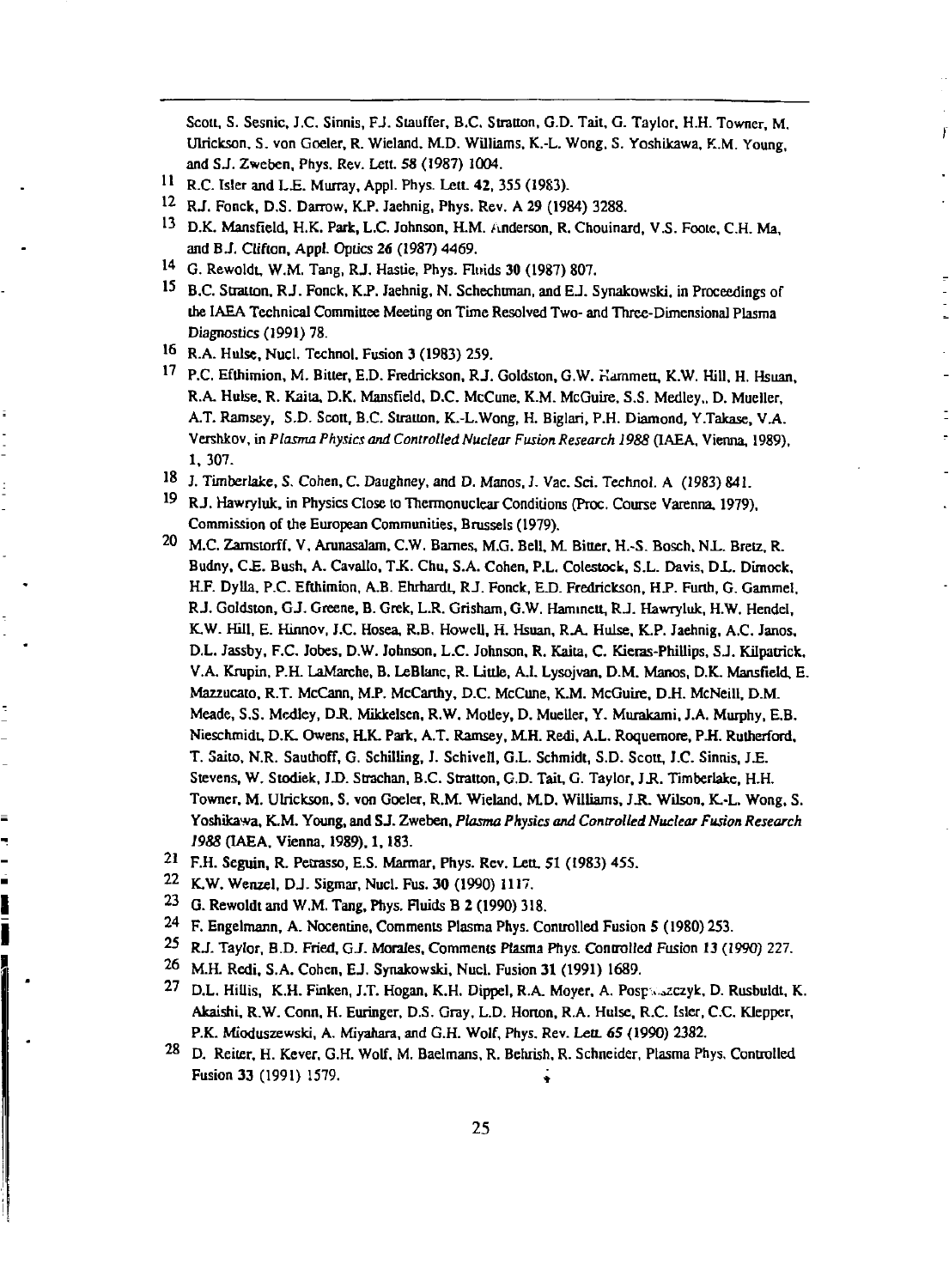- $^{29}$  R. Hoekstra, F.J. de Heer, R. Morgenstern, J. Phys. B. 24 (1991) 4025.
- <sup>30</sup> G.J., Frieling, R. Hoekstra, E. Smulders, W. Dickson, A.N. Zinoviev, S.J. Kuppens, and F.J. dc Heer, J. Phys. B. 25 (1992) 1245.
- 3 1 R.C. Isler and R.E. Olson. Phys. Rev. A 37, No. 9 (1988) 3399.
- <sup>52</sup> C.D. Boley, R.K. Janev, D.E. Post, Phys. Rev. Lett. 52 (1984) 534.
- 3 3 R.E. Olson, private communication
- <sup>34</sup> B.C. Stratton, R.J. Fonck, A.T. Ramsey, E.J. Synakowski, B. Grek, K.W. Hill, D.W. Johnson, D.K. Mansfield, H. Park, and G. Taylor, Nucl. Fusion 30 (1990) 675.
- <sup>33</sup> EJ. Synakowski, R.E. Bell, D.W. Johnson, B.C. Stratton, in Proceedings of the 9th Topical Conference on High Temperature Plasma Diagnostics, March 1992. Rev. Sci. Instr. 63, No. 10, PL II (1992) 5195.
- <sup>36</sup> M. Hossain, M. Kress, P.N. Hu, A.A. Blank, and Harold Grad, Phys. rev. Lett. 58 (1987) 487.
- <sup>3/</sup> K.W. GenJe, Phys. Fluids 31 (1988) 1105.

 $\frac{1}{2}$ 

ś Ē,

ų Ľ, I İ <sup>38</sup> K.W. Gentle, B. Richards, M.E. Austin, R.V. Bravenec, D.L. Brower, R.F. Gandy, W.L. Li, P.E. Phillips, D.W. Ross, W.L. Rowan, P.M. Schoch, P.M. Valanju, and AJ. Wootlon, Phys. Rev. Leu. 68 (1992) 2444.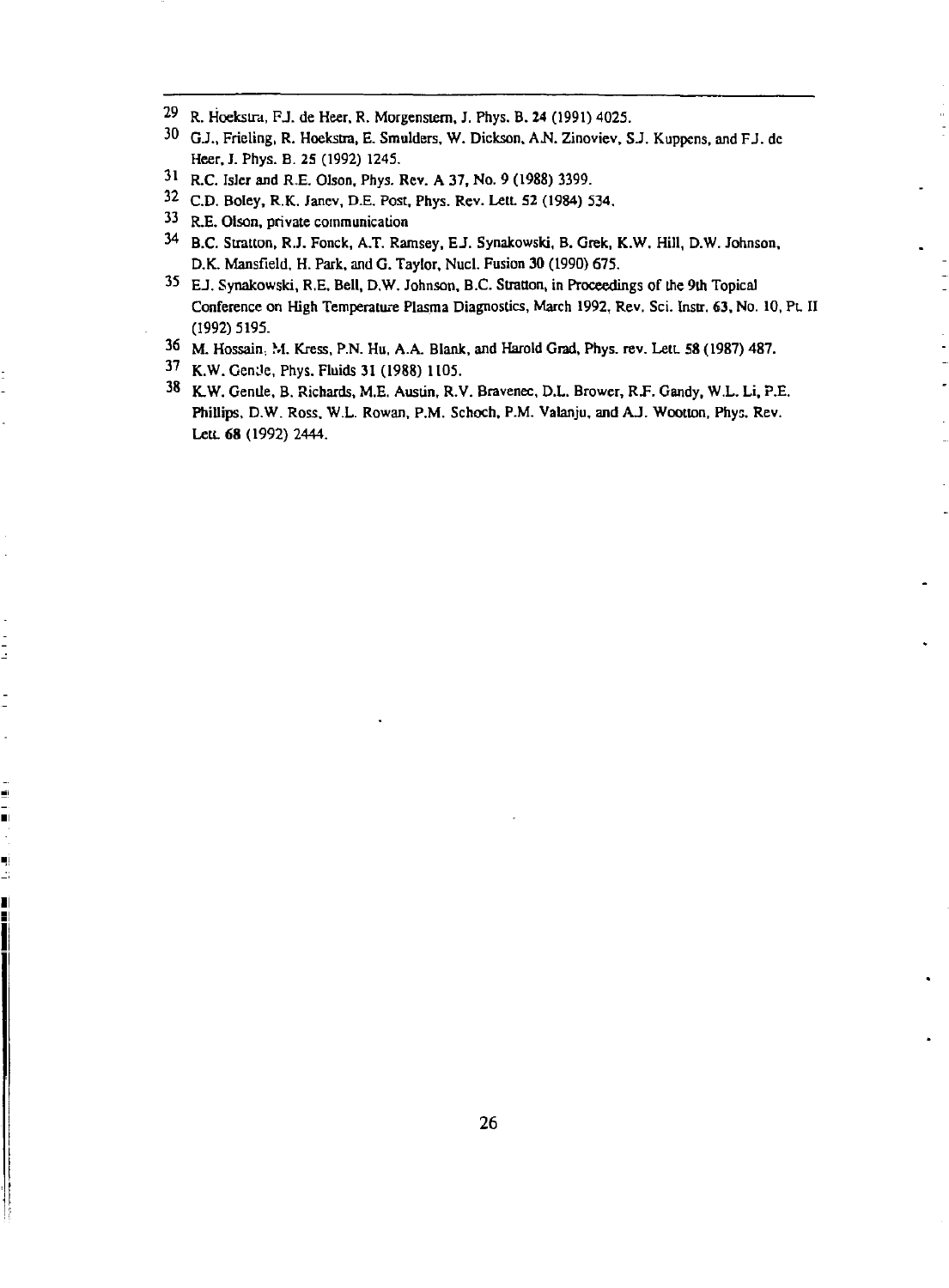|  | Table I. Comparison Between Experiment and Predictions from Quasilinear Drift-Wave Theory |  |  |  |  |
|--|-------------------------------------------------------------------------------------------|--|--|--|--|
|--|-------------------------------------------------------------------------------------------|--|--|--|--|

 $\mathcal{L}$ 

| $\frac{r}{a}$ |           | $\frac{V_{He}}{D_{He}}$ (m <sup>-1</sup> ) | $\frac{D_{Hc}}{D_{Fe}}$ | $\frac{D_{\text{eff}}^{\text{eff}}}{D_{\text{He}}}$ | $\frac{D_{He}}{\chi_{tot}^{eff}}$ | $\frac{Q_i}{Q_c}$   | $\frac{T_c \Gamma_c}{Q_c}$ |
|---------------|-----------|--------------------------------------------|-------------------------|-----------------------------------------------------|-----------------------------------|---------------------|----------------------------|
|               | Supershot |                                            |                         |                                                     |                                   |                     |                            |
| 0.2           | Exp.      | $-2.6$ ( $\pm 0.5$ )                       | $0.5$ ( $\pm 0.2$ )     | $0.49$ ( $\pm 0.21$ )                               | $1.0$ ( $\pm 0.4$ )               | $3.2 \ (\pm 0.3)$   | $0.40$ ( $\pm .06$ )       |
|               | Theory    | $-2.0$                                     | 0.9                     | 0.01                                                | 6.4                               | 3.2                 | 0.03                       |
| l0.5          | Exp.      | $0.1$ ( $\pm 0.6$ )                        | $1.3$ ( $\pm 0.4$ )     | 0,17                                                | $0.8$ ( $\pm 0.2$ )               | $2.3$ ( $\pm 0.2$ ) | $0.20 (\pm .03)$           |
|               | Theory    | -0. I                                      | 1.5                     | 0.14                                                | 0.9                               | 7.0                 | 0.3                        |
| L-Mode        |           |                                            |                         |                                                     |                                   |                     |                            |
| 10.2          | Exp.      | $-0.4$ ( $\pm 0.6$ )                       | $2.7$ ( $\pm 0.7$ )     | $0.26$ ( $\pm 0.08$ )                               | $1.1$ ( $\pm 0.3$ )               | $2.6$ ( $\pm 0.3$ ) | $0.05$ ( $\pm .01$ )       |
|               | Theory    | $-0.3$                                     | 5.3                     | $-0.19$                                             | 1.8                               | 15.1                | $-0.74$                    |
| 10.5          | Exp.      | $-0.3$ ( $\pm 0.6$ )                       | $1.3$ ( $\pm 0.3$ )     | $0.27$ (±0.06)                                      | $0.8$ ( $\pm 0.2$ )               | $1.9$ ( $\pm 0.3$ ) | $0.06 (\pm .01)$           |
|               | Theory    | $-0.4$ ( $\pm 0.5$ )                       | 1.3 (±0.2)              | $-0.16$ ( $\pm 0.15$ )                              | $2.5$ ( $\pm 1.4$ )               | $5.3$ ( $\pm 2.5$ ) | $-0.28$ (±.30)             |

 $\bullet$ 

 $\bullet$ 

 $\ddot{\phantom{a}}$ 

 $\bullet$ 

 $\ddot{\phantom{0}}$ 

 $\hat{\boldsymbol{\beta}}$ 

Propagated uncertainties are shown in parentheses.

 $\ddot{\phantom{a}}$ 

 $\bullet$ 

 $\bullet$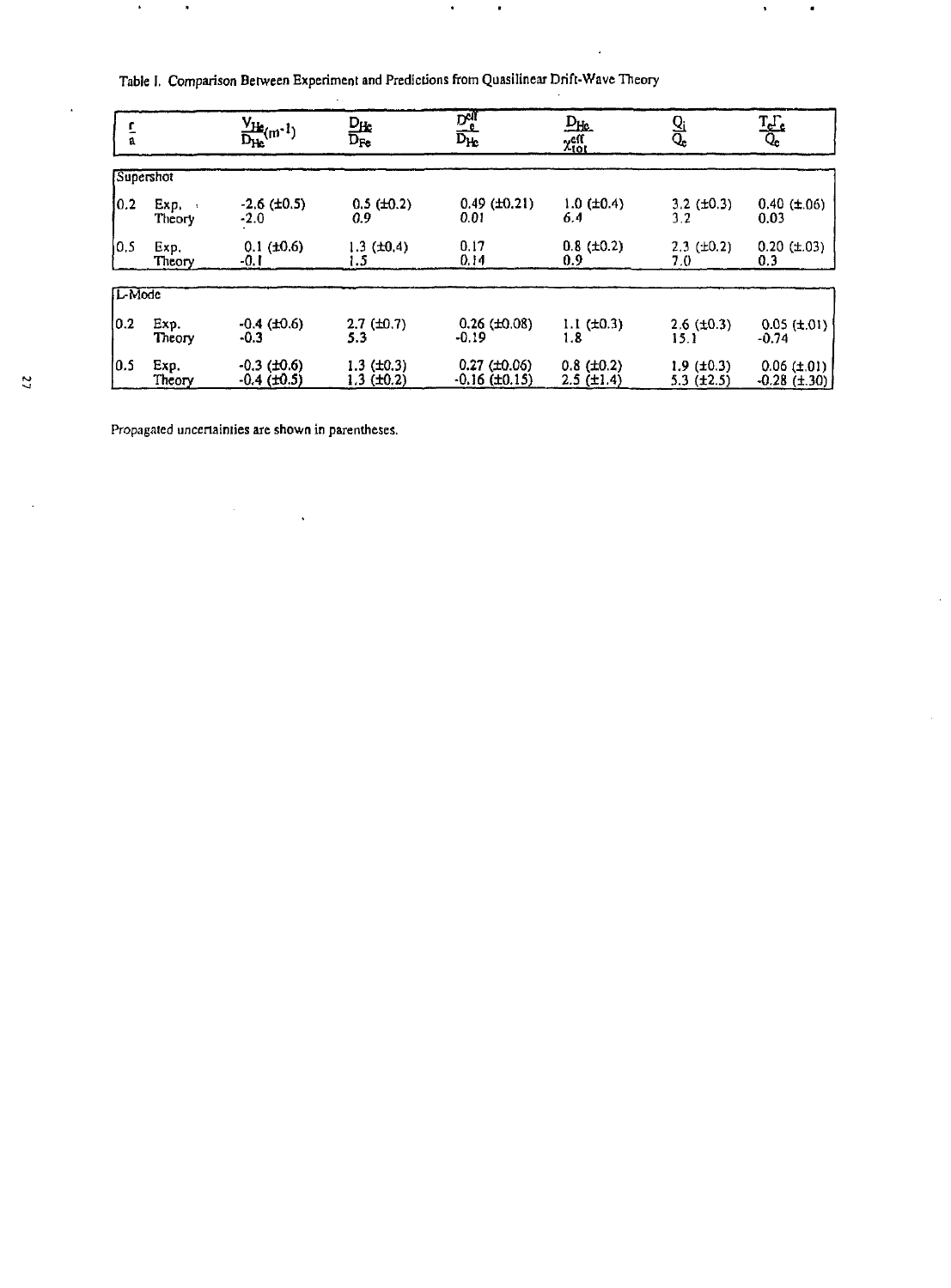#### Figure Captions

ċ

ä

Figure 1. Plasma profiles, mapped to minor radius, for the L-Mode and Supershot. Measurements were made just prior to the helium gas puff. (a). Electron density n<sub>e</sub> (b). Electron temperature  $T_e$  and ion temperature  $T_i$ .

Figure 2. Line-integrated electron density during the neutral-beam heated phase of a Supershot with a helium gas puff at 3.58 s. The shaded region represents the perturbation to the puff.

Figure 3. Schematic of CHERS system, sightlines, and neutral beams used for these experiments.

Figure 4. The normalized flux  $\Gamma_{\text{He}}/n_{\text{He}}$  vs.  $\nabla n_{\text{He}}/n_{\text{He}}$  for the L-Mode at a point near the plasma half radius.

Figure 5. Steady-state He<sup>2+</sup> density profiles and the helium concentration He<sup>2+</sup>/n<sub>e</sub> (in arbitrary units) for the Supershot and L-Mode. The shaded regions represent experimental uncertainties. They are largely systematic and are dominated by uncertainties in the neutral beam stopping cross section and the plume emission correction.

Figure 6. Particle transport coefficients for the Supershot and L-Mode. (a). The helium diffusivity  $D_{He}$ . (b). The iron diffusivity  $D_{He}$ . (c). The effective electron diffusivity  $D_{He}^{eH}$ .

Figure 7. Thermal transport coefficients for the Supershot and L-Mode. (a). The effective ion thermal conductivity  $\chi^{\text{cft}}_{i}$ . (b). The effective electron thermal conductivity  $\chi^{\text{cft}}_{e}$ . (c). The average effective thermal conductivity  $\chi_{\rm tot}^{\rm eff}$ .

Figure 8. Helium convcctive velocity profiles for the (a). Supershot and (b). L-Mode. Local measurements and neoclassical values are shown. The experimental uncertainties (shaded regions) are predominantly systematic.

Figure 9. Iron convective velocity profiles for the Supershot and L-Mode. Values have been parameterized since the total iron profile is not known.

Figure 10. (a) Perturbed density change for  $He^{2+}$  and electrons following a helium gas puff for the L-Mode at  $r/a = 0.4$ . The data is an averaged ensemible from the same set of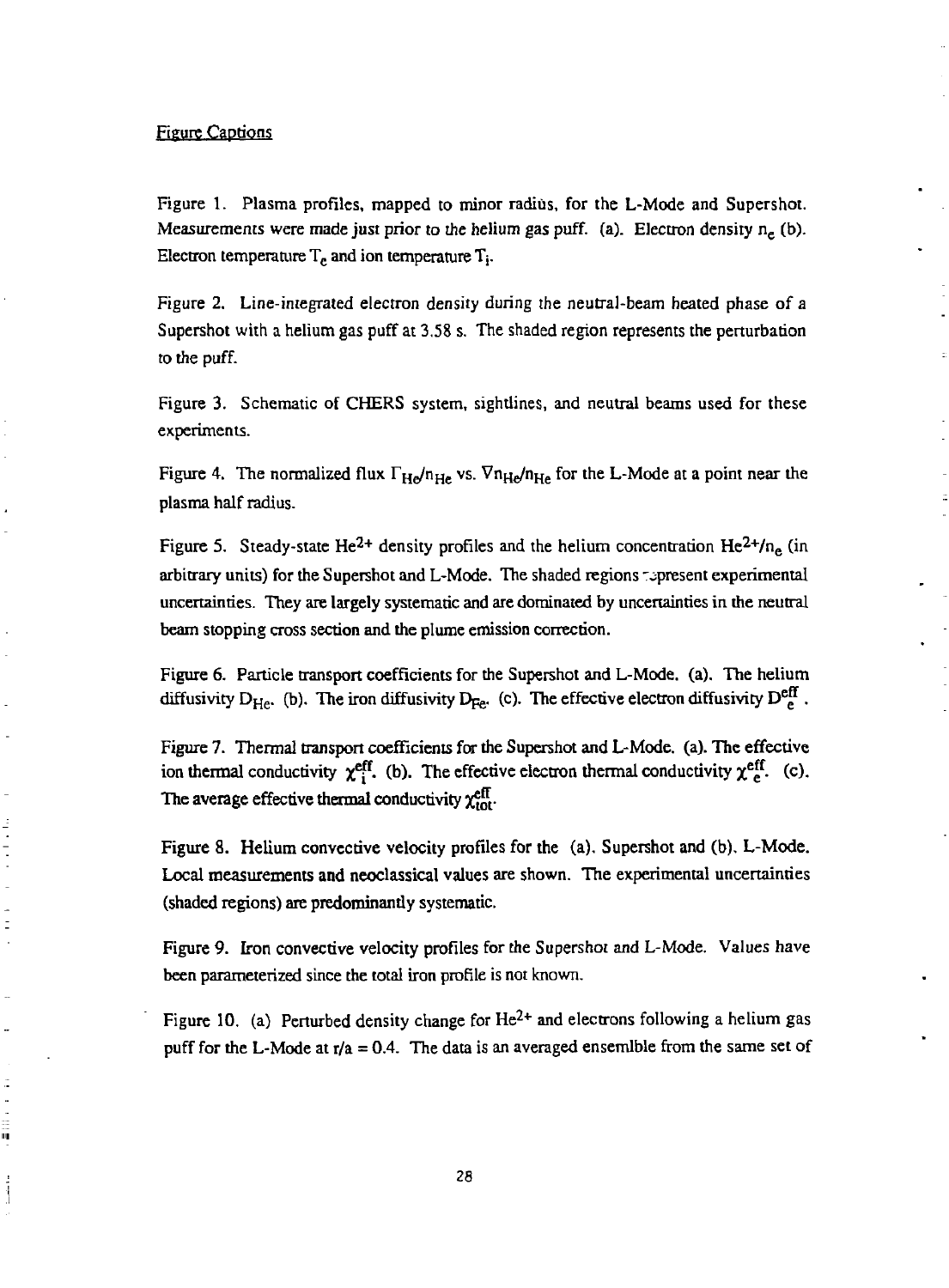L-Mode plasmas. (b). The helium diffusivity D<sub>He</sub> and the perturbative electron diffusivity D<sub>c</sub><sup>p</sup> for the L-Mode. (c). Same as (b), but for the Supershot.

Figure 11. Electron diffusivity D<sub>R</sub>, inferred from the perturbation, and  $D_{\mu}^{\text{eff}}$ , inferred from particle balance, for the (a). Supershot and (b). L-Mode.

Figure 12. Predicted steady-state helium profiles for ITER obtained with the helium transport coefficients measured in the Supershot and L-Mode and  $\chi_{\text{tot}}^{\text{eff}}/D_{\text{He}} = 3$ . Also shown is the electron density profile (divided by 4) assumed for the calculation. The plasma profiles used for the calculations are similar to those used in Ref. 21, for which time-dependent simulations yield sustained ignition.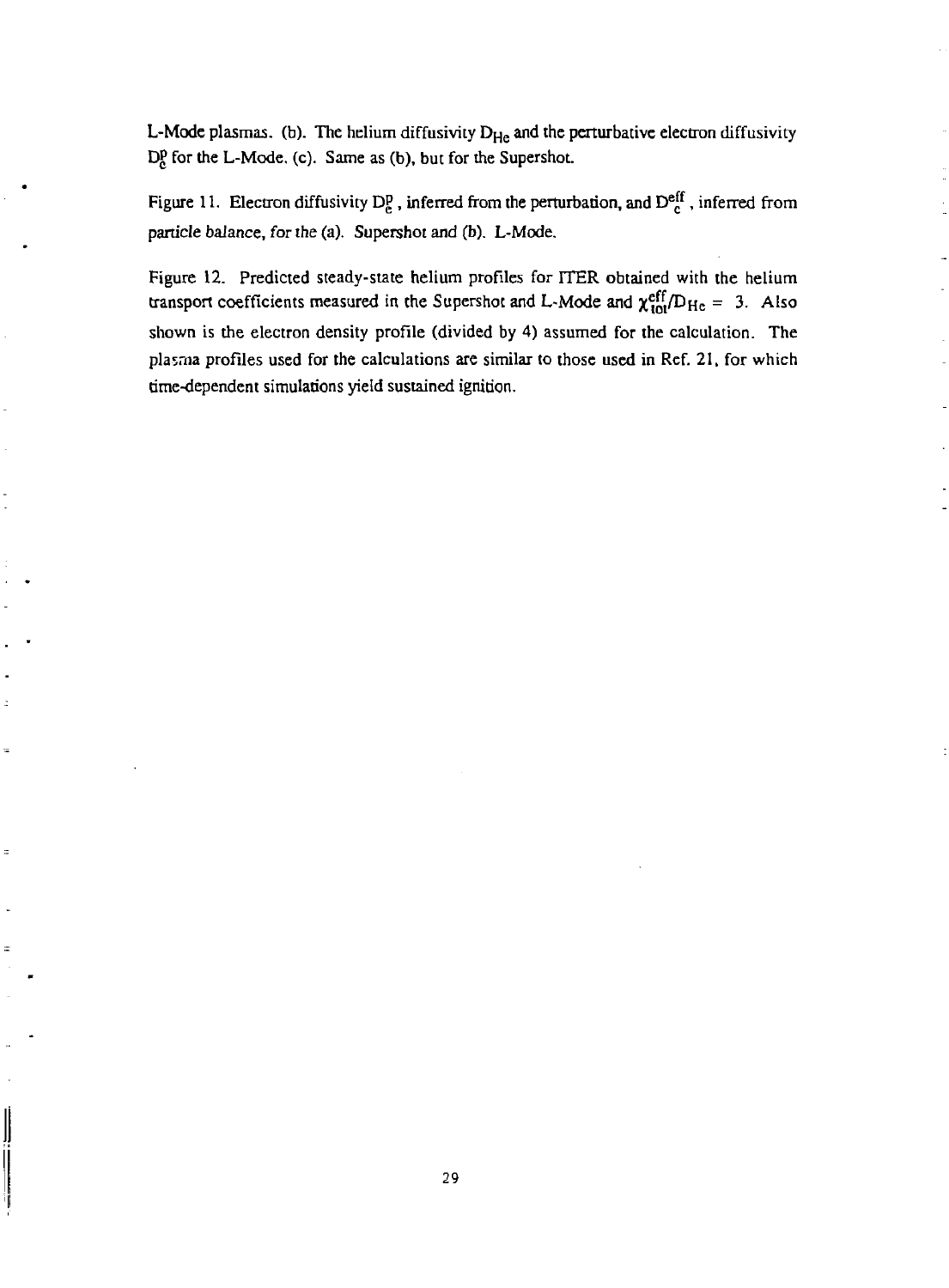

 $\ddot{\phantom{0}}$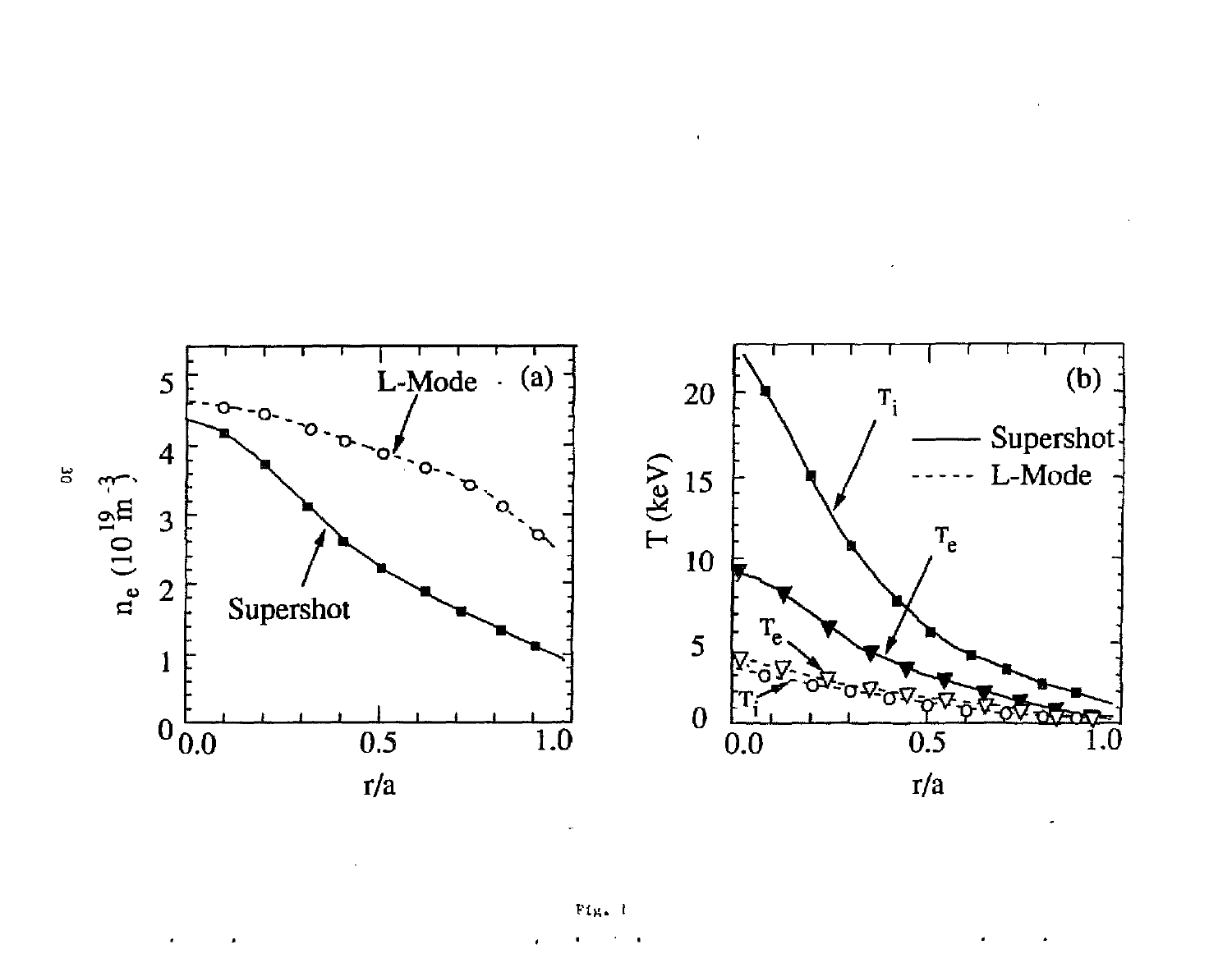

 $Fig. 2$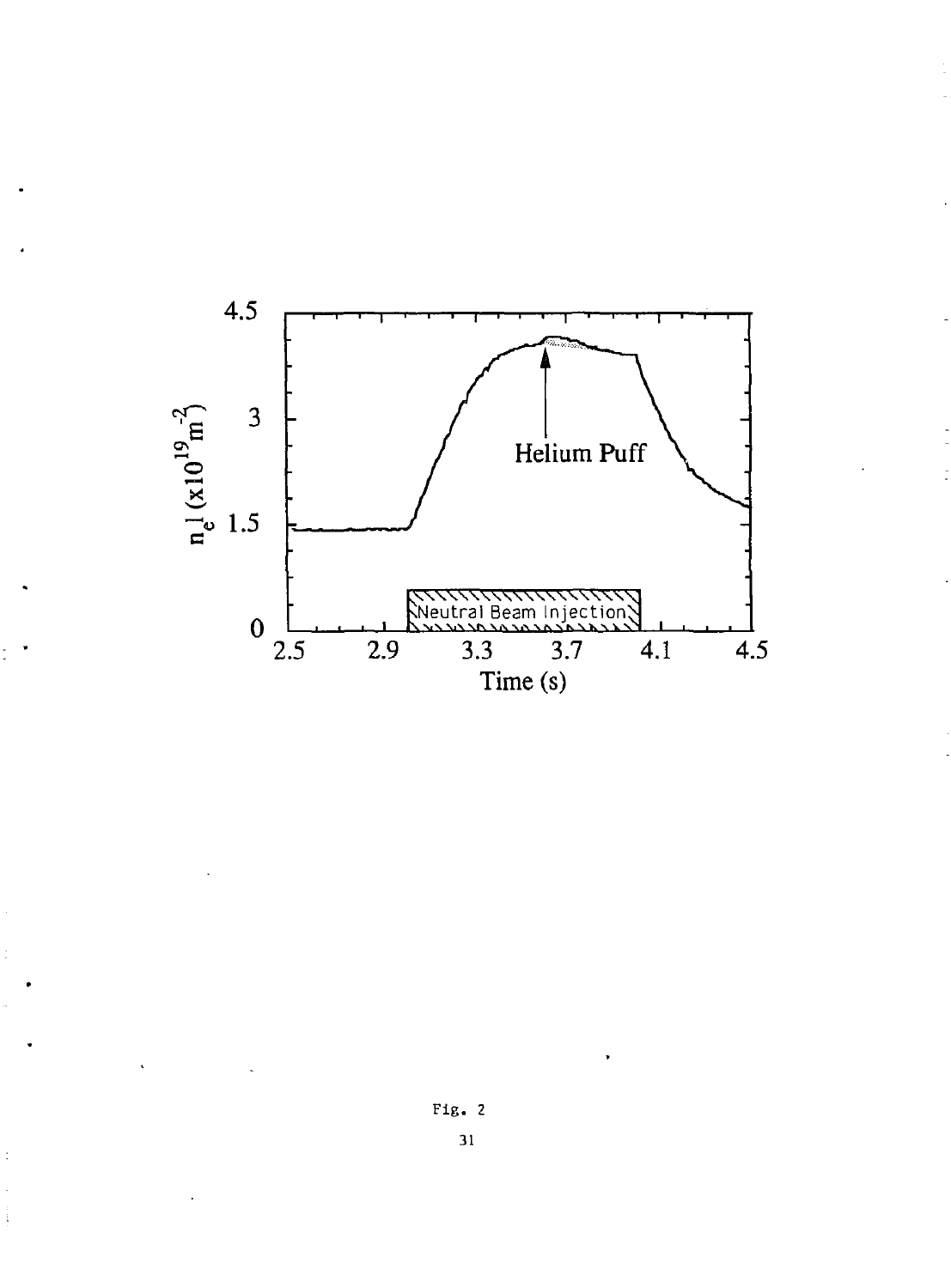

ż

ć

 $\overline{a}$ 

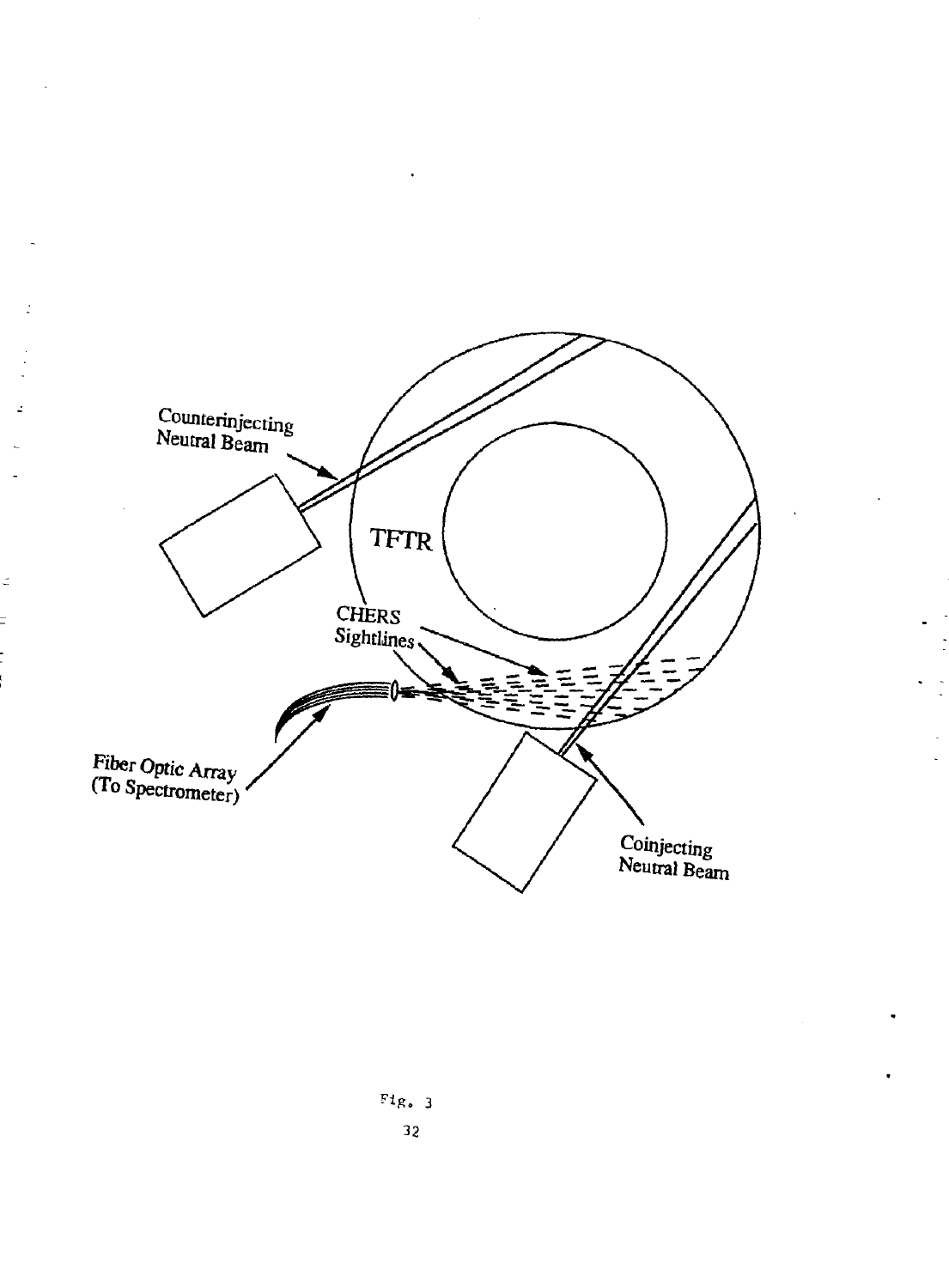

**A.M. 14** 

 $\mathbf{r}$ - 12

 $\ddot{\phantom{0}}$ 

. . . . . .

Fig . 4

 $\alpha$ 

 $\sim$  10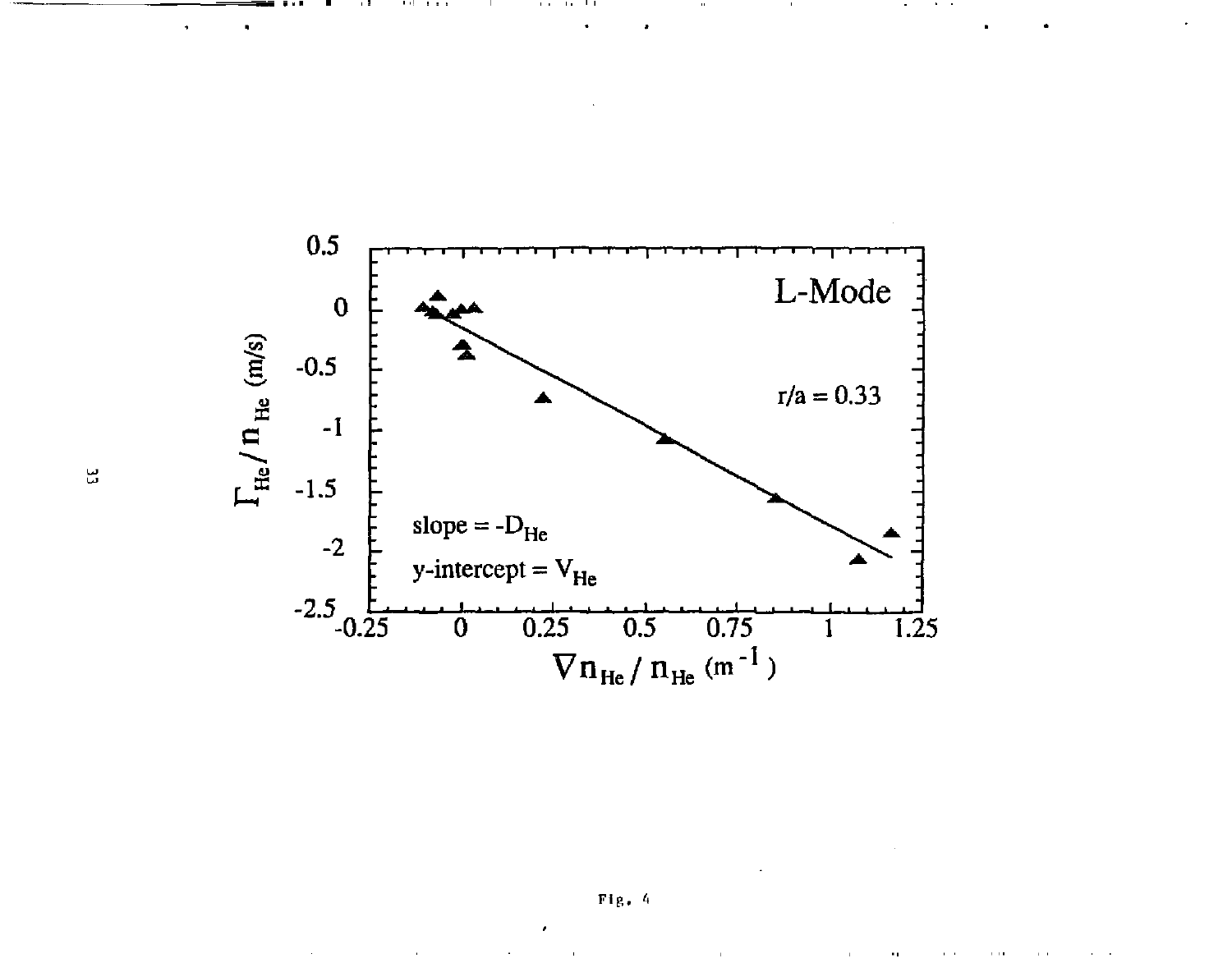

 $Fig. 5$ 

 $\ddot{r}$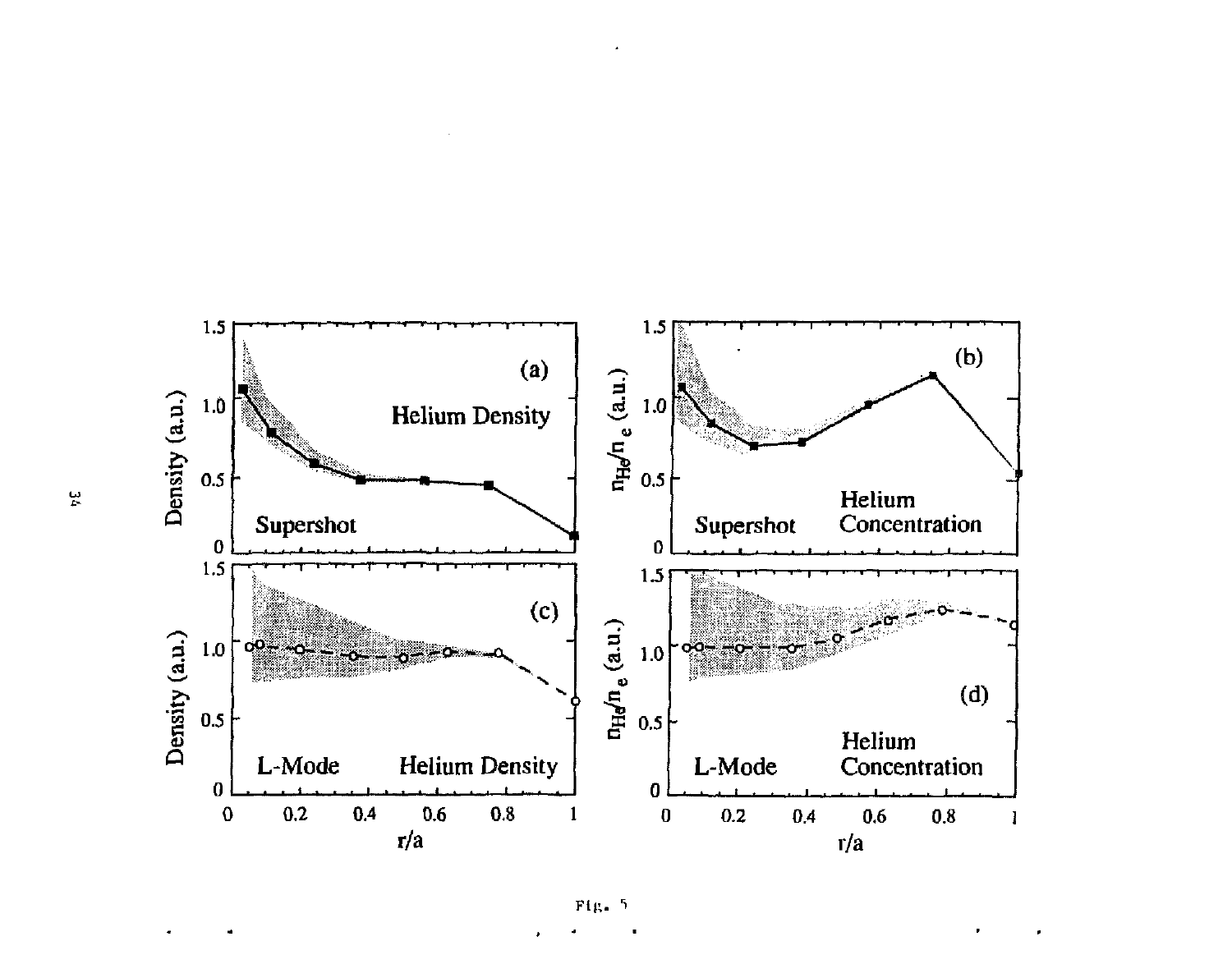

三 一 二 二

 $Fig. 6$  $35$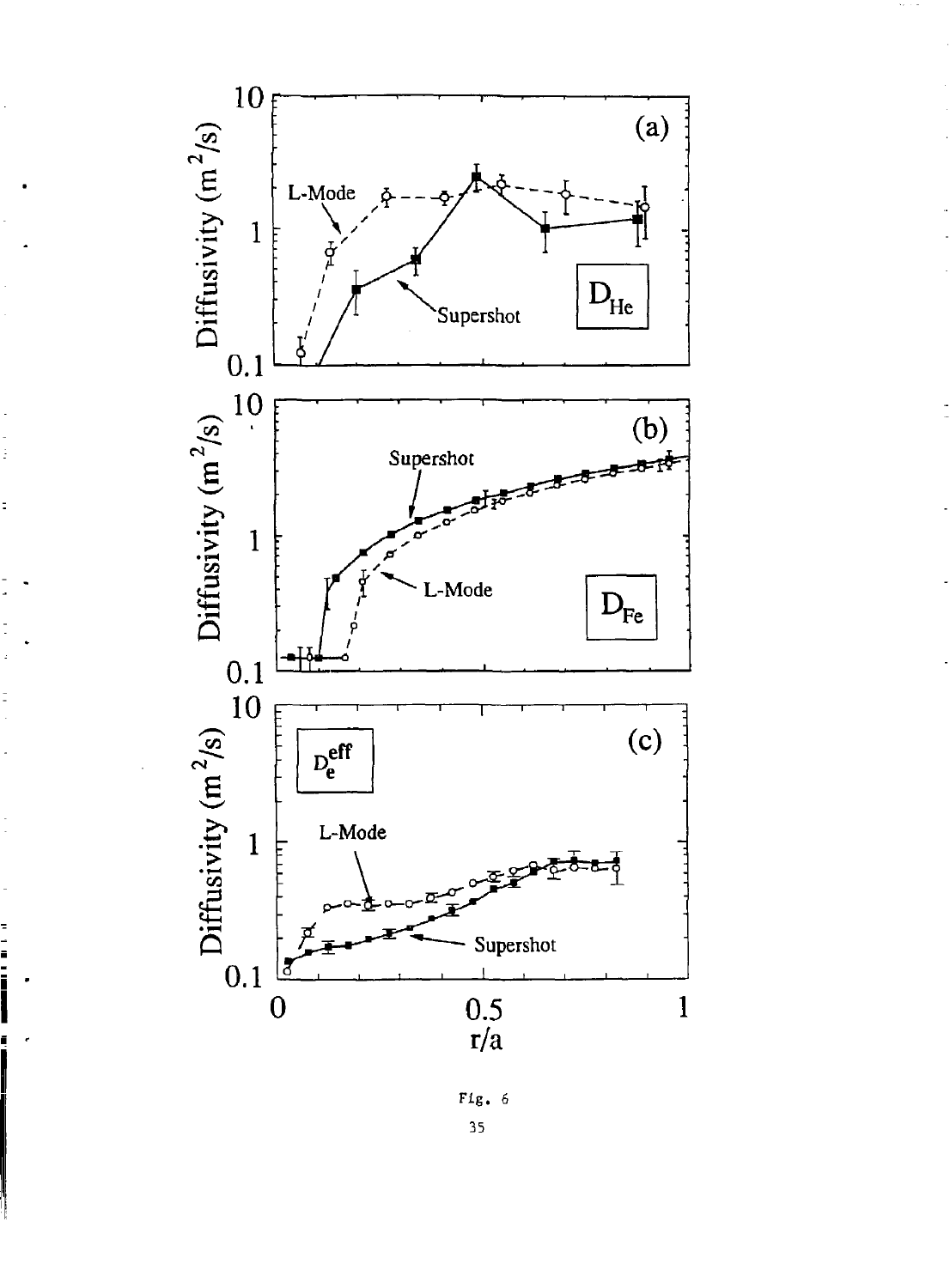

 $\frac{1}{2}$ 



Ïij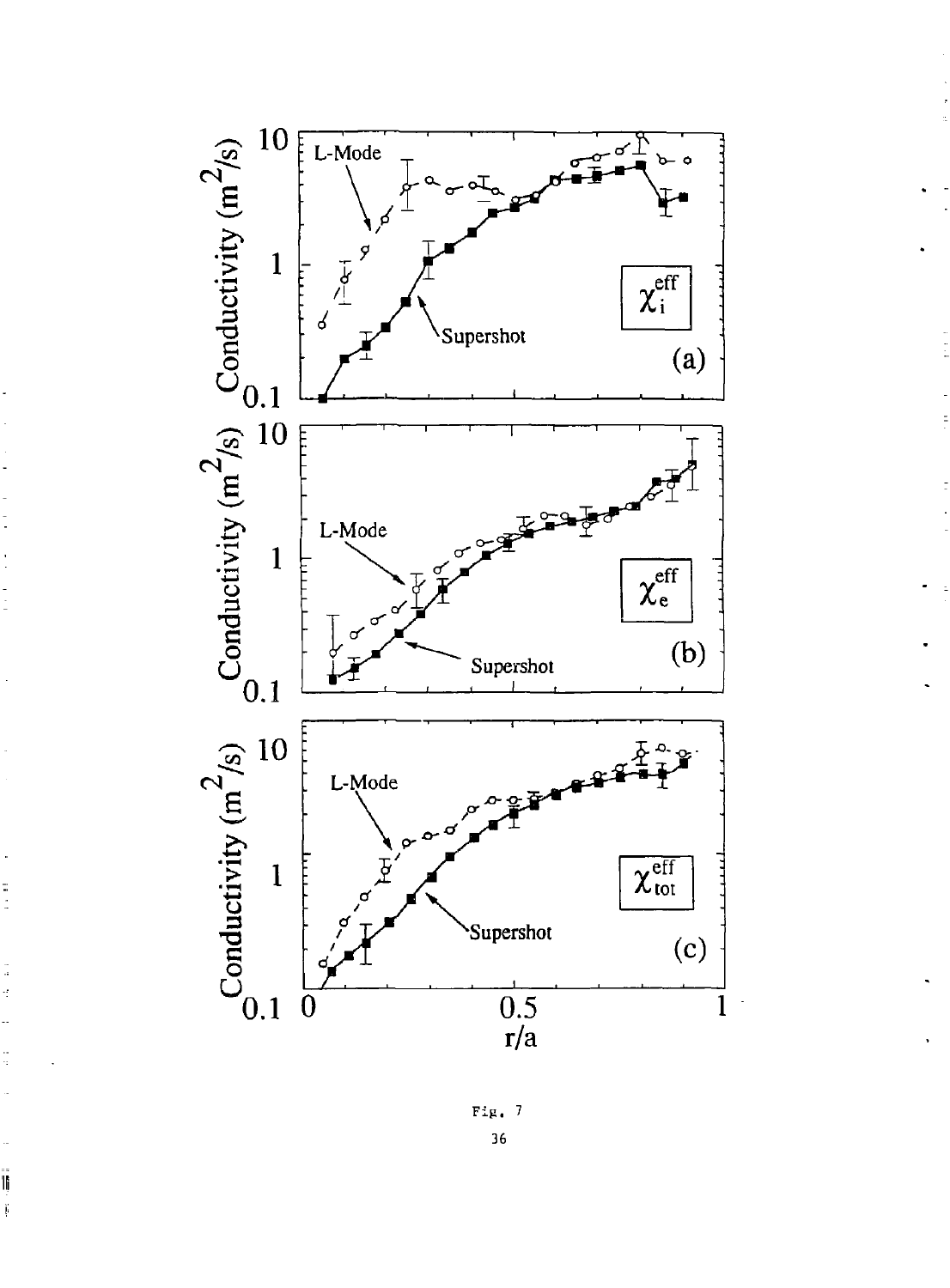

 $\hat{\textbf{t}}$ 

4

 $\hat{\textbf{v}}$ 

 $\tilde{\phantom{a}}$ 

 $\epsilon$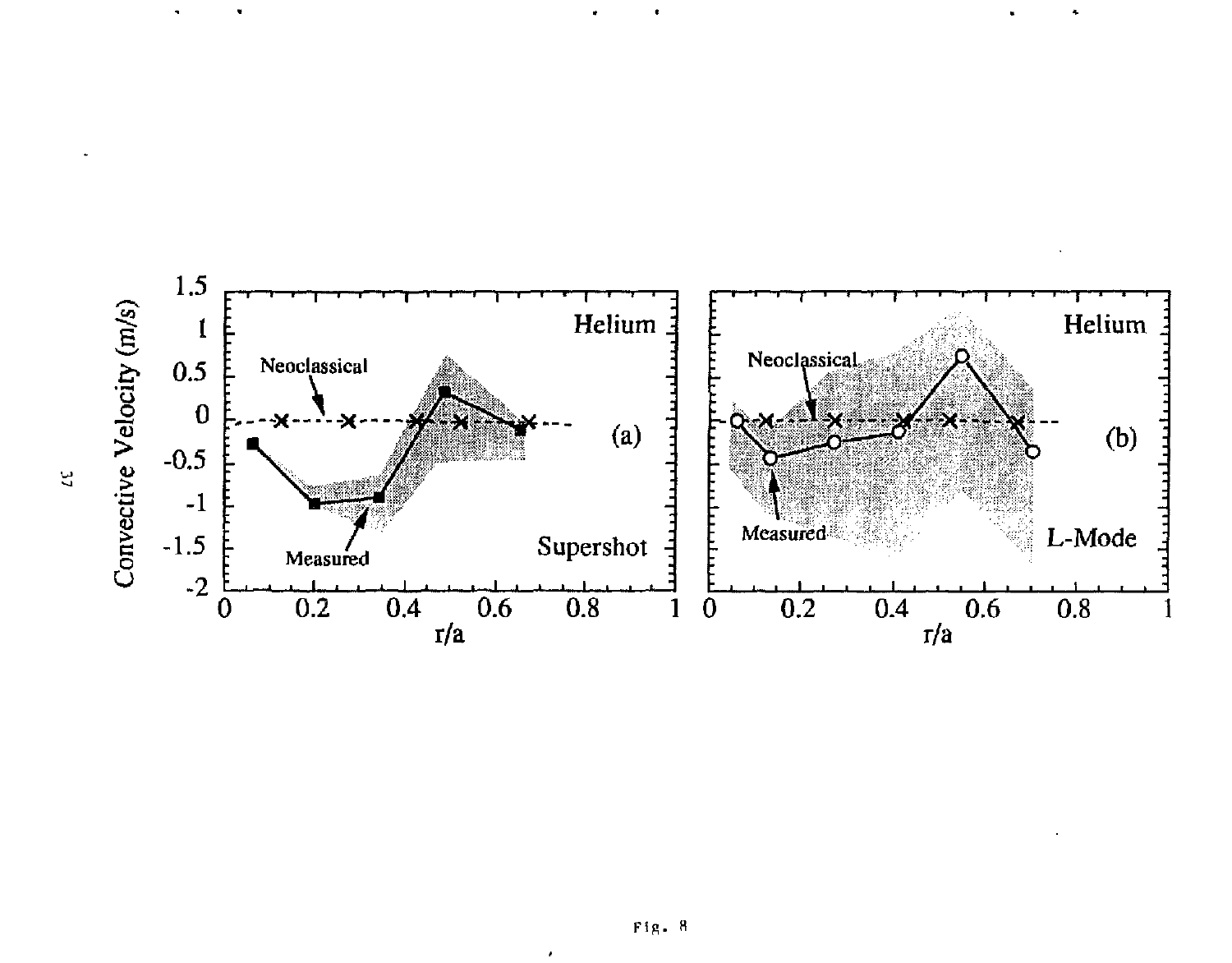

 $111.40$ 

ċ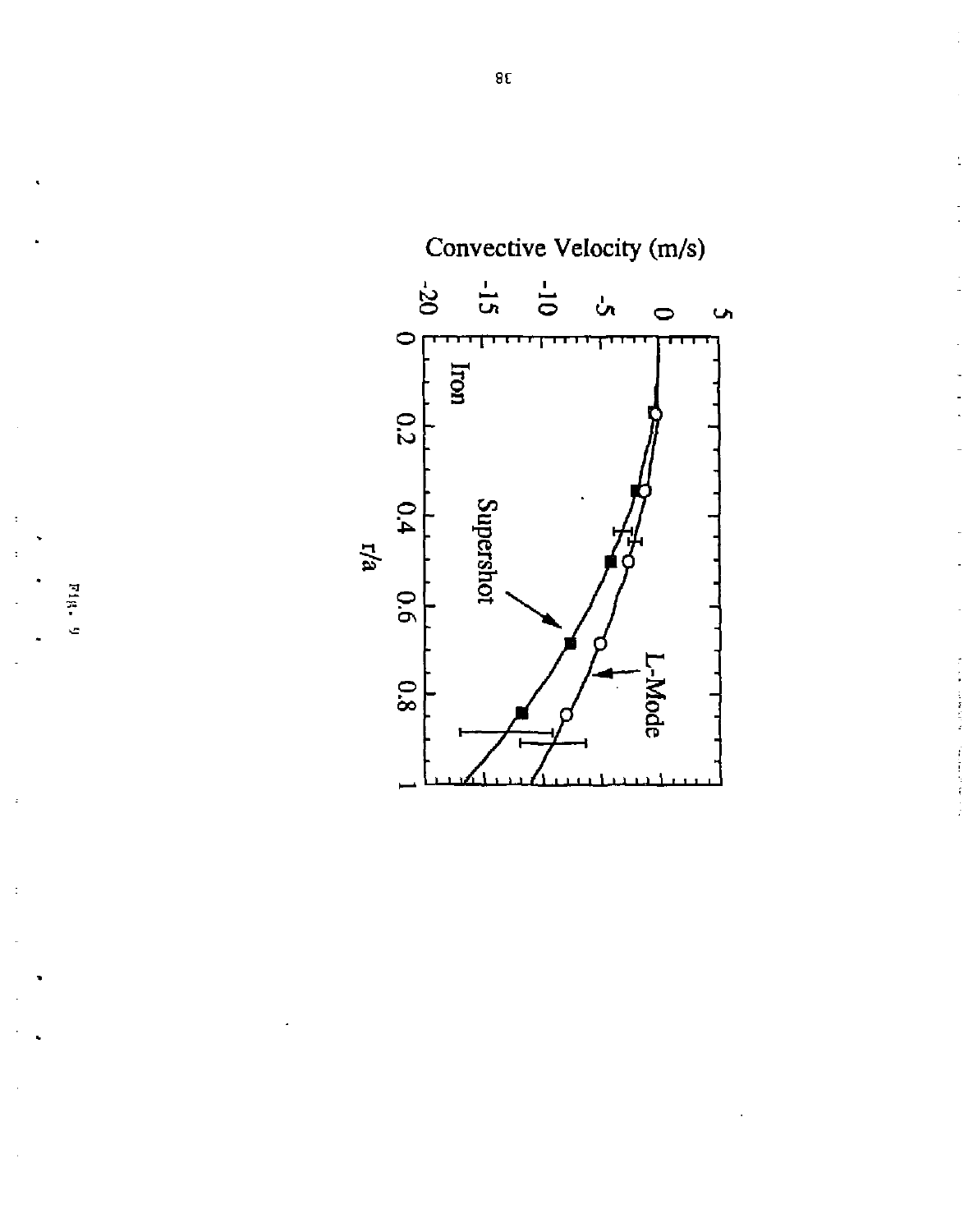

İ

İ

FiS. 10 39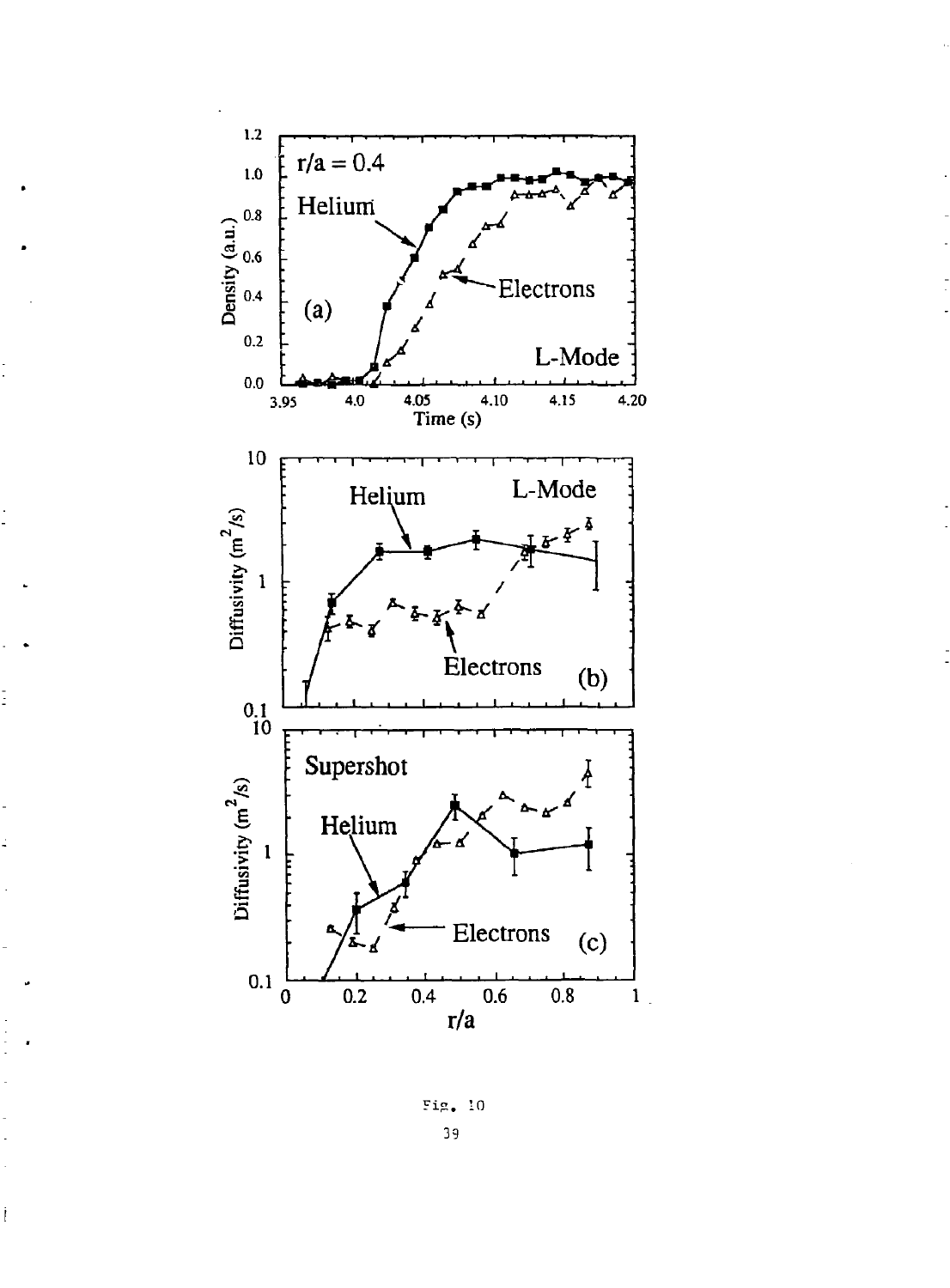

Fig. 11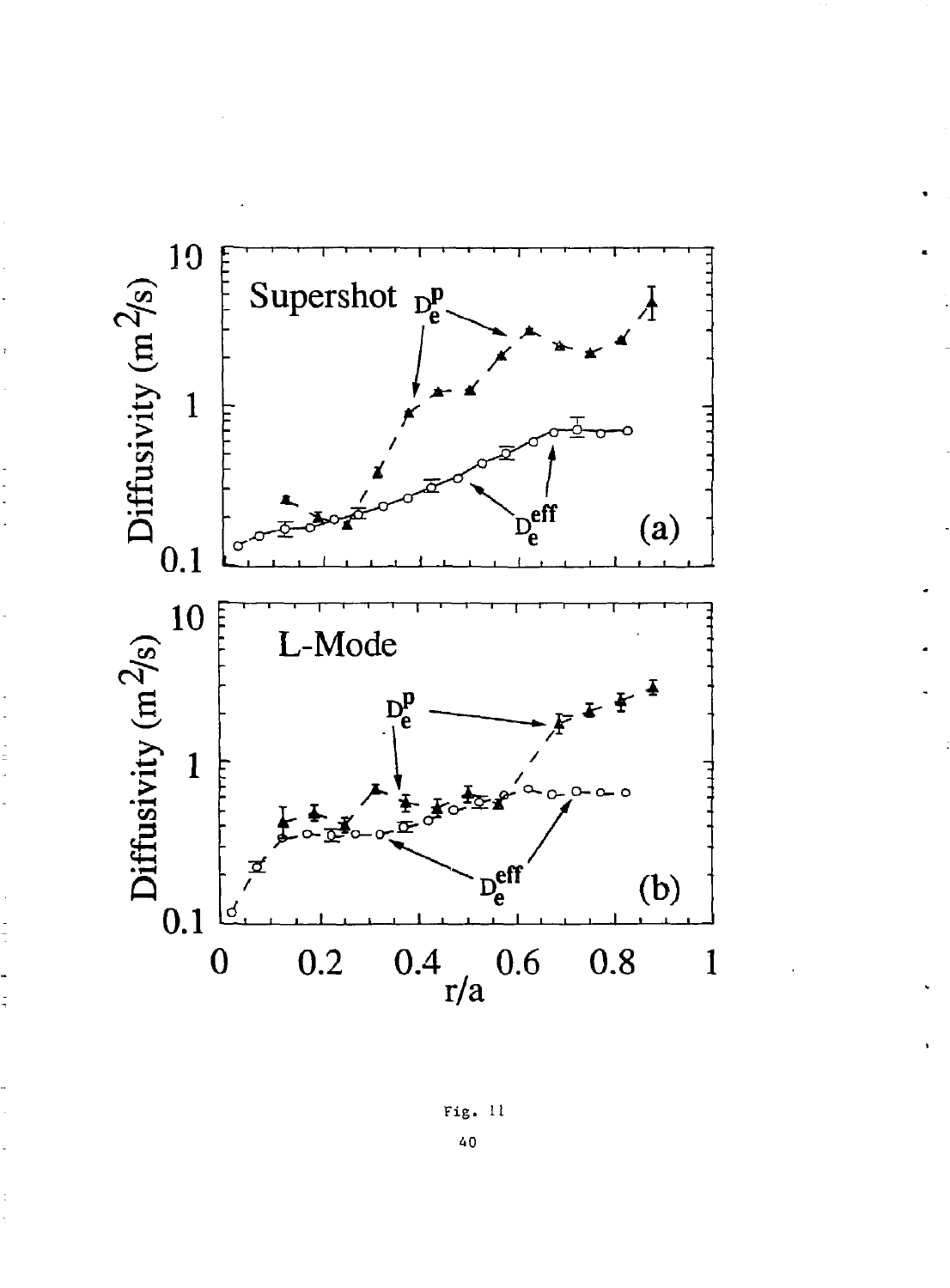